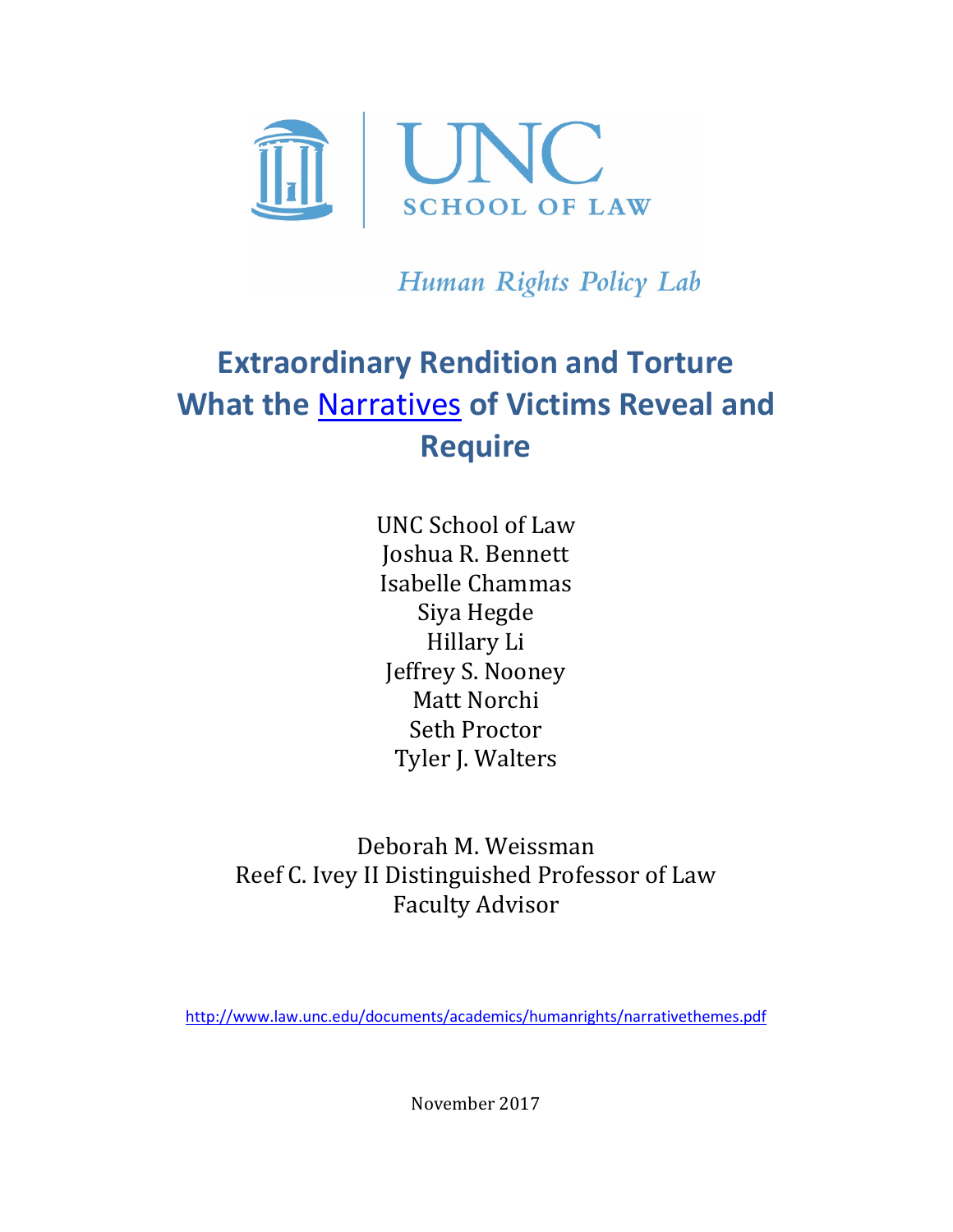# **Extraordinary Rendition and Torture What the** [Narratives](http://www.law.unc.edu/documents/academics/humanrights/extraordinaryrenditionandNC.pdf) **of Victims Reveal and Require**

# **Table of Contents**

| $\mathsf{L}$                                             | History of the Extraordinary Rendition Program                          |    |
|----------------------------------------------------------|-------------------------------------------------------------------------|----|
| ΙΙ.                                                      | Torture and its Long-Term Effects                                       |    |
| III.                                                     | The Role of Islamophobia in the Extraordinary Rendition and Torture     |    |
| 15<br>Program                                            |                                                                         |    |
|                                                          | IV. The Cost of Torture                                                 | 23 |
|                                                          | V. The Link Between Domestic Criminal Justice Reform and                |    |
| <b>International Human Rights</b>                        |                                                                         | 28 |
|                                                          | VI. Government Contractor Liability                                     | 37 |
|                                                          | VII. The United States' Legal and Moral Obligations to Provide Fair and |    |
| <b>Adequate Compensation for Released Detainee</b><br>43 |                                                                         |    |
|                                                          | VIII. Relief for Torture Victims and its Barriers                       | 52 |

# <span id="page-1-3"></span>**I. History of the Extraordinary Rendition Program**

<span id="page-1-0"></span>Extraordinary rendition, as it was practiced post-September 11, 2001, and as it is described in the pages that follow, connotes the latest iteration of a program that has a much longer history. Before briefly surveying the program's history, it is helpful to consider its definition. According to the Open Society Justice Initiative, no official U.S. government definition of the program exists, $<sup>1</sup>$  $<sup>1</sup>$  $<sup>1</sup>$  despite the fact that it is the U.S.</sup> government that was responsible for designing and implementing it. The Open Society formulated its own definition as "the transfer—without legal process—of a detainee to the custody of a foreign government for purposes of detention and interrogation."[2](#page-1-2)

<span id="page-1-1"></span><sup>&</sup>lt;sup>1</sup> OPEN SOCIETY JUSTICE INITIATIVE, GLOBALIZING TORTURE: CIA SECRET DETENTION AND EXTRAORDINARY RENDITION 13 (2013),

<span id="page-1-2"></span>https://www.opensocietyfoundations.org/sites/default/files/globalizing-torture-20120205.pdf.  $^2$  *Id.*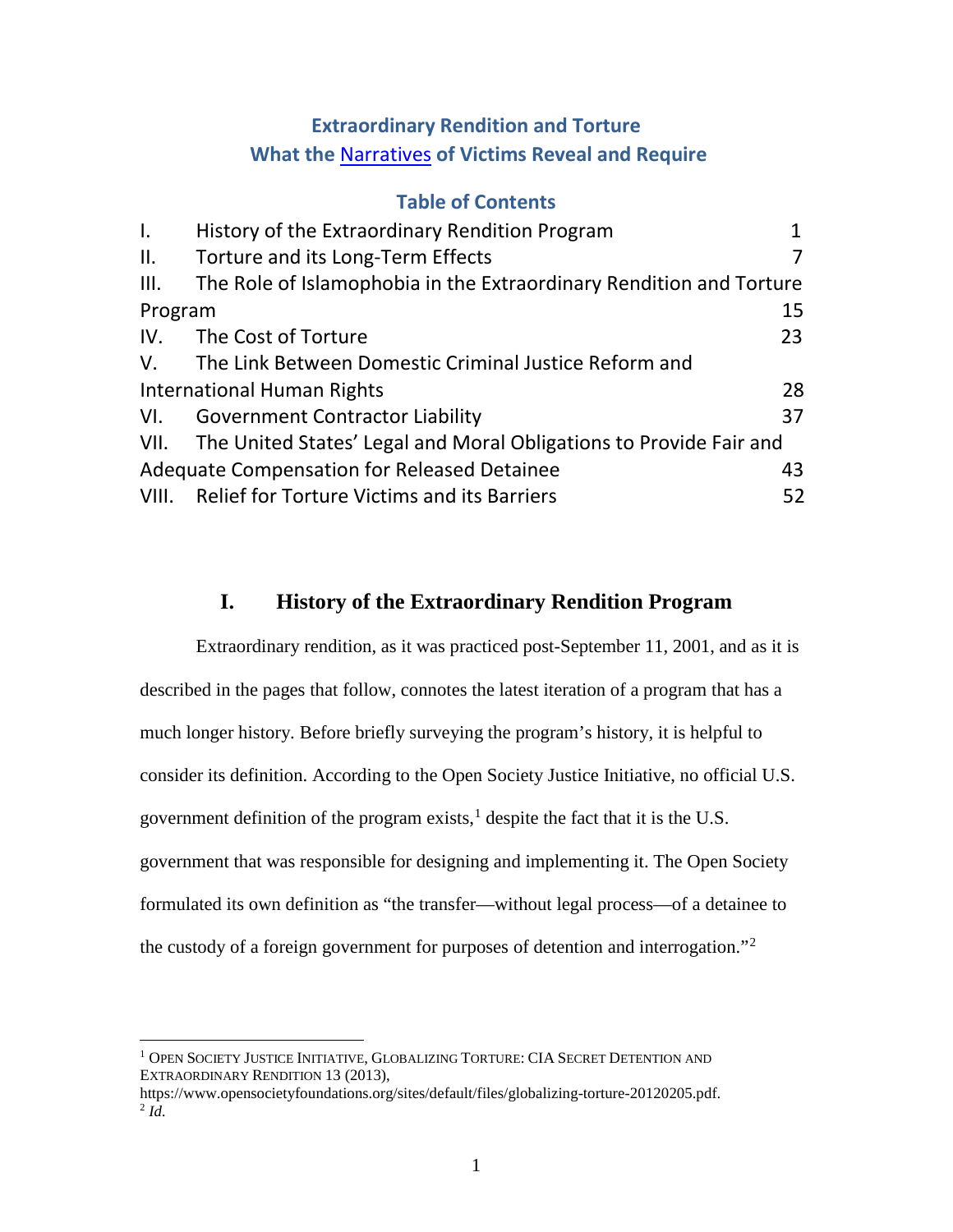<span id="page-2-5"></span>The lawful practice of arresting and forcibly transporting people from one place to another to face criminal prosecution is not a new phenomenon<sup>[3](#page-2-0)</sup> and exists to this day.<sup>[4](#page-2-1)</sup> The practice is often protracted and can require many steps and oversight, especially when it involves removing someone from one international jurisdiction to another. During the 1980s, when the U.S. government grew frustrated with the slow pace of extraditions they developed an alternative approach to circumvent the proper diplomatic channels.[5](#page-2-2) In the case of *United States v. Alvarez-Machain*, [6](#page-2-3) a Mexican medical doctor who was charged with the kidnap and murder of a U.S. Drug Enforcement Administration ("DEA") agent was forcibly kidnapped while at his office in Guadalajara and flown by private airplane to Texas to face criminal charges, at the behest of the DEA.<sup>[7](#page-2-4)</sup> Several years later when his case was before the Supreme Court, the Court held that despite the fact that Alvarez-Machain's extradition occurred outside the bounds of the proscribed extradition treaty, it was nonetheless lawful.

> Respondent and his *amici* may be correct that respondent's abduction was 'shocking,' and that it may be in violation of general international law principles. Mexico has protested the abduction of respondent through diplomatic notes, and the decision of whether respondent should be returned to Mexico, as a matter outside of the Treaty, is a matter for the

<span id="page-2-0"></span><sup>3</sup> *See, e.g.*, Ker v. Illinois, 119 U.S. 436, 437–38 (1886) (upholding the forcible and violent arrest, detention, and extradition of an American man from Peru to the United States to face charges of larceny and embezzlement); Frisbie v. Collins, 342 U.S. 519, 522 (1952) ("This Court has never departed from the rule announced in Ker v. Illinois, 119 U.S. 436, 444, that the power of a court to try a person for crime is not impaired by the fact that he had been brought within the court's jurisdiction by reason of a 'forcible abduction.' No persuasive reasons are now presented to justify overruling this line of cases. They rest on the sound basis that due process of law is satisfied when one present in court is convicted of crime after having been fairly apprized of the charges against him and after a fair trial in accordance with constitutional procedural safeguards. There is nothing in the Constitution that requires a court to permit a guilty person rightfully convicted to escape justice because he was brought to trial against his will.").

<span id="page-2-1"></span><sup>4</sup> *See, e.g.*, 18 U.S.C. § 3182 (2016) (providing for the extradition of fugitive criminals between states and territories within the United States); § 3184 (providing for the extradition of fugitives from foreign countries to the United States when authorized by treaty or convention).

<span id="page-2-2"></span><sup>5</sup> JOSEPH MARGULIES, GUANTANAMO AND THE ABUSE OF PRESIDENTIAL POWER 188 (2006).

<span id="page-2-3"></span><sup>6</sup> 504 U.S. 655 (1992).

<span id="page-2-4"></span><sup>7</sup> *Id.* at 657.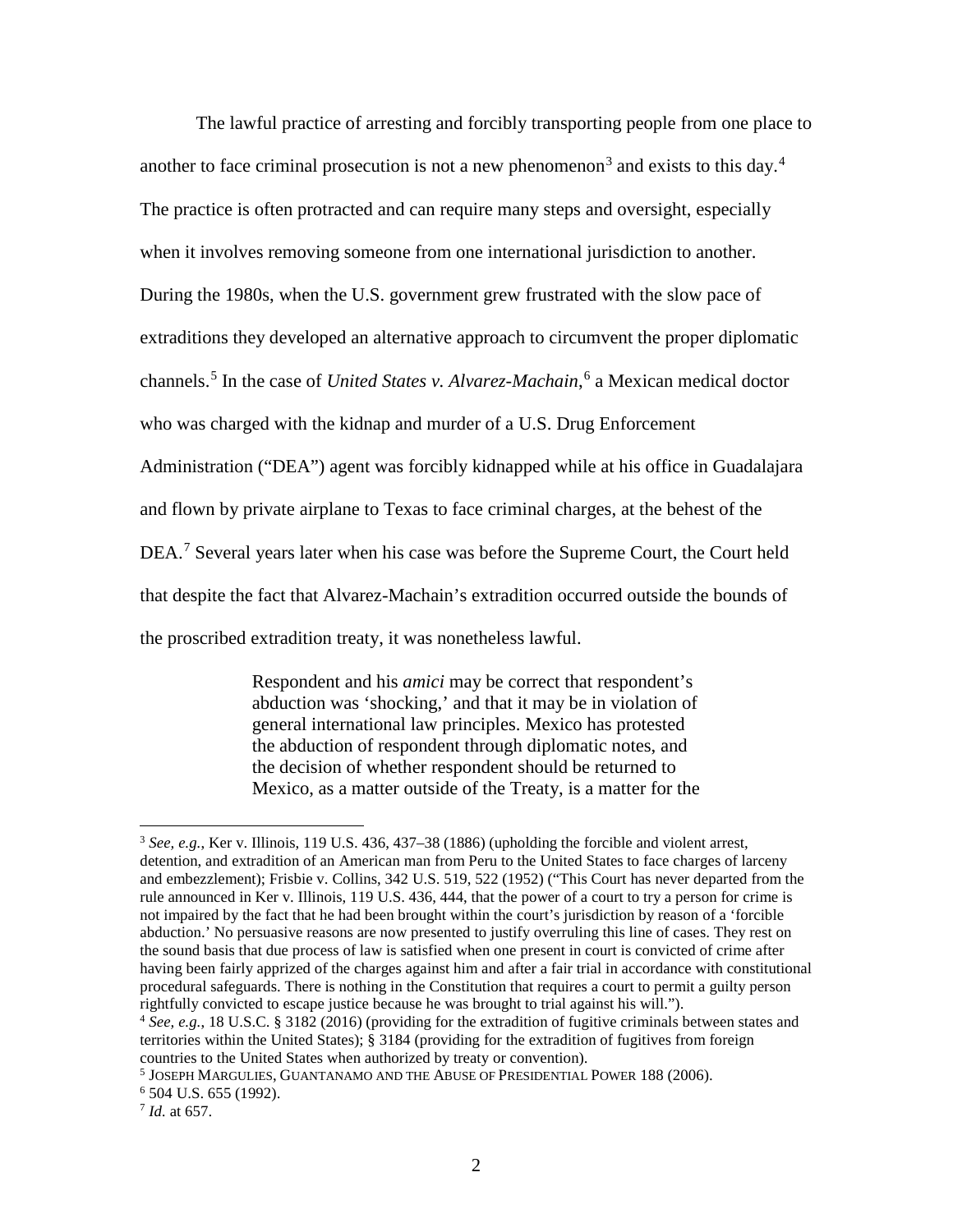Executive Branch. We conclude however, that respondent's abduction was not in violation of the Extradition Treaty between the United States and Mexico, and therefore the rule of *Ker* v. *Illinois* is fully applicable to this case. The fact of respondent's forcible abduction does not therefore prohibit his trial in a court in the United States for violations of the criminal laws of the United States.<sup>[8](#page-3-0)</sup>

After getting the green light from the judiciary this process, referred to then as rendition to justice,  $9$  was not only used to facilitate the prosecution of those involved with drug conspiracies, but also suspect terrorists.<sup>[10](#page-3-2)</sup> One important characteristic that differentiates rendition to justice from its successor, extraordinary rendition, is that because suspects were transferred to the United States and prosecuted in the U.S. criminal justice system, suspects were afforded all of the traditional protections that extend to criminal  $defendants.<sup>11</sup>$  $defendants.<sup>11</sup>$  $defendants.<sup>11</sup>$ 

With the rise of terrorism and the difficulties that abounded with obtaining formal criminal charges against suspected terrorists, the rendition to justice program was altered. The U.S. government, during the Clinton Administration, began to partner with third countries that ostensibly agreed to arrest, detain, interrogate, and prosecute terrorist suspects.<sup>[12](#page-3-4)</sup> What took place in reality was quite different—most of the partnering countries were some of the world's most egregious abusers of human rights, including

<span id="page-3-0"></span><sup>8</sup> *Id.* at 699–70 (internal citations to the record omitted).

<span id="page-3-1"></span><sup>9</sup> *See* OPEN SOCIETY, *supra* note [1,](#page-1-3) at 14 ("In 1986, in National Security Decision Directive 207, President Ronald Reagan reportedly authorized 'renditions to justice' into the United States for suspects to face criminal charges, but only from locations where the U.S. government could not secure custody through extradition procedures, for example in countries where no government exercised effective control; countries known to plan and support international terrorism; and international waters or airspace.").

<span id="page-3-2"></span><sup>10</sup> *See* Margulies, *supra* note [5,](#page-2-5) at 188 (describing the renditions to justice of Ramzi Yousef in 1995 for his role in the first World Trade Center bombing as well as the renditions of those involved with the 1998 U.S. Embassy bombings in Kenya and Tanzania).

<span id="page-3-3"></span><sup>11</sup> *See* Margulies, *supra* note [5,](#page-2-5) at 188–89 ("[I]n the very case in which the Supreme Court approved the [rendition to justice] practice, involving a Mexican doctor . . . the defendant was acquitted at trial and released.").

<span id="page-3-4"></span><sup>12</sup> *See* OPEN SOCIETY, *supra* not[e 1,](#page-1-3) at 14.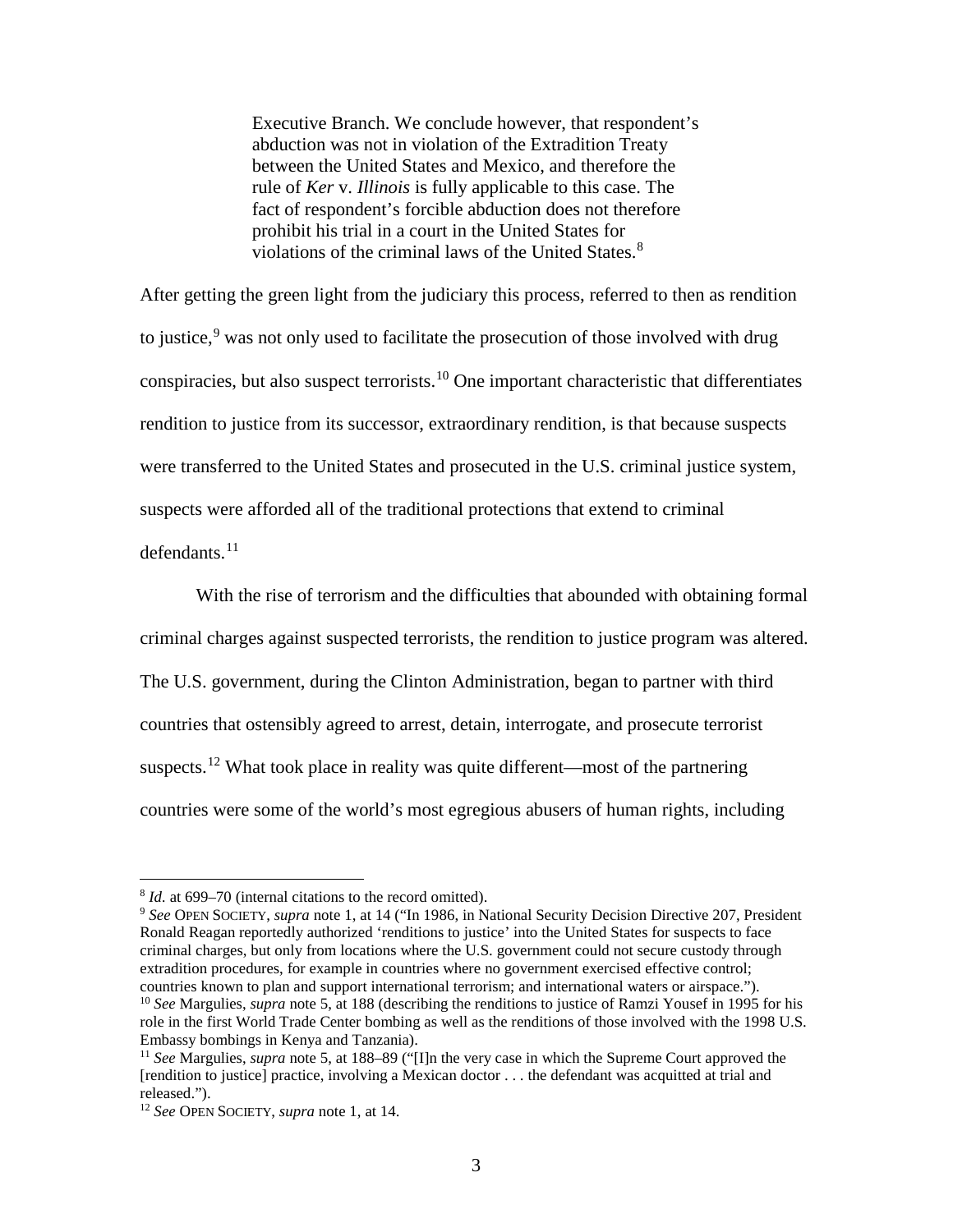Egypt.<sup>[13](#page-4-0)</sup> Michael Scheuer, who was intimately involved with designing the policy, testified before Congress:

> I would not, however, be surprised if their treatment was not up to US standards. This is a matter of no concern as the Rendition Program's goal was to protect America, and the rendered fighters delivered to Middle Eastern governments are now either dead or in places from which they cannot harm America. Mission accomplished, as the saying goes. $14$

The terrorist attacks of September 11, 2001, provided the impetus needed to further alter and greatly expand the rendition program yet again, transforming it into what is now referred to as the extraordinary rendition program. [15](#page-4-2) The goal was no longer criminal prosecution but instead simply detention and interrogation.<sup>[16](#page-4-3)</sup> "After 9/11 the gloves came off," described Cofer Black, former head of the CIA's Counterterrorism Center, before Congress.[17](#page-4-4) Another official remarked: "We don't kick the [expletive] out of them. We send them to other countries so they can kick the [expletive] out of them."[18](#page-4-5)

On September 17, 2001, six days after the attacks, President George W. Bush signed the Memorandum of Notification providing "unprecedented authorities, granting the CIA significant discretion in determining whom to detain, the factual basis for the detention, and the length of detention."[19](#page-4-6) Those captured were no longer rendered to the

<span id="page-4-1"></span><span id="page-4-0"></span><sup>14</sup> INTERNATIONAL BAR ASSOCIATION, EXTRAORDINARY RENDITIONS: AN INTERNATIONAL BAR ASSOCIATION HUMAN RIGHTS INSTITUTE BACKGROUND PAPER 54 (Jan. 2009),

<span id="page-4-7"></span>13 *Id.*

http://www.ibanet.org/Human\_Rights\_Institute/About\_the\_HRI/HRI\_Activities/Guantanamo\_Extraordinar y\_renditions.aspx (citing Scheuer's testimony before the U.S. House Committee on Foreign Affairs on Apr. 17, 2007).

<span id="page-4-2"></span><sup>15</sup> *See* OPEN SOCIETY, *supra* not[e 1,](#page-1-3) at 14–15.

<span id="page-4-3"></span><sup>16</sup> *Id.*

<span id="page-4-4"></span><sup>17</sup> Dana Priest & Barton Gellman, *U.S. Decries Abuse But Defends Interrogations*, WASH. POST (Dec. 26, 2002), http://www.washingtonpost.com/wp-dyn/content/article/2006/06/09/AR2006060901356.html. <sup>18</sup> *Id.*

<span id="page-4-6"></span><span id="page-4-5"></span><sup>&</sup>lt;sup>19</sup> SENATE SELECT COMMITTEE ON INTELLIGENCE, COMMITTEE STUDY OF THE CENTRAL INTELLIGENCE AGENCY'S DETENTION AND INTERROGATION PROGRAM 11 (Dec. 3, 2014).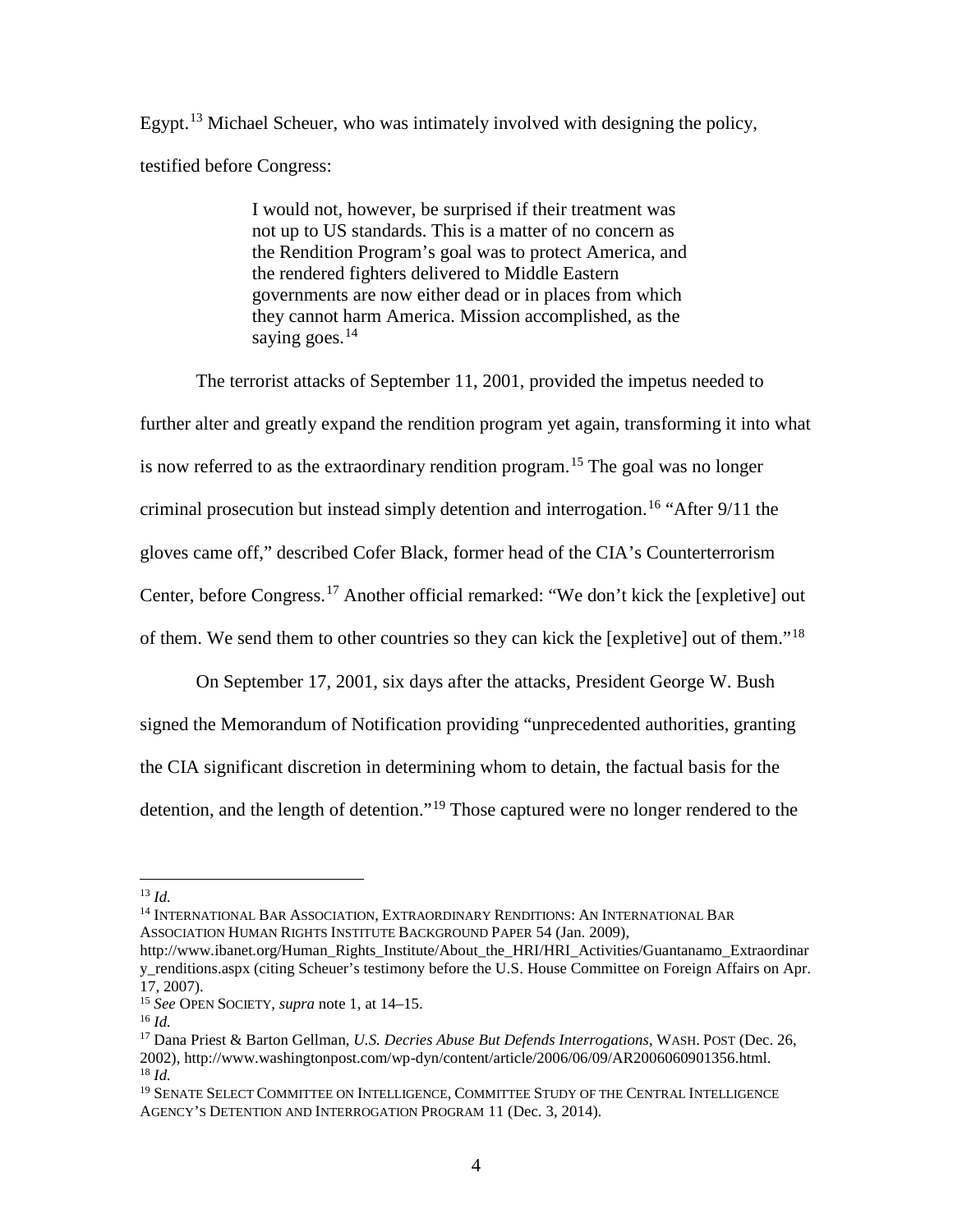custody of foreign governments, but were in many cases rendered to secret, U.S.-run prisons overseas, known as "black sites," and the not-so-secret U.S.-run prison in Guantanamo Bay, Cuba.<sup>[20](#page-5-0)</sup> The official justification for this approach echoed the theme articulated above by Michael Scheuer: "[T]he successful defense of the country requires that the [CIA] be empowered to hold and interrogate suspected terrorists for as long as necessary and without restrictions imposed by the U.S. legal system or even by the military tribunals established for prisoners held at Guantanamo Bay."<sup>[21](#page-5-1)</sup>

These extraordinary renditions were eventually coupled with the CIA's Enhanced Interrogation Techniques. These techniques amounted to torture and abuse and included subjecting suspects to walling,  $^{22}$  $^{22}$  $^{22}$  water dousing, waterboarding, stress positions,  $^{23}$  $^{23}$  $^{23}$  wall standing,<sup>[24](#page-5-4)</sup> cramped confinement in a box, insult slaps,<sup>[25](#page-5-5)</sup> facial holds,<sup>[26](#page-5-6)</sup> attention grasps,<sup>[27](#page-5-7)</sup> forced nudity, sleep deprivation, exposure to cold temperatures, and dietary manipulation to name a few of the most common techniques.<sup>[28](#page-5-8)</sup> After the Senate Select Committee on Intelligence reviewed the abuses and mistakes made between 2001 and early 2009 and reduced their findings and conclusions to a report that totals almost 7,000 pages, the Chairman of the Committee, Senator Dianne Feinstein, concluded

<span id="page-5-0"></span><sup>20</sup> Dana Priest, *CIA Holds Terror Suspects in Secret Prisons*, WASH. POST (Nov. 2, 2005),

http://www.washingtonpost.com/wp-dyn/content/article/2005/11/01/AR2005110101644.html. <sup>21</sup> *Id.*

<span id="page-5-2"></span><span id="page-5-1"></span><sup>&</sup>lt;sup>22</sup> This technique involved "quickly pulling the detainee forward and then thrusting him against a flexible wall." OPEN SOCIETY, *supra* note [1,](#page-1-3) at 16.

<span id="page-5-3"></span><sup>&</sup>lt;sup>23</sup> Described as "forcing the detainee to remain in body positions designed to induce physical discomfort." OPEN SOCIETY, *supra* note [1,](#page-1-3) at 16.

<span id="page-5-4"></span> $24$  "[F]orcing the detainee to remain standing with his arms outstretched in front of him so that his fingers touch wall four to five feet away and support his entire body weight." OPEN SOCIETY, *supra* note [1,](#page-1-3) at 16. <sup>25</sup> "[S]lapping the detainee on the face with fingers spread." OPEN SOCIETY, *supra* note [1,](#page-1-3) at 16.

<span id="page-5-6"></span><span id="page-5-5"></span><sup>&</sup>lt;sup>26</sup> "[H]olding a detainee's head temporarily immobile during interrogation with palms on either side of the face." OPEN SOCIETY, *supra* note [1,](#page-1-3) at 16.

<span id="page-5-7"></span><sup>&</sup>lt;sup>27</sup> "[G]rasping the detainee with both hands, one hand on each side of the collar opening, and quickly drawing him toward the interrogator." OPEN SOCIETY, *supra* note [1,](#page-1-3) at 16.

<span id="page-5-8"></span><sup>28</sup> *See* OPEN SOCIETY, *supra* not[e 1,](#page-1-3) at 16–17.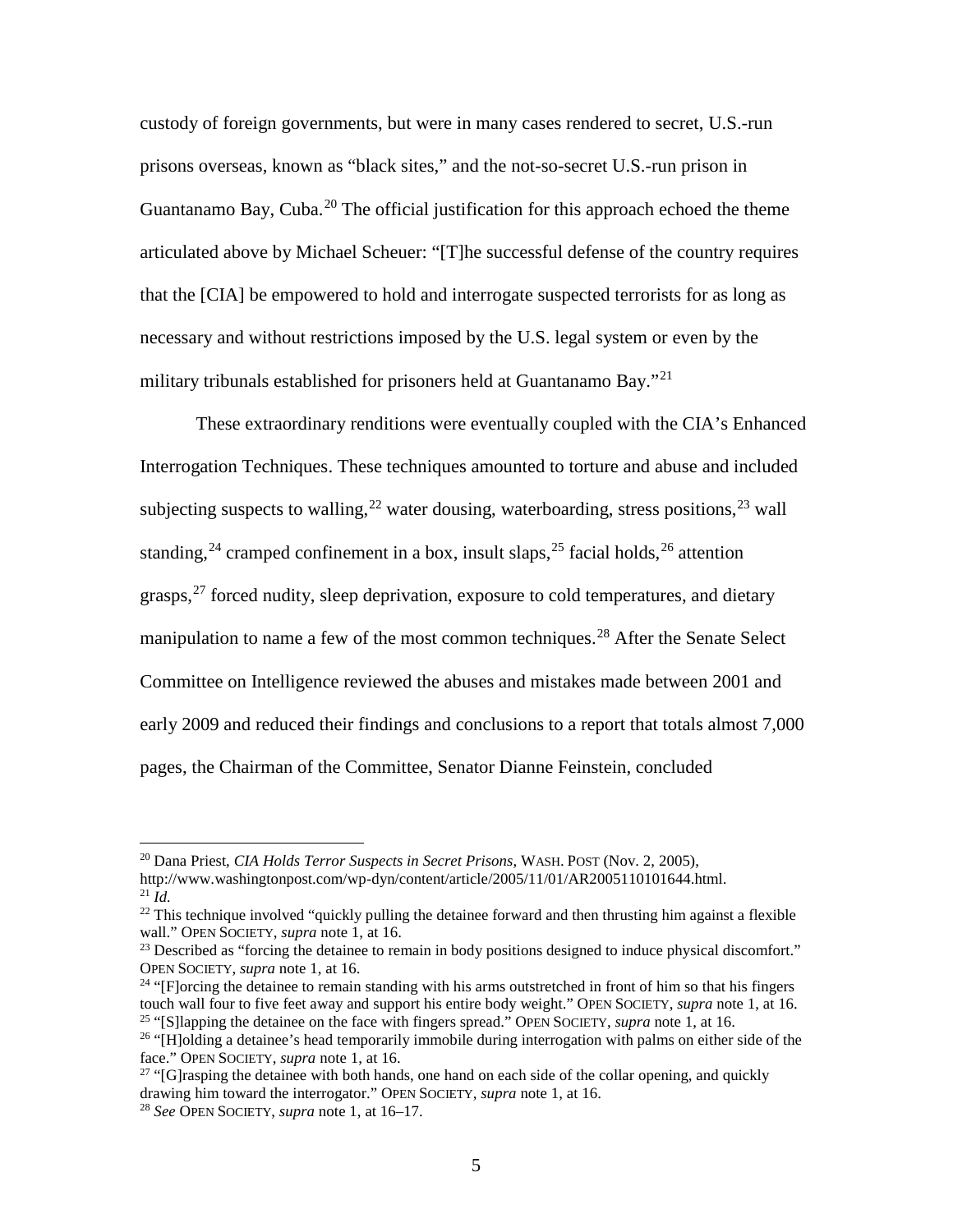The major lesson of this report is that regardless of the pressures and the need to act, the Intelligence Community's actions must always reflect who we are as a nation, and adhere to our laws and standards. It is precisely at these times of national crisis that our government must be guided by the lessons of our history and subject decisions to internal and external review. Instead, CIA personnel, aided by two outside contractors, decided to initiate a program of indefinite secret detention and the use of brutal interrogation techniques in violation of U.S. law, treaty obligations, and our values.[29](#page-6-0)

The personal narratives that are attached to this report serve to document just a

few of the stories of the survivors of the U.S. extraordinary rendition program and

enhanced interrogation techniques.

<span id="page-6-0"></span><sup>29</sup> *See* SENATE SELECT COMMITTEE ON INTELLIGENCE, *supra* note [19,](#page-4-7) at Foreword.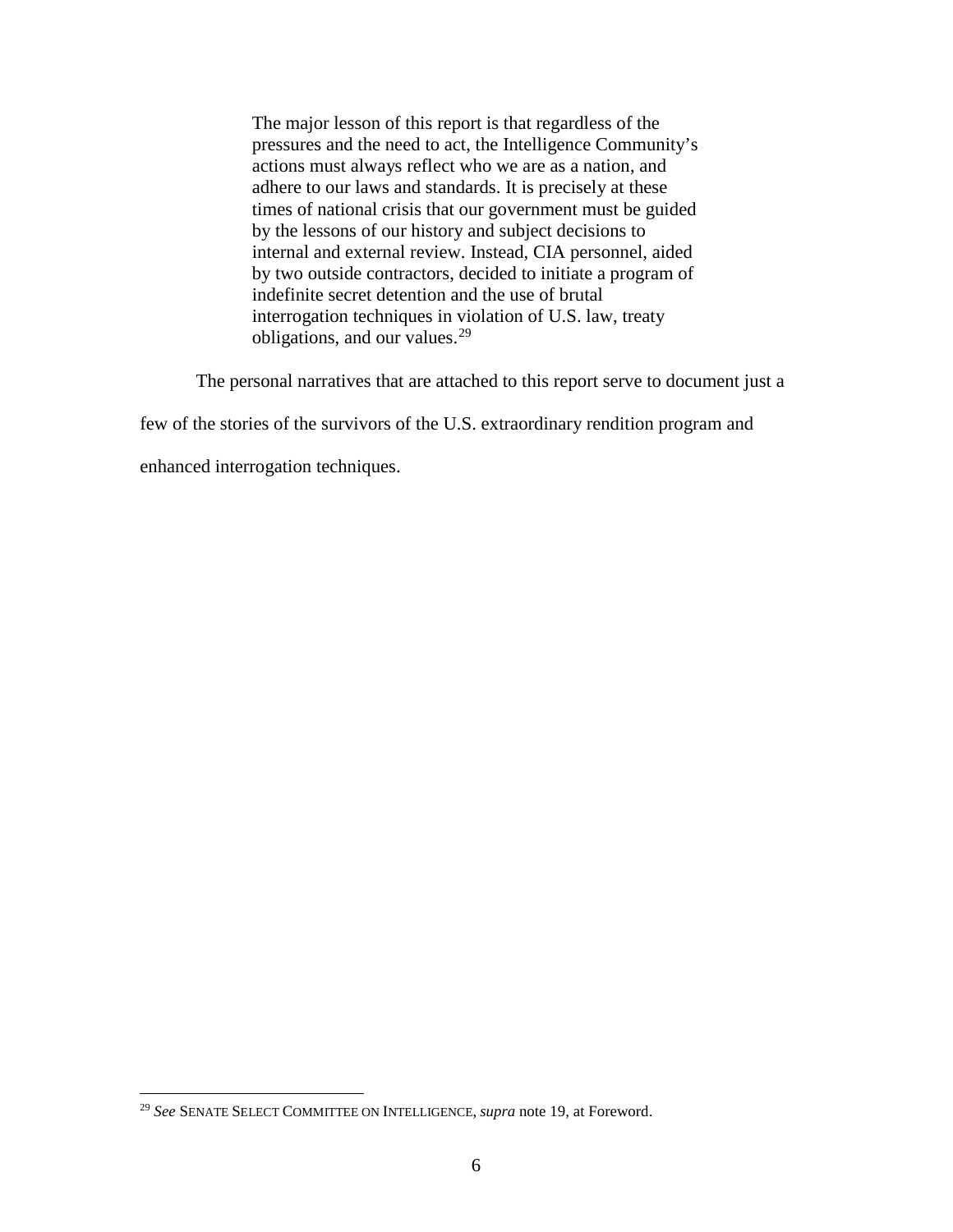#### <span id="page-7-5"></span>**II. Torture and its Long-Term Effects**

<span id="page-7-0"></span>When considering its nature and manifestations, the examination of torture becomes a challenging endeavor. Torture does not limit itself to just one standard definition – it has in fact been defined and interpreted by a wide range of stakeholders across the human rights arena. Universally, however, it can be understood as being a means of "dismantling  $\ldots$  a person's identity and humanity."<sup>[30](#page-7-1)</sup> By instilling a climate of fear, the existence of torture is particularly concerning as it purports to annihilate a collective sense of community across society.<sup>[31](#page-7-2)</sup>

The Center for Victims of Torture ("CVT"), which engages in research and services for torture survivors, operates at the forefront of the anti-torture movement by working to promote "truth, reform, accountability and redress for torture committed by the United States post-9/11" and to seek "indefinite detention at Guantanamo."<sup>[32](#page-7-3)</sup> The short and longterm effects of torture have been the subject of countless empirical studies – many of which have been conducted by the CVT – that pertain to experiences of trauma and solitary confinement. While not the only organization<sup>[33](#page-7-4)</sup> of its kind, the CVT has developed clinical assessment tools to monitor the healing process of torture survivors for the purpose of

<sup>30</sup> *Effects of Torture*, CTR. VICTIMS TORTURE 1 (2015), available at

<span id="page-7-2"></span><span id="page-7-1"></span>http://www.cvt.org/sites/cvt.org/files/downloads/CVT%20Effects%20Torture%20April%202015.pdf.  $31 \dot{Id}$ .

<span id="page-7-3"></span><sup>32</sup> *Ending Torture in a Post 9/11 World*, CTR. VICTIMS TORTURE (accessed Apr. 9, 2017), http://www.cvt.org/ending-torture [https://perma.cc/44F5-4LKG].

<span id="page-7-4"></span> $33$  Although the CVT remains a leader in the torture rehabilitation movement, there are a number of other domestic and international organizations that also work to advance human rights on the legal front by conducting research and advocacy initiatives. These include, but are not limited to, the American Civil Liberties Union, Center for Constitutional Rights, Reprieve, Open Society Justice Initiative, Human Rights Watch, Amnesty International, Association for the Prevention of Torture, National Religious Campaign Against Torture, and Witness Against Torture.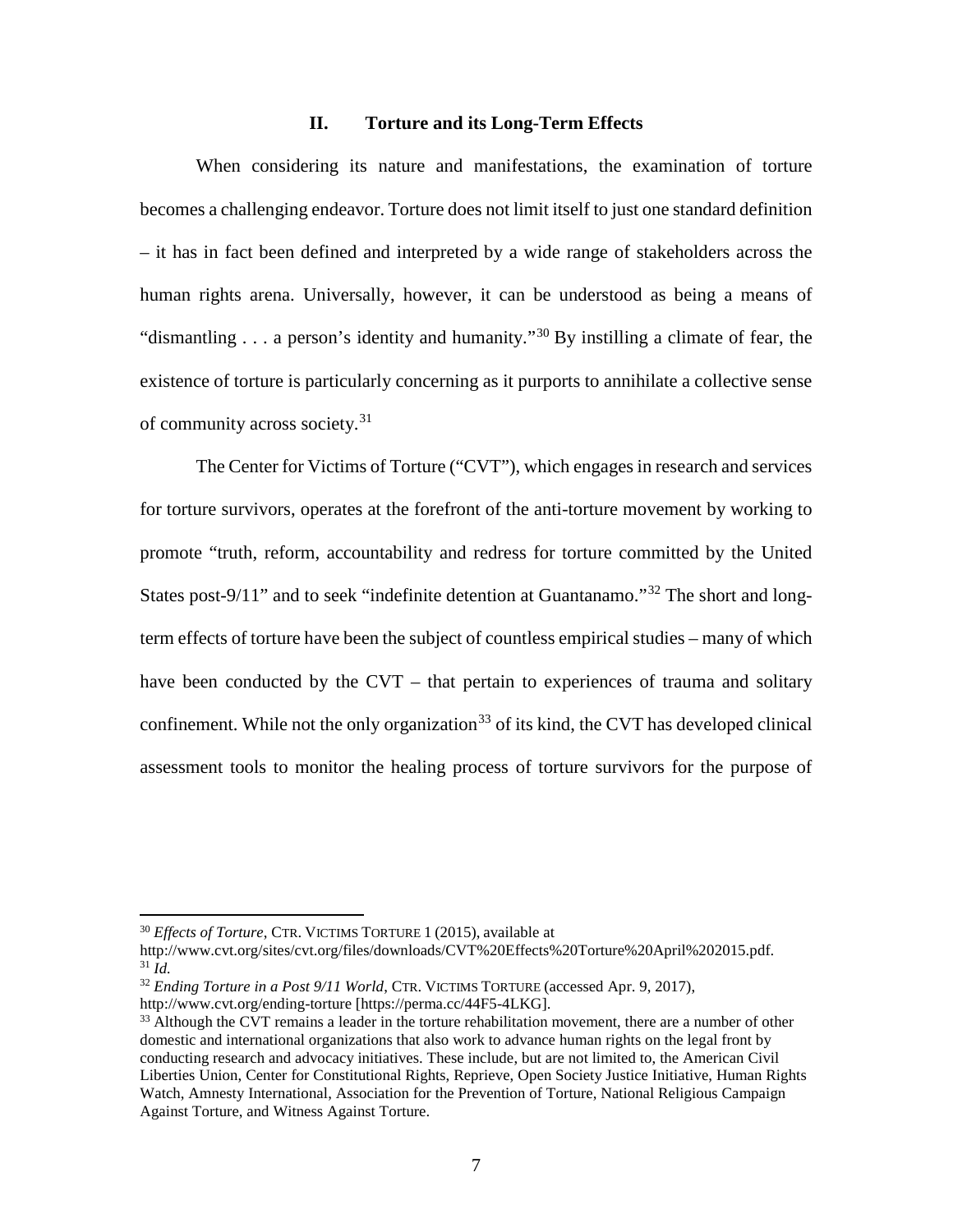gathering information about the effects of torture and the efficacy of current treatment methods.<sup>[34](#page-8-0)</sup>

A 2015 study published by the CVT underscores the fact that torture is a "strong predictor of a broad range of debilitating and lasting physical and mental health conditions."[35](#page-8-1) The long-term physical effects of torture range from neurological damages to more systemic failures, such as abdominal pains, and cardiovascular and respiratory problems.[36](#page-8-2) They also often include chronic headaches, musculoskeletal pains, scars, and hearing loss.<sup>[37](#page-8-3)</sup> For many torture survivors who endure sustained suspension throughout the course of their detention, the "unnatural strain" they experience "can cause dislocation of muscles and ligaments" along with other muscular disorders.<sup>[38](#page-8-4)</sup> Individuals who suffer habitual beatings are frequently left with internal bleeding and deep muscle bruising, as well as eye trauma.<sup>[39](#page-8-5)</sup>

As far as the prolonged, systemic physical effects of torture are concerned, it is not uncommon for survivors to experience infectious diseases, arterial clogs, restricted blood flow, decreased enzyme activities, and memory loss.[40](#page-8-6) Individuals who were habitually subjected to handcuffs, leg irons, and shackles suffer "scarring and severe skin

<span id="page-8-1"></span><sup>35</sup> Craig Higson-Smith, *Updating the Estimate of Refugees Resettled in the United States Who Have Suffered Torture*, CTR. VICTIMS TORTURE 1, 1 (2015),

<span id="page-8-0"></span><sup>34</sup> *See generally Research: Evaluating Torture Survivor Care*, CTR. VICTIMS TORTURE (accessed Apr. 9, 2017), http://www.cvt.org/what-we-do/research [https://perma.cc/CXA9-VWXS] (discussing the CVT's evaluation and monitoring operations of the progress of torture survivors).

http://www.cvt.org/sites/cvt.org/files/SurvivorNumberMetaAnalysis\_Sept2015\_0.pdf. <sup>36</sup> *See supra* note [30,](#page-7-5) at 1. 37 *Id.*

<span id="page-8-3"></span><span id="page-8-2"></span>

<span id="page-8-4"></span><sup>38</sup> Deborah M. Weissman et al., *Brief in Support of Abou Elkassim Britel's Request for Reparations and an Official Apology for Extraordinary Rendition and Torture*, UNC SCH. L. HUM. RTS. POL'Y SEMINAR 1, 41 (2014), http://www.law.unc.edu/documents/academics/humanrights/britelbrief.pdf.  $\frac{39}{2}$  See id. at 41.

<span id="page-8-5"></span>

<span id="page-8-6"></span><sup>39</sup> *See id.* at 41. 40 *See id.* at 41-42.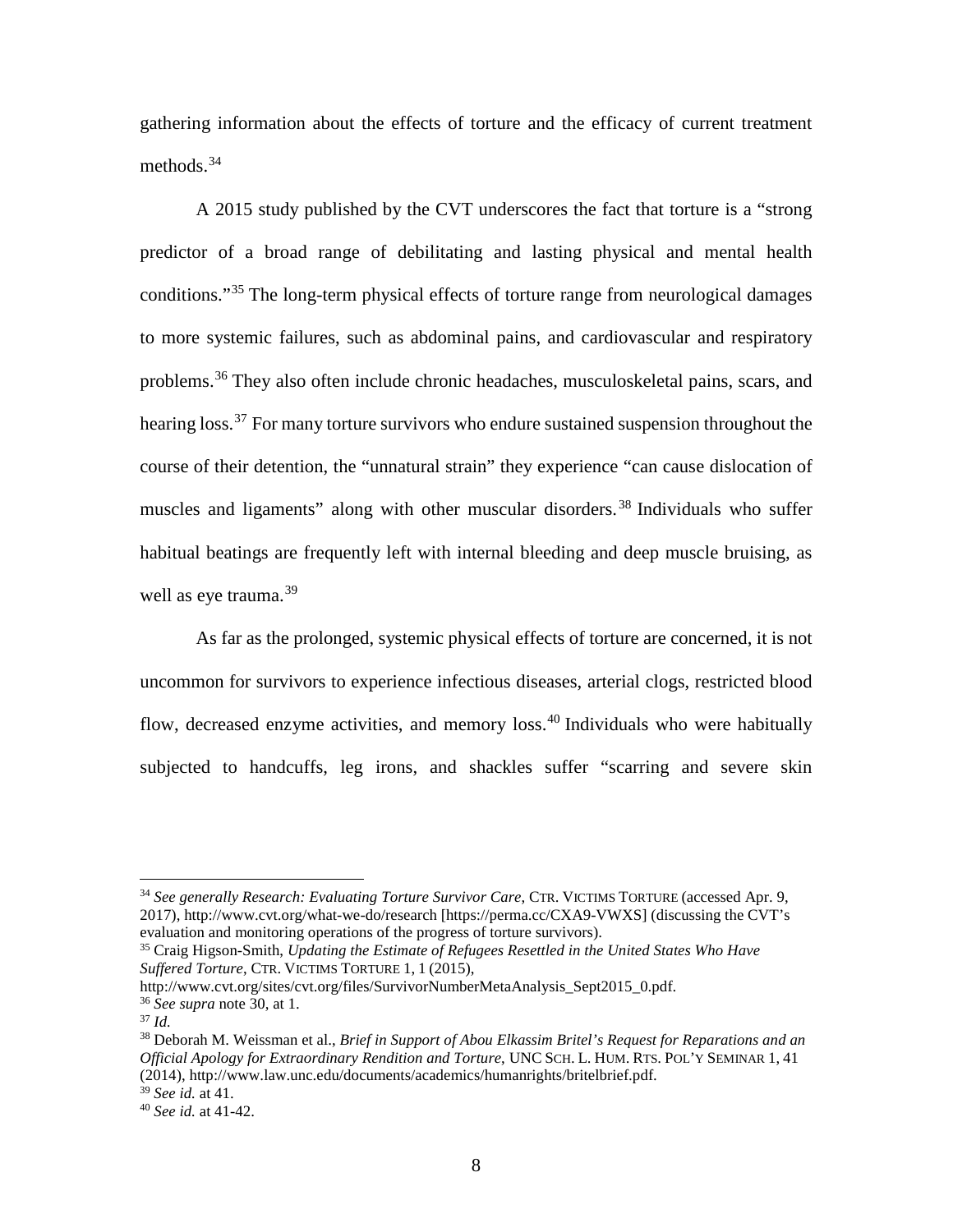abrasions."[41](#page-9-1) Higher rates of head injury, amputations, and poorly healed fractures are also frequent physical impairments that can permanently result from torture.<sup>[42](#page-9-2)</sup>

<span id="page-9-0"></span>However, forms of torture are often described as being much more egregious in their psychological effects than in their physical or physiological effects. These include a range of offenses including verbal abuses, shaming and humiliation, being coerced into witnessing the torture, murder, and/or mutilation of loved ones, succumbing to ongoing threats against loved ones, and experiencing mock executions.<sup>[43](#page-9-3)</sup> Shame in particular arises as a dominant emotion when victims have experienced forced betrayal and sexual assault (including rape) at the hands of their perpetrators.<sup>[44](#page-9-4)</sup> However, because these and other methods of psychological torture do not leave visible scars, it often becomes increasingly difficult for survivors to seek any kind of redress for the pain they have incurred.<sup>[45](#page-9-5)</sup> It also becomes a major challenge for them to disclose sensitive and personal information to medical practitioners, social workers, attorneys, and family members in the aftermath of their trauma, as they tend to feel extreme guilt and humiliation for having gone against a firm cultural and/or moral belief. $46$ 

Other established literatures communicate the ways in which an individual's exposure to psychologically shocking episodes can severely impair his or her memory.<sup>[47](#page-9-7)</sup>

<span id="page-9-2"></span><span id="page-9-1"></span><sup>41</sup> *Id.* at 41. 42 *Id*. 43 *See supra* note [30,](#page-7-5) at 1.

<span id="page-9-4"></span><span id="page-9-3"></span><sup>44</sup> *See* Jane Herlihy & Stuart Turner, *Should Discrepant Accounts Given By Asylum Seekers Be Taken As Proof Of Deceit?*, 16 TORTURE 81, 85 (2006).

<span id="page-9-7"></span><span id="page-9-6"></span><span id="page-9-5"></span><sup>&</sup>lt;sup>46</sup> *See* Herlihy & Turner, *supra* note [44.](#page-9-0)<br><sup>47</sup> *See generally Elizabeth F. Loftus & Terrence E. Burns, <i>Mental shock can produce retrograde amnesia*, MEMORY & COGNITION 318 (1982) (detailing the methodology and results of three experiments in which some subjects were shown a brief film of a mentally shocking event, while others were shown a nonviolent version of that same film; subjects who saw the mentally shocking version demonstrated a poorer retention of the film to follow).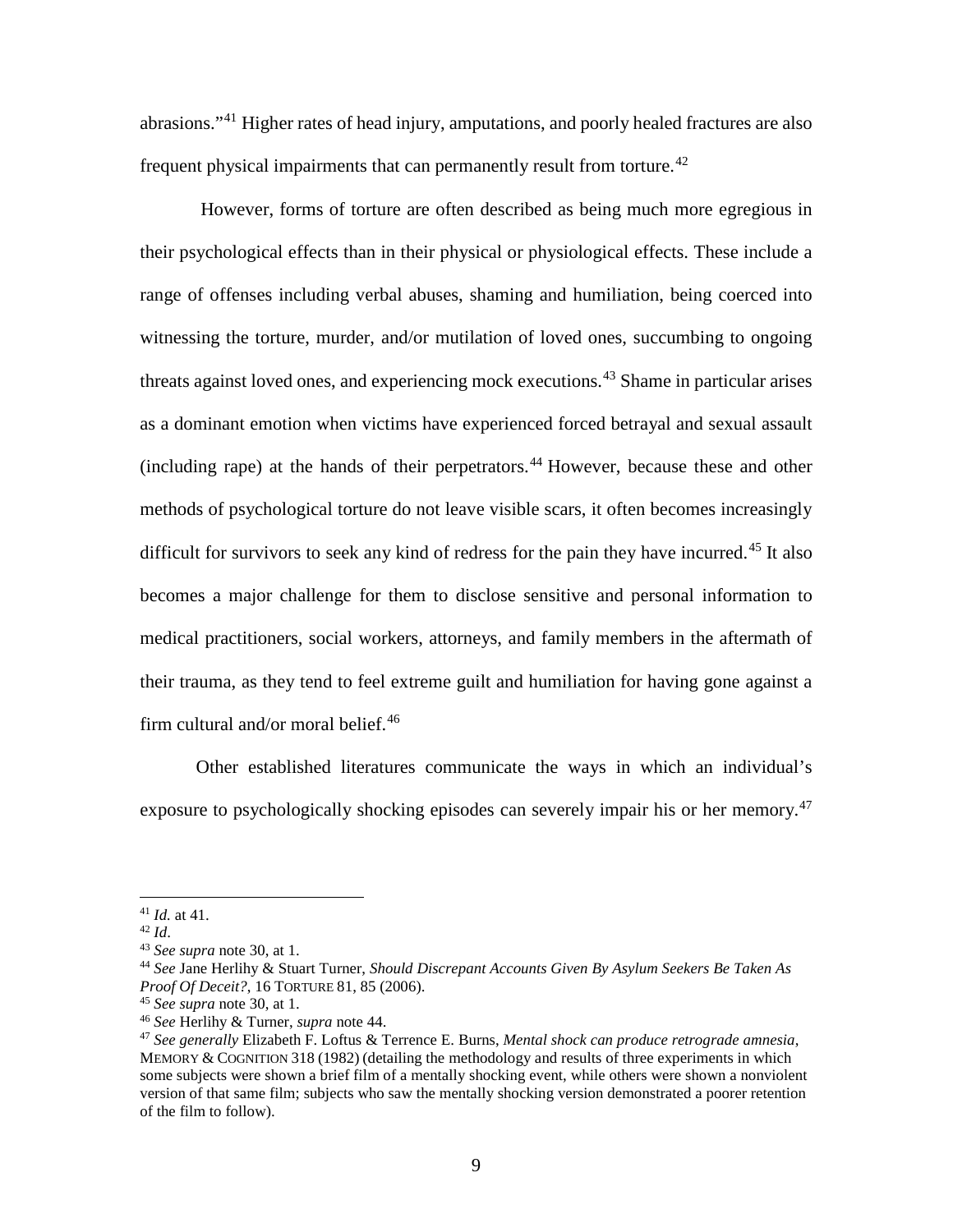This phenomenon, more commonly referred to as "retrograde amnesia", results from reoccurring incidents that affect the retrieval of information that is embedded in human memory.<sup>[48](#page-10-0)</sup> A series of experiments dating from the early 1980s that attempted to shed light on the existence of retrograde effects of torture corroborated the theory that mental shock also disrupts memory-processing units that are used to store and recall information.<sup>[49](#page-10-1)</sup> They demonstrated how "the type of details recalled of an event can depend on how distressing the event is to the witness."[50](#page-10-2)

Based on their exposure to psychologically disruptive events that operate outside the purview of typical human experience, it is no surprise that the vast majority of torture survivors suffer from major depression and post-traumatic stress disorder ("PTSD"). A common symptom of both effects is an individual's impairment of concentration, though one may frequently find him or herself struggling to recall significant aspects of the trauma altogether.<sup>[51](#page-10-3)</sup> Effects of depression on memory are typically implicated with a bias towards the recollection of events "with negative meaning for the self and a difficulty remembering specific events, preferring instead general descriptions of past periods."<sup>[52](#page-10-4)</sup> Traumatic memories share a common characteristic of being fragments, and usually sensory impressions, of the past.<sup>[53](#page-10-5)</sup> In certain situations, they are often experienced in the present tense, and do not seem to be under one's conscious control because they are triggered by sensations that cause him or her to evoke emotions felt at the time of the original experience itself.[54](#page-10-6)

<span id="page-10-0"></span><sup>&</sup>lt;sup>48</sup> *Id.* at 318.<br><sup>49</sup> *Id.* at 318-21.

<span id="page-10-2"></span><span id="page-10-1"></span><sup>49</sup> *Id.* at 318-21. 50 Herlihy & Turner, *supra* note [44,](#page-9-0) at 86. 51 *See* Herlihy & Turner, *supra* note [44,](#page-9-0) at 85. 52 *Id.*, at 86.

<span id="page-10-4"></span><span id="page-10-3"></span>

<span id="page-10-5"></span><sup>53</sup> *Id.*

<span id="page-10-6"></span><sup>54</sup> *Id.*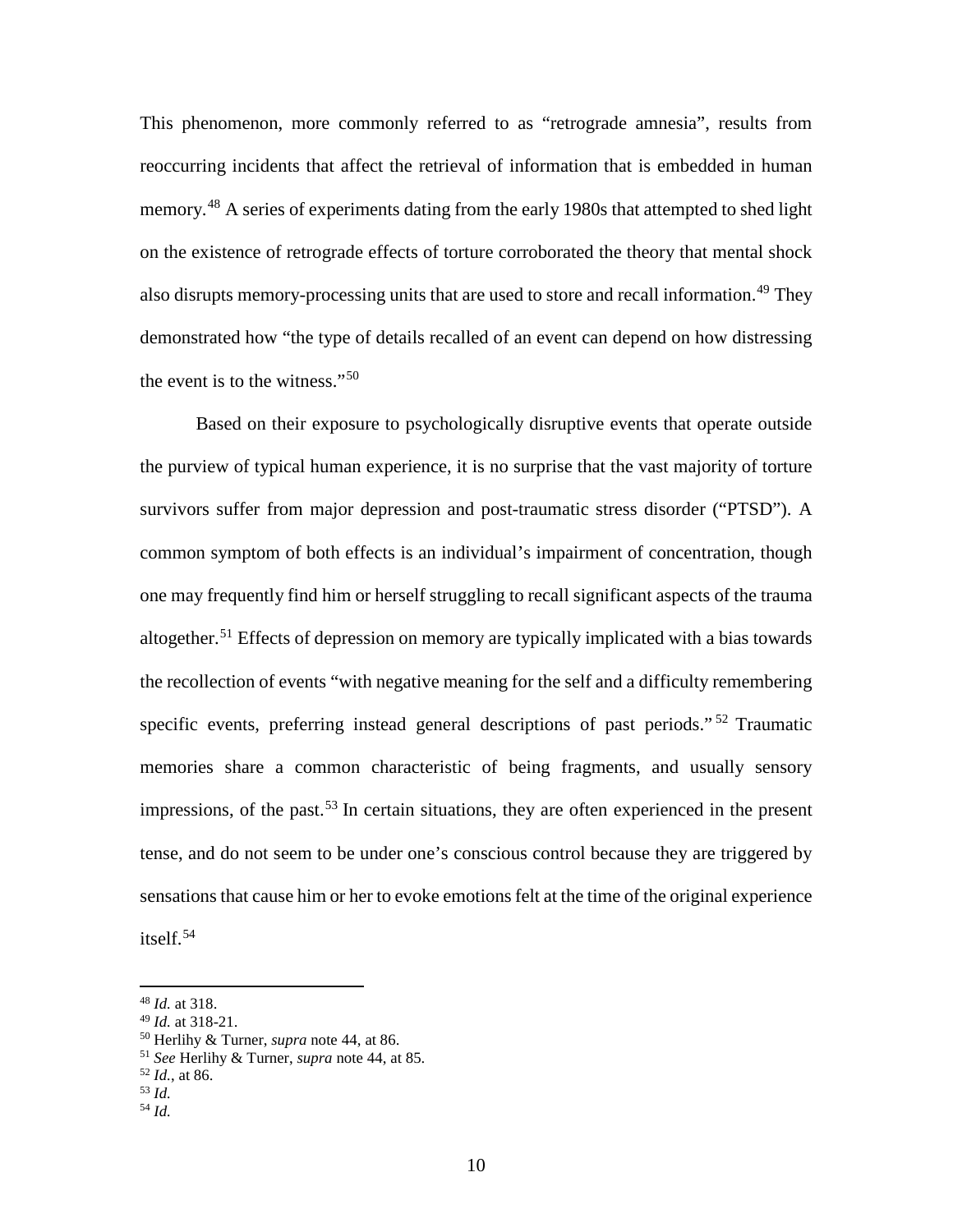An individual's likelihood of developing PTSD and experiencing its impact is magnified when he or she suffers a combination of torture techniques.<sup>[55](#page-11-1)</sup> However, no isolated form of abuse can independently predict the likelihood of developing these long-term effects.<sup>[56](#page-11-2)</sup> There are three main clusters of PTSD symptoms that are worth noting: (1) avoidance; (2) hyper-arousal; (3) negative alterations in mood or cognition; and (4) re-experience.<sup>[57](#page-11-3)</sup>

<span id="page-11-8"></span><span id="page-11-0"></span>Avoidance, or numbing, is a common symptom that is colored by feelings of dissociation, isolation, hopelessness, withdrawal, and emotional anesthesia.<sup>[58](#page-11-4)</sup> Survivors often find themselves preoccupied with avoidance of their tortuous experiences altogether as a means of shifting the focus of their life to something entirely unrelated to it. For some, the sensation of dissociation disrupts their integrated functions of identity, memory, perception, and consciousness.<sup>[59](#page-11-5)</sup> In one particular study of torture survivors who were experiencing PTSD, it was found that symptoms of avoidance and emotional numbing were more prominent when these individuals had suffered a history of sexual torture.<sup>[60](#page-11-6)</sup>

Hyper-arousal can be viewed as a type of 'fight or flight' response in which survivors frequently find themselves having trouble concentrating due to their intense vigilance to their surroundings.<sup>[61](#page-11-7)</sup> Negative alterations in mood or cognition is a fairly

<span id="page-11-1"></span><sup>55</sup> *See* Devin Powell, The Lingering Effects of Torture, CTR. STUDY HUM. RTS. AM. para. 19 (2009), http://humanrights.ucdavis.edu/in\_the\_news/the-lingering-effects-of-torture [https://perma.cc/8VTH-Z6QY].

<span id="page-11-2"></span><sup>56</sup> *Id.*

<span id="page-11-3"></span><sup>&</sup>lt;sup>57</sup> Skype Interview with Alison Beckman, Project Manager, The Center for Victims of Torture (Feb. 22, 2017).

<span id="page-11-4"></span><sup>58</sup> *See* Lynn Margolies, *Understanding the Effects of Trauma: Post-traumatic Stress Disorder (PTSD)*, PSYCH CENT. para. 5 (2017), https://psychcentral.com/lib/understanding-the-effects-of-trauma-posttraumatic-stress-disorder-ptsd/ [https://perma.cc/L8PQ-YGNM].

<span id="page-11-5"></span><sup>59</sup> *See* Herlihy & Turner, *supra* note [44,](#page-9-0) at 85.

<span id="page-11-6"></span><sup>60</sup> *Id.*

<span id="page-11-7"></span><sup>61</sup> *See supra* note 28; *see also* Margolies, *supra* not[e 58,](#page-11-0) at para. 3.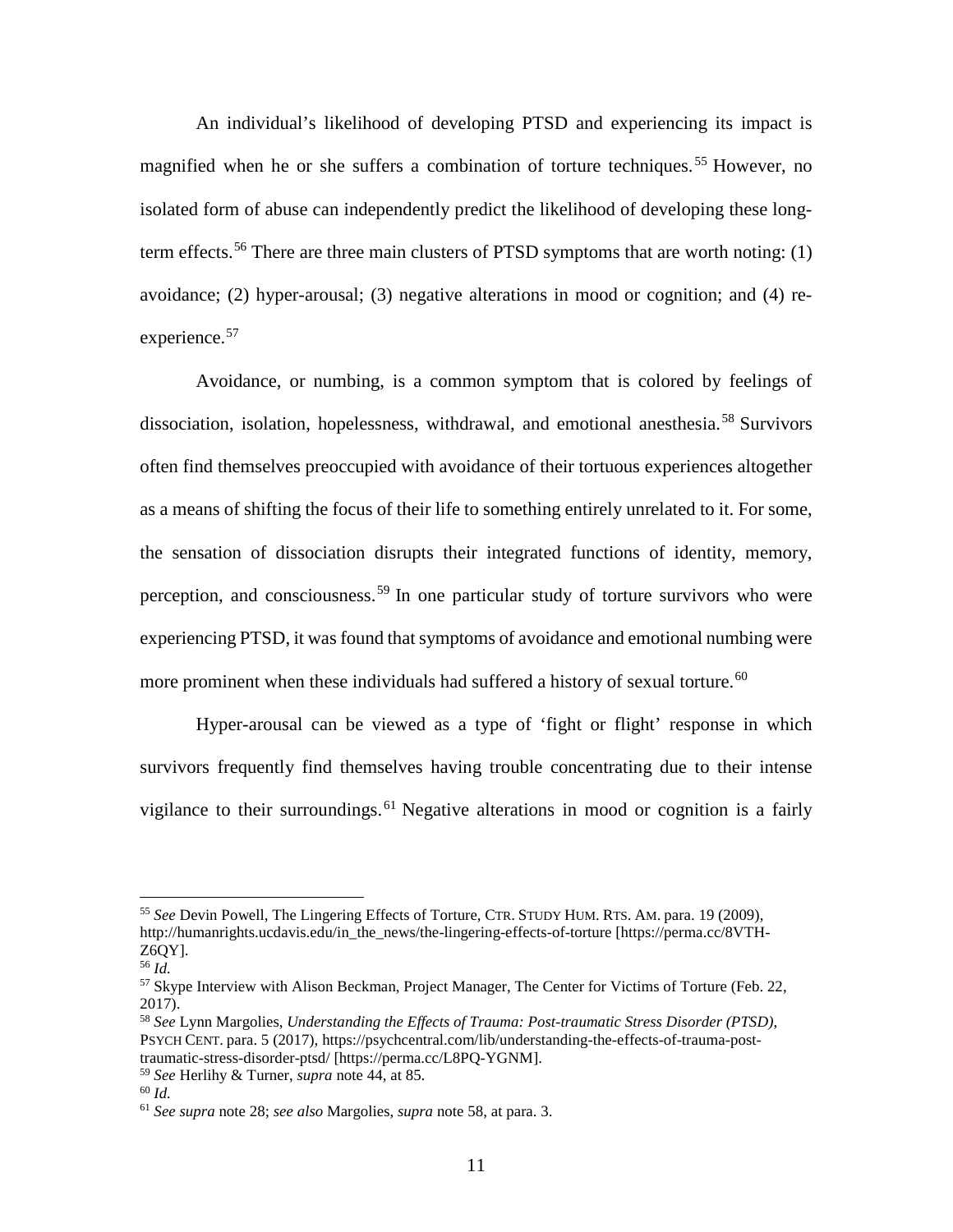newer symptom of torture recognized by the mental health community, but includes a series of negative thoughts or beliefs about a survivor's own self or the world around them.<sup>[62](#page-12-0)</sup> In diminishing their own tortuous experiences with regards to someone else's, survivors resort to self-blame and guilt. It is also common for survivors to experience nightmares and flashbacks that relate to their trauma. Re-experiencing the trauma through means of intrusive thoughts or memories serve as triggers, irrespective of their willingness to forget the painful traces of their past. $63$ 

In addition to experiencing the symptoms and lasting effects of depression and PTSD, many torture survivors find themselves battling somatization, as well as the "existential dilemma" of how their core beliefs about the world at large have been severely undermined.<sup>[64](#page-12-2)</sup> Somatic symptoms stem from an underlying depression and are "usually culture-specific expressions of emotional distress". [65](#page-12-3) They manifest themselves as a chronic condition in which a torture survivor experiences physical symptoms involving more than one part of his or her body, while no physical cause can in fact be traced.<sup>[66](#page-12-4)</sup> Additionally, individuals who are grounded in a strong sense of faith and spirituality often find themselves struggling the most to reconcile their sense of reality after their experiences of ongoing torture.

The effect of solitary confinement – another dimension of torture – has also been a significant consequence and focus of concern. The vast majority of torture survivors have

<span id="page-12-0"></span><sup>62</sup> *See* Sara Staggs, *Symptoms & Diagnosis of PTSD*, PSYCH CENT. para. 10 (2017),

<span id="page-12-1"></span>https://psychcentral.com/lib/symptoms-and-diagnosis-of-ptsd/ [https://perma.cc/F59Z-QX68]. <sup>63</sup> *See supra* note [57.](#page-11-8)

<span id="page-12-2"></span><sup>64</sup> Herlihy & Turner, *supra* note [44,](#page-9-0) at 84.

<span id="page-12-3"></span><sup>65</sup> Richard F. Mollica, *Surviving Torture*, 351 NEW ENG. J. MED. 5, 7 (2004). 66 *Somatization Disorder*, N.Y. TIMES para. 1 (accessed Apr. 9, 2017),

<span id="page-12-4"></span>http://www.nytimes.com/health/guides/disease/somatization-disorder/overview.html [https://perma.cc/YH9N-HABB].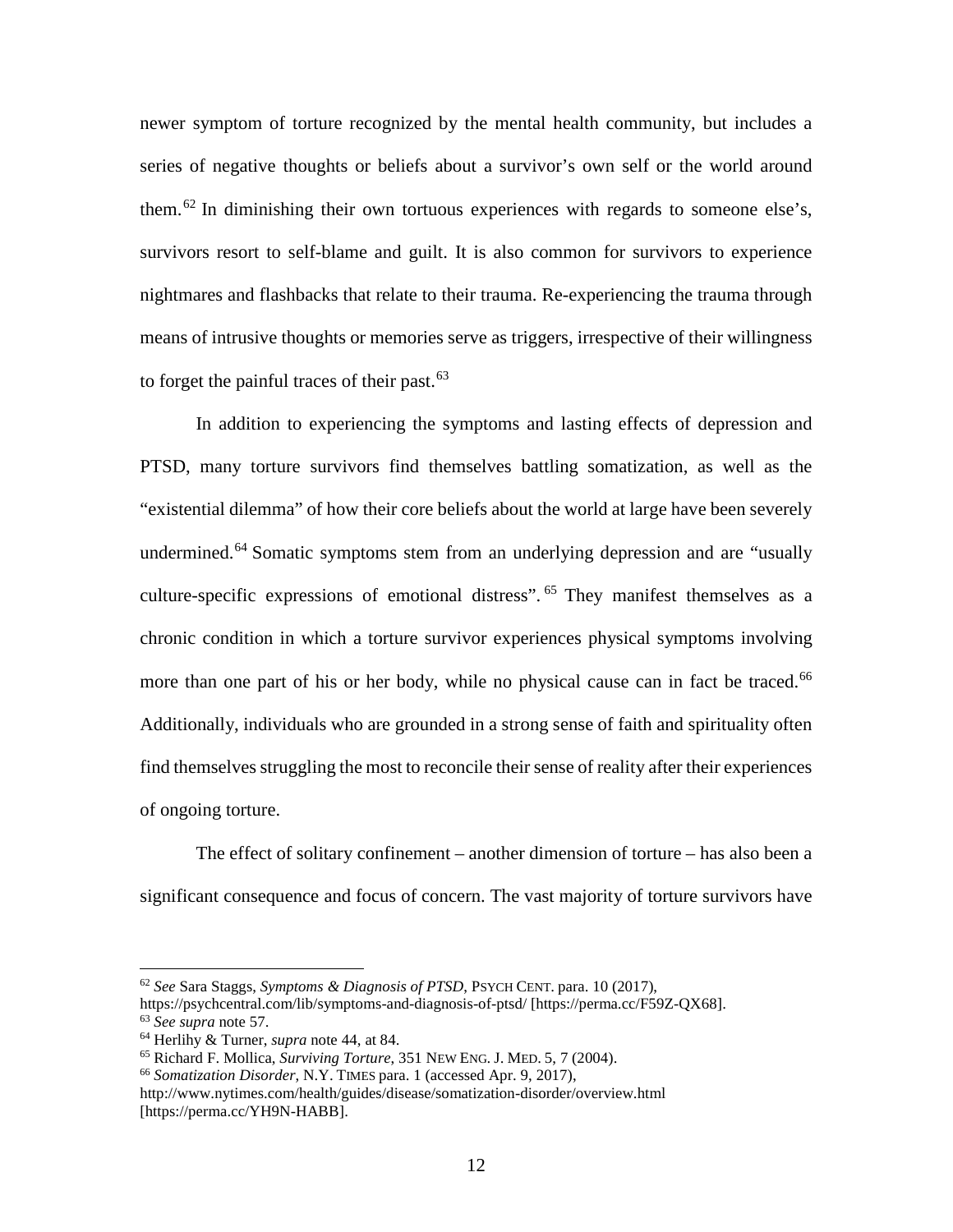<span id="page-13-0"></span>experienced prolonged isolation and have suffered a range of negative psychological and physiological reactions as a result.<sup>[67](#page-13-1)</sup> Under many circumstances of solitary confinement, psychological torture is said to affect the victim's physiological pain system altogether.<sup>[68](#page-13-2)</sup> Some of the most common long-term effects of solitary confinement include dizziness, self-mutilation, perceptual distortions and hallucinations, hypersensitivity to external stimuli, rage and irrational anger, chronic depression, and appetite and weight loss.<sup>[69](#page-13-3)</sup>

The long-term effects of pervasive torture are often irreversible. Torture has the unfortunate outcome of normalizing and perpetuating a culture of violence, and at the same time, it presents deleterious consequences for the individuals it involves.<sup>[70](#page-13-4)</sup> These include, but are not limited to, "toxic levels of guilt and related self-harm" such as suicide.<sup>[71](#page-13-5)</sup> Torture survivors also frequently struggle with establishing a sense of trust in others, including any individuals who are in a position of authority to help them heal and regain their willpower. Given the widespread impact of torture beyond the perpetrator and victim, the resources that describe the pernicious and long-term effects of torture should be widely available within the national and international policy domain. It is common knowledge that experiences of torture can shatter an individual's sense of existence, but it is crucial for the

<span id="page-13-1"></span> $67$  Memorandum from Chelsea Matson, Humphrey Fellow, Center for Victims of Torture to Annie Sovcik, Director of the Washington Office, Center for Victims of Torture (Aug. 5, 2015) (on file with the Center for Victims of Torture).

<span id="page-13-2"></span><sup>68</sup> *See generally* Sarah Griffiths, *The pain of torture lasts FOREVER: Psychological trauma can permanently affect the way our body feels discomfort*, DAILY MAIL (Nov. 7, 2013, 11:47 AM), http://www.dailymail.co.uk/sciencetech/article-2490857/The-pain-torture-lasts-FOREVER-Psychologicaltrauma-permanently-affect-way-body-feels-discomfort.html [https://perma.cc/2QAC-7KWM] (discussing how POWs commonly suffer from 'dysfunctional pain perception and regulation' as long-term physiological effects of their torture).<br>  $69$  See supra note 67, at 1.

<span id="page-13-4"></span><span id="page-13-3"></span><sup>&</sup>lt;sup>70</sup> See Danielle Celermajer & Glenn Carle, *Torture causes long-term harm to more than just the initial victims*, SYDNEY MORNING HERALD paras. 11-12 (2012), http://www.smh.com.au/federal-politics/politicalopinion/torture-causes-longterm-harm-to-more-than-just-the-initial-victims-20120517-1ytjz.html [https://perma.cc/KRU9-SELU].

<span id="page-13-5"></span><sup>71</sup> *Id.* at para. 12.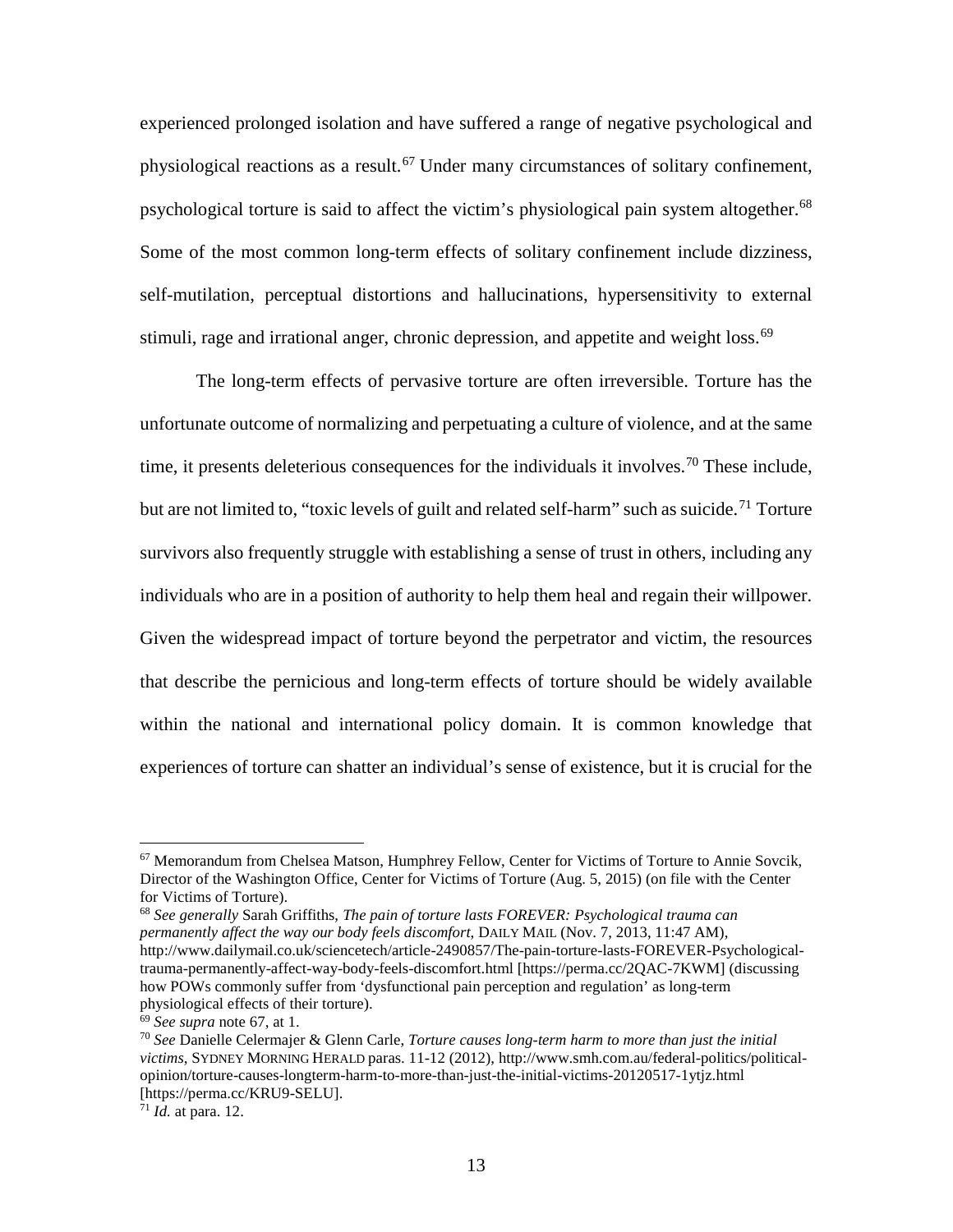extent of the impact to be known among decision makers so that they can better understand the inhumanity and dire consequences of the practice in its entirety, in addition to its illegality.

The survivors of torture whose narratives are embedded in this report all suffered unthinkable acts of psychological and physical torture. While some – such as Mamdouh Habib, Saifullah Paracha, Abdel Hakim Belhadj, Fatima Bouchar, and Mohamadouh Slahi – have appeared to be more resilient and public about their pains and sufferings than others, others have chosen to deal with their trauma in a more private fashion. In communicating all of their stories, however, it is our hope that acknowledging the extent of their torture will corroborate the fact that they all will endure effects of torture for an indefinite period of time, and that such acknowledgment provides some measure of relief.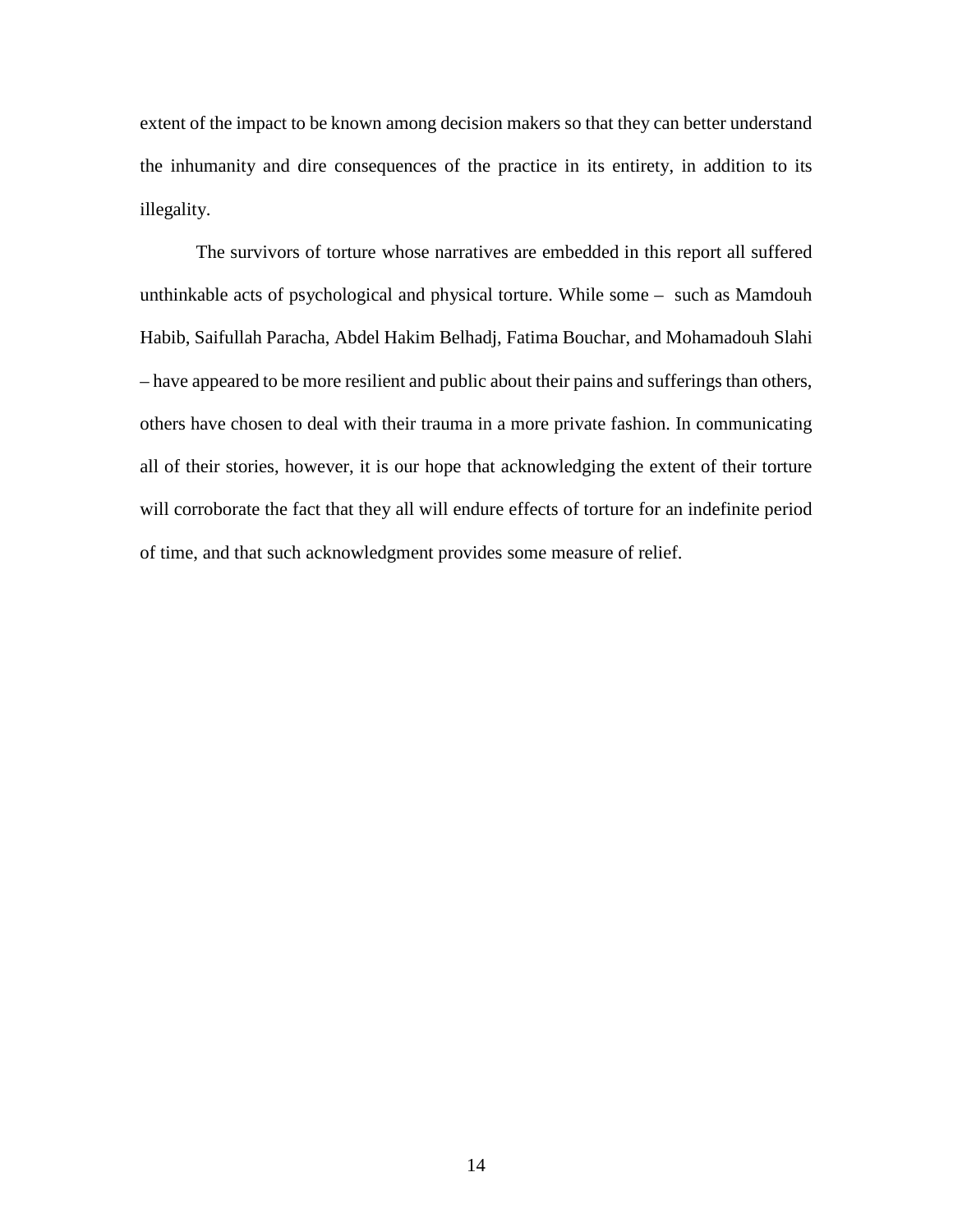# <span id="page-15-0"></span>**III. The Role of Islamophobia in the Extraordinary Rendition and Torture Program**

The Extraordinary Rendition and Torture program was a clear violation of international norms, treaties, U.S. federal, and state laws. The details of the program also evinced rising Islamophobia in American foreign policy, which corresponded with a similar rise in hostility towards Muslims in America.

In the year 2001, following the attacks of September  $11<sup>th</sup>$ , hate crimes against Muslims increased 1,600% compared to the prior year. In the foreword to their annual hate crime report, the FBI attributed that change to these attacks. The FBI reported that "data showed there were 481 incidents made up of 546 offenses having 554 victims of crimes motivated by bias toward the Islamic religion".<sup>[72](#page-15-1)</sup> Although President Bush swiftly denounced these crimes, at the same time, the United States began targeting Muslims at home and abroad.<sup>[73](#page-15-2)</sup> After  $9/11$ , the Bush Administration instituted the National Security Entry-Exit Registration System (NSEERS). NSEERS required the registration of all males 16 years of age or older from 25 listed countries. Each country on the list was majority-Muslim, with the exception of North Korea. Until the Obama Administration suspended activities in 2011, the United States monitored over 80,000 people using this program, disproportionately affecting Muslims.[74](#page-15-3)

Islamophobia cannot be divorced from the government's Extraordinary Rendition and Torture program. The religion of the detainees was a critical factor that motivated

<span id="page-15-1"></span><sup>72</sup> FBI Uniform Crime Reporting, at [https://ucr.fbi.gov/hate-crime/2001.](https://ucr.fbi.gov/hate-crime/2001)

<span id="page-15-2"></span>**<sup>73</sup>** Bush denounces Muslim harassment, September 17, 200, at

<span id="page-15-3"></span>http://www.cnn.com/2001/US/09/17/gen.hate.crimes/.<br><sup>74</sup> Nadeem Muaddi, The Bush-era Muslim registry failed. Yet the US could be trying it again, Dec. 22, 2016

[http://www.cnn.com/2016/11/18/politics/nseers-muslim-database-qa-trnd/.](http://www.cnn.com/2016/11/18/politics/nseers-muslim-database-qa-trnd/)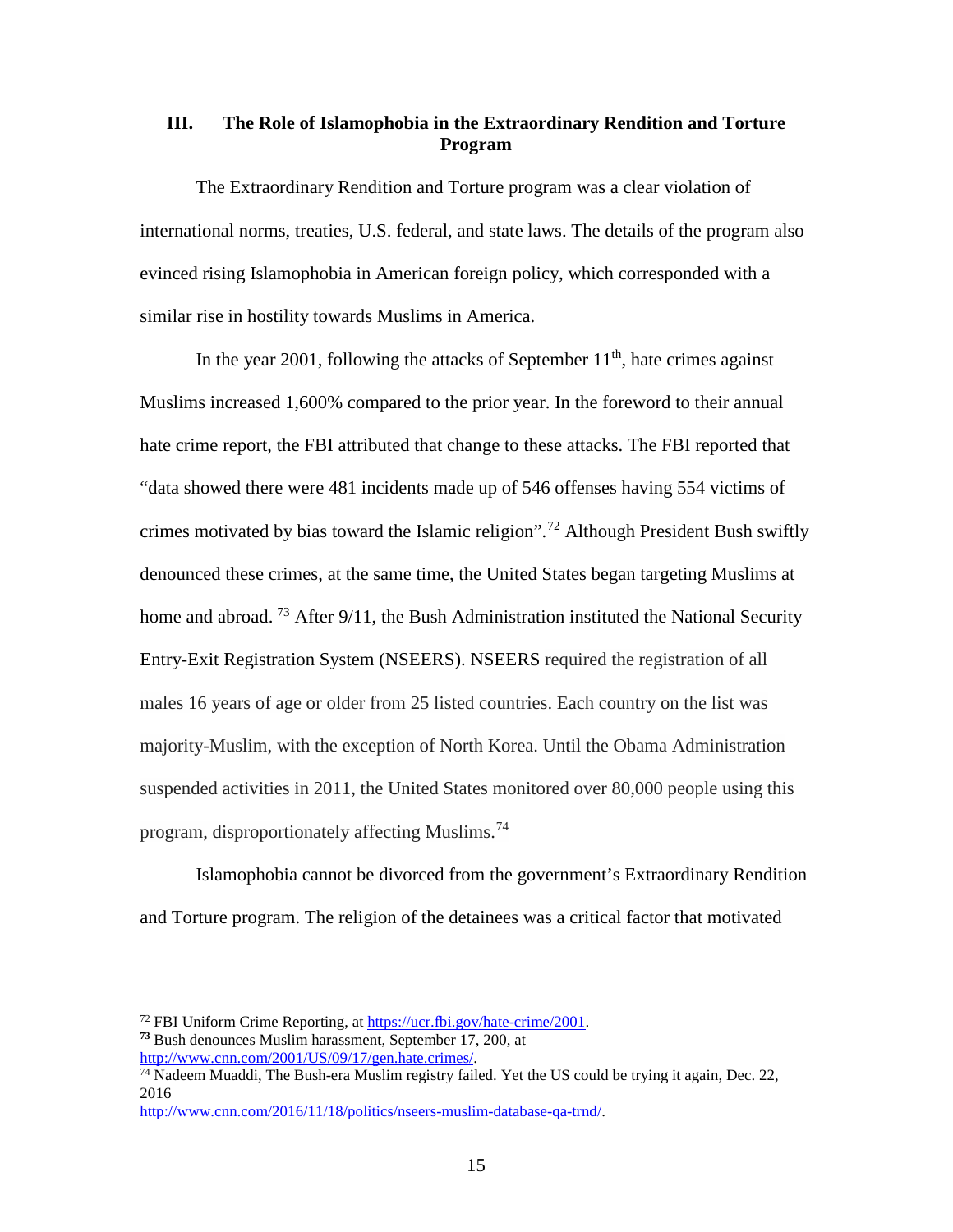those who perpetrated torture and influenced their willingness to engage in such acts, the methods of torture that were used, and the extent of torture that was carried out. CIA officials stated their belief that it was necessary to enhance the torture of Muslim detainees based upon the government's interpretation of Islam. Indeed, it was more than just a tactic used by some interrogators; it was policy. During the Senate hearings on torture, CIA Director Michael Hayden testified:

This proposed program you have in front of you has been informed by our experience and it has been informed by the comments of our detainees. It's built on the particular psychological profile of the people we have and expect to get  $\sim$  al-Qa'ida operatives. Perceiving themselves true believers in a religious war, detainees believe they are morally bound to resist until Allah has sent them a burden too great for them to withstand. At that point —and that point varies by detainee —their cooperation in their own heart and soul becomes blameless and they enter into this cooperative relationship with our debriefers.<sup>[75](#page-16-0)</sup>

The Senate report found no evidence of this claim, stating: "CIA records do not

indicate that CIA detainees described a religious basis for cooperating in association with

the CIA's enhanced interrogation techniques".<sup>[76](#page-16-1)</sup>

The CIA attempted to offer support for this belief with dubious anecdotes. A

redacted CIA official testified that one detainee, Abu Zubaydah, actually expressed

gratitude for this practice. The CIA official stated:

In terms of the totality of the experience, [Zubaydah's] advice was I may have been the first person, but you need to continue to do this because I will continue to be the religious believing person I am, but you had to get me to the point where I could have absolution from my god to cooperate and deal with your questions. So he thanked us for bringing him to that point, beyond which he knew his religious beliefs absolved him from cooperating with us.

<span id="page-16-1"></span><span id="page-16-0"></span><sup>75</sup> Senate Intelligence Committee Study on CIA Detention and Interrogation Program (hereinafter Senate Torture Report) at 485-486 at https://www.amnestyusa.org/pdfs/sscistudy1.pdf . 76 *Id.*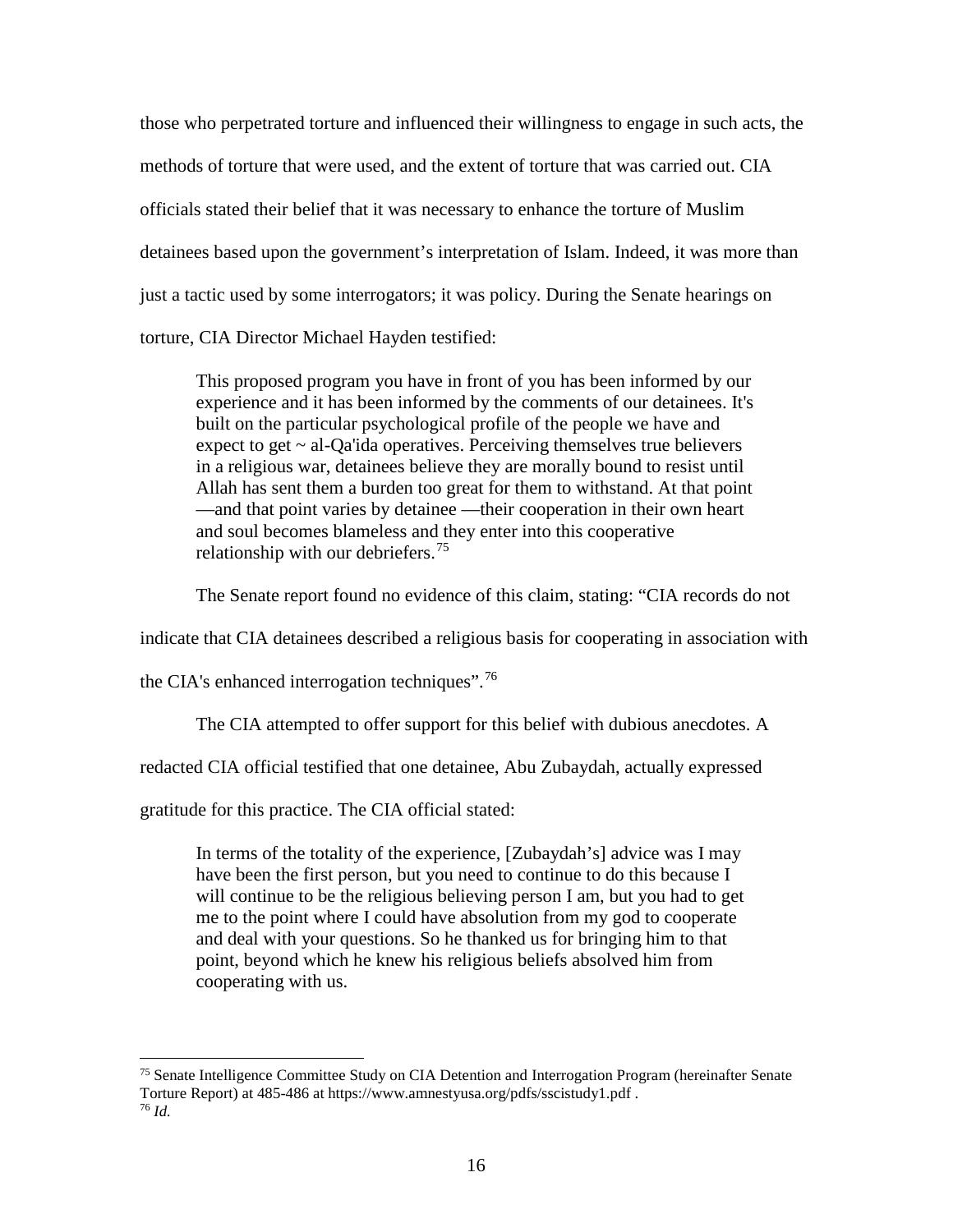The Senate Report found no evidence in the CIA records for this claim.<sup>[77](#page-17-0)</sup>

# **Specific Practices**

The 2009 Senate report on the treatment of detainees revealed practices specifically

targeting religion:

A memo dated January 17, 2003 also described techniques '"used" against Khatani between November 23, 2002 and January 16, 2003, including stripping, *forced grooming*, invasion of space by a female interrogator, treating Khatani like an animal, using a military working dog, and *forcing him to pray to an idol shrine*. These techniques are similar to techniques used in SERE [Survival, Evasion, Resistance, and Escape] school. In fact, JPRA [Joint Personnel Recovery Agency] training slides, identified by a JPRA instructor as those presented to interrogation personnel deploying for GTMO, identified "*religious disgrace*" and "invasion of personal space by a female" as methods to defeat resistance.<sup>[78](#page-17-1)</sup>

In his book, *Guantanamo Diary*, that describes his ordeal as a victim of the torture

program, Mohamedou Ould Slahi recalls the punishments for engaging in Muslim prayer.

On one occasion, he was punched in the mouth for attempting to pray.<sup>[79](#page-17-2)</sup> He was also

prevented from taking part in tradition religious practices; in fact, his guards were given

specific orders to take steps to deny him from engaging in certain religious activities.  $80$ 

They threatened him with beatings, and also threatened to dump ice water over him while

he they held him in a freezing room. He recalls: "I was also forbidden to fast during the

sacred month of Ramadan October 2003, and fed by force".<sup>[81](#page-17-4)</sup>

Guards and Interrogators used the Quran to inflict psychological damage on

Muslim detainees as well.

Former detainees say it has been handled with disrespect by guards and interrogators—written in, ripped or cut with scissors, squatted over,

<span id="page-17-0"></span><sup>77</sup> *Id.,* at 487.

**<sup>78</sup>** *Inquiry Into the Treatment of Detainees in U.S. Custody* 88-89 (emphasis added) (2009).

<span id="page-17-2"></span><span id="page-17-1"></span><sup>79</sup> Mohamedou Ould Slahi, *Guantánamo Diary* 252 (2015)

<span id="page-17-3"></span><sup>80</sup> *Id.* at 334.

<span id="page-17-4"></span><sup>81</sup> *Id.* at 231.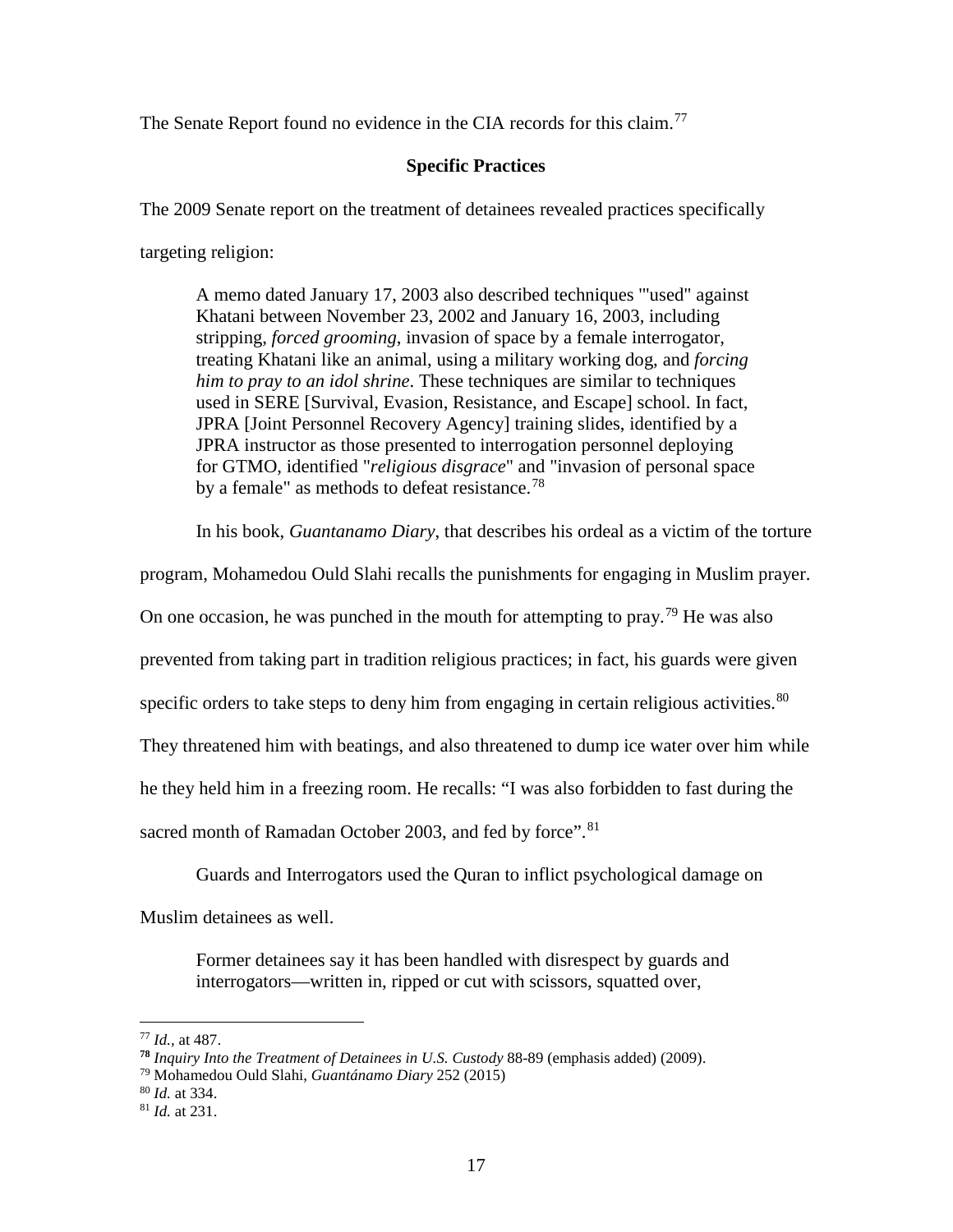trampled, kicked, urinated and defecated on, picked up by a dog, tossed around like a ball, used to clean soldiers' boots, and thrown in a bucket of excrement.<sup>[82](#page-18-0)</sup>

In an article for Commonweal Magazine, Michael Peppard recalls the experience

of Jumah al-Dossari to show an example of how interrogators exploited Islamic rules

about ritual impurity to torment detainees:

"During al-Dossari's torture, a female interrogator had his clothing cut off, then removed her own and stood over him. Just before wiping what she said was menstrual blood on his face, she kissed the crucifix on her necklace and said, 'This is a gift from Christ for you Muslims.'"<sup>[83](#page-18-1)</sup>

Peppard describes other practices aimed at this same goal:

A Guantánamo detainee informed Capt. Yee that a group of prisoners had been forced to "bow down and prostrate" themselves inside a makeshift "satanic" shrine, where interrogators made them repeat that Satan, not Allah, was their God. Others told of being draped in Israeli flags during interrogation, a claim corroborated by the FBI, while one interrogator explicitly told al-Dossari that "a holy war was occurring, between the Cross and the Star of David on the one hand, and the Crescent on the  $other$ .  $84$ 

The sentiment of a war against Islam carried over into other military practices too.

There were overt displays of animus such as the U.S. soldier defacing and firing

on a Quran for target practice in Radhwaniya, Iraq.[85](#page-18-3)

The military also routinely adopted "Crusader" imagery during the 2000s,

evoking the medieval holy wars against Muslims. A marine squadron adopted the

<span id="page-18-0"></span><sup>82</sup> Michael Peppard, *The Secret Weapon, Religious Abuse in the War on Terror,* Nov. 30, 2008 at https://www.commonwealmagazine.org/secret-weapon.  $83 \tilde{I}$ d.

<sup>84</sup> *Id.*

<span id="page-18-3"></span><span id="page-18-2"></span><span id="page-18-1"></span>

<sup>85</sup> *U.S. Soldier Uses Quran For Target Practice; Military Apologizes*, May 18, 2008, at http://www.cnn.com/2008/WORLD/meast/05/17/iraq.quran/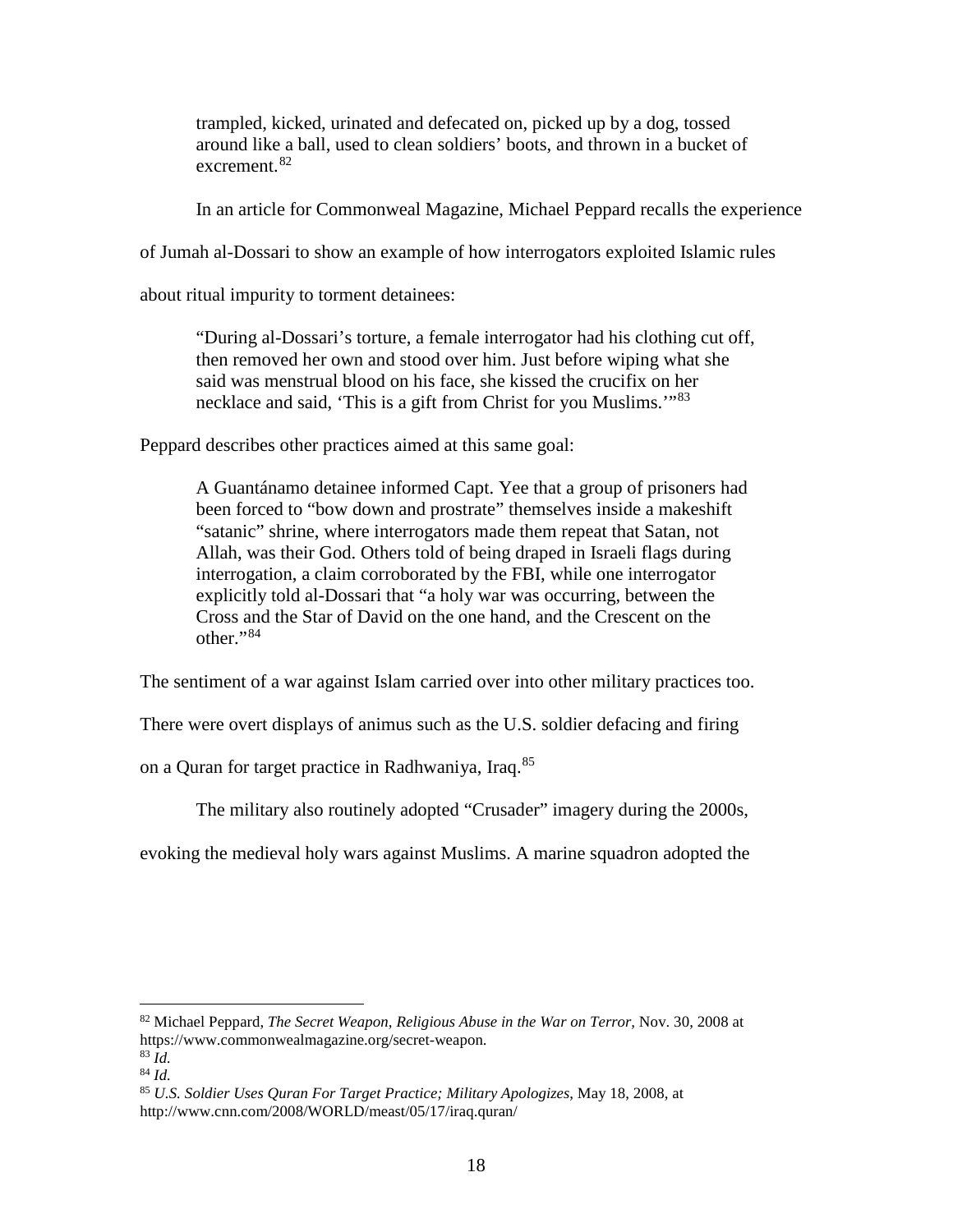nickname and logo.<sup>[86](#page-19-0)</sup> The sign prominently featuring a crusader outside an Army base in Hawaii.<sup>[87](#page-19-1)</sup> There were framed posters of crusaders in an Air Force Base in Idaho.<sup>[88](#page-19-2)</sup>

#### **Current Relevance and Consequences**

The issue of Islamophobia remains relevant to the current administration. Mike Pompeo, the current director of the CIA, has made numerous statements about the Muslim community. In a 2013 speech on the House floor, Pompeo (incorrectly)<sup>[89](#page-19-3)</sup> claimed Muslim leaders failed to condemn the Boston Marathon Bombing, stating "[i]nstead of responding, silence has made these Islamic leaders across America potentially complicit in these acts, and more importantly still, in those that may well follow."[90](#page-19-4) Following his 2013 remarks, in 2014, before a church group in Wichita, Pompeo stated "I can tell you, this threat to America is from people who deeply believe that Islam is the way."[91](#page-19-5) Despite acknowledging that it was a minority of Muslims, this rhetoric continued to advance the idea of the "War on Terror" as a battle between Islam and Christianity. On January 24, 2017, Mike Pompeo was confirmed as Director of the CIA.

<sup>86</sup> Patrick Donohue, June 4, 2012, *Marine Squadron Again Abandons 'Crusaders' Moniker*

<span id="page-19-1"></span><span id="page-19-0"></span>http://www.military.com/daily-news/2012/06/04/marine-squadron-again-abandons-crusaders-moniker.html <sup>87</sup> Bryant Jordan, *Crusader Knight Sign Taken Down at Hawaii Army Base*, Nov. 11, 2015 http://www.military.com/daily-news/2015/11/17/crusader-knight-sign-taken-down-at-hawaii-army-

base.html

<span id="page-19-2"></span><sup>88</sup> Chris Rodda, *The Pentagon Most Certainly is Listening to Mikey Weinstein*, May 31, 2013 http://www.huffingtonpost.com/chris-rodda/the-pentagon-most-certain\_b\_3368434.html

<span id="page-19-3"></span><sup>&</sup>lt;sup>89</sup> Anai Roads, *Muslim Groups Respond to False Claims by Congressman Pompeo*, June 13, 2013, at http://www.huffingtonpost.com/anai-rhoads/muslim-groups-pompeo\_b\_3431339.html.

<span id="page-19-4"></span><sup>&</sup>lt;sup>90</sup> Pete Kasperowicz, *GOP Lawmaker: US Muslim Leaders 'Complicit' In Terrorist Attacks*, June 11, 2013, at

[http://thehill.com/video/house/304743-gop-lawmaker-silence-on-terror-attacks-makes-islamic-leaders-](http://thehill.com/video/house/304743-gop-lawmaker-silence-on-terror-attacks-makes-islamic-leaders-potentially-complicit)

<span id="page-19-5"></span><sup>&</sup>lt;sup>91</sup> Lee Fang, *Trump CIA Pick Mike Pompeo Depicted War on Terror as Islamic Battle Against Christianity*, Nov. 23, 2106, at https://theintercept.com/2016/11/23/mike-pompeo-religious-war/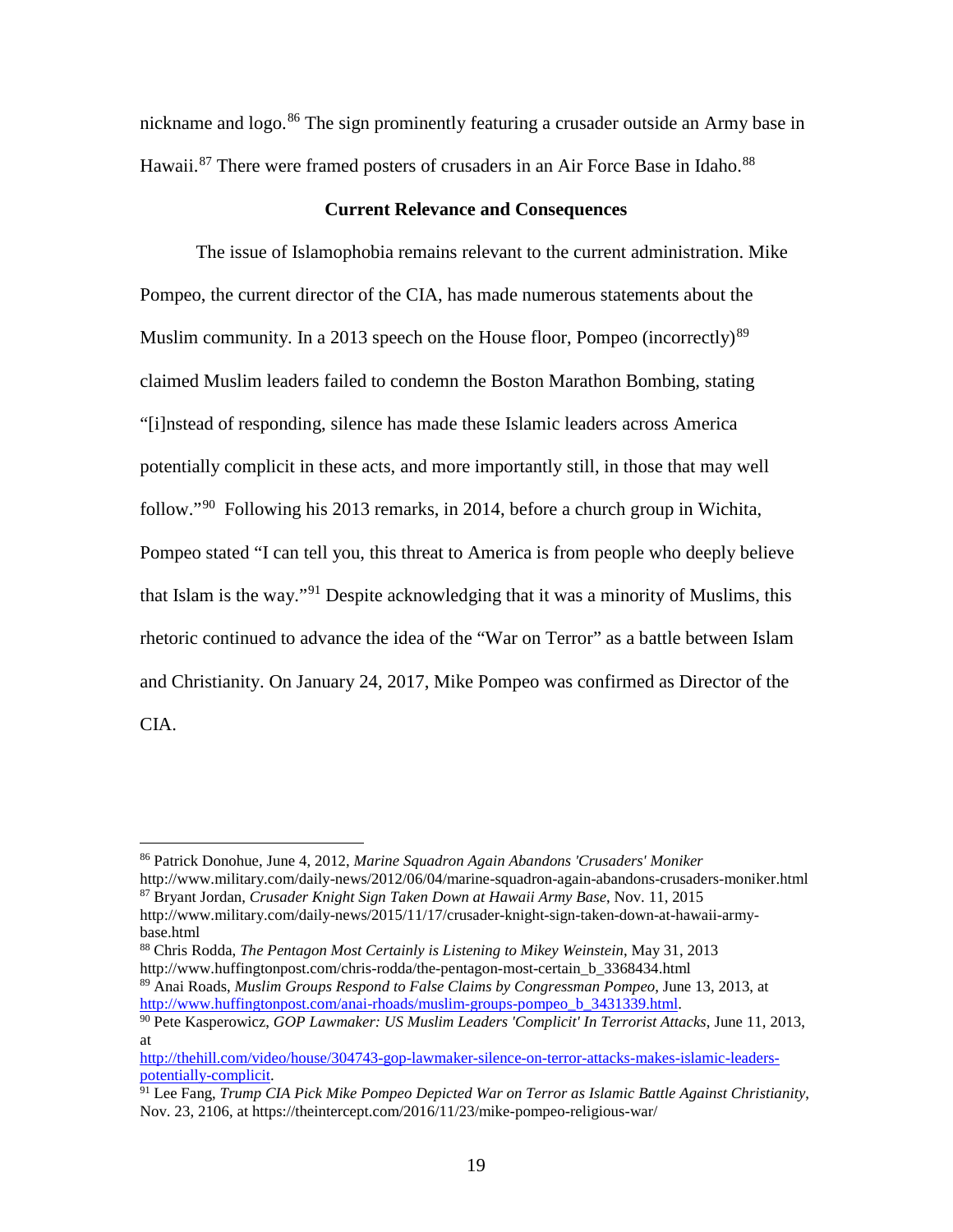In 2015, then-candidate Donald Trump called for a ban on Muslim immigration to America. He released a statement "calling for a total and complete shutdown of Muslims entering the United States until our country's representatives can figure out what is going on."<sup>[92](#page-20-0)</sup> This rhetoric continued throughout his campaign. At various times, Trump floated the idea of a "Muslim Registry" to track Muslims in America.<sup>[93](#page-20-1)</sup>

One of President Trump's first actions after taking office was his issuance of the controversial executive order banning persons from seven majority-Muslim countries from entering the United States. He stated, "I am establishing new vetting measures to keep radical Islamic terrorists out of the United States of America." This order was challenged in federal court and its immediate implementation was halted.<sup>[94](#page-20-2)</sup> Relevant to the rulings was Rudy Giuliani's statement "So when [Trump] first announced it, he said, 'Muslim ban.' He called me up. He said, 'Put a commission together. Show me the right way to do it legally.'"[95](#page-20-3) Trump issued a second, revised executive order in March 2017. Once again, federal courts halted the implementation, despite the new order appearing neutral on its face with regard to religion.<sup>96</sup> The Hawaii District court referenced both

<span id="page-20-0"></span><sup>92</sup> Donald J. Trump, *Statement on Preventing Muslim Immigration*, Dec. 7, 2015, at https://www.donaldjtrump.com/press-releases/donald-j.-trump-statement-on-preventing-muslimimmigration

<span id="page-20-1"></span><sup>93</sup> Alana Abramson, *What Trump Has Said About a Muslim Registry*, Nov. 18, 2106

<span id="page-20-2"></span>[http://abcnews.go.com/Politics/trump-muslim-registry/story?id=43639946.](http://abcnews.go.com/Politics/trump-muslim-registry/story?id=43639946)<br><sup>94</sup> Dara Lind, *Trump's Refugee And Visa Ban Gets Another Big Defeat In Court*, Feb. 9, 2017 at<br>http://www.vox.com/2017/2/9/14547430/9th-circuit-musl

<span id="page-20-3"></span><sup>&</sup>lt;sup>95</sup> Amy B. Want, *Trump Asked For A 'Muslim Ban,' Giuliani Says — And Ordered A Commission To Do It 'Legally'*

[https://www.washingtonpost.com/news/the-fix/wp/2017/01/29/trump-asked-for-a-muslim-ban-giuliani](https://www.washingtonpost.com/news/the-fix/wp/2017/01/29/trump-asked-for-a-muslim-ban-giuliani-says-and-ordered-a-commission-to-do-it-legally/?utm_term=.6a67ffe2e4d4)[says-and-ordered-a-commission-to-do-it-legally/?utm\\_term=.6a67ffe2e4d4.](https://www.washingtonpost.com/news/the-fix/wp/2017/01/29/trump-asked-for-a-muslim-ban-giuliani-says-and-ordered-a-commission-to-do-it-legally/?utm_term=.6a67ffe2e4d4)

<span id="page-20-4"></span><sup>96</sup> Adam Edelman, *Trump Suffers Second Defeat On Revised Travel Ban, As Another Federal Judge Slams Its Discriminatory Intent*, at [http://www.nydailynews.com/news/politics/trump-suffers-defeat-revised](http://www.nydailynews.com/news/politics/trump-suffers-defeat-revised-travel-ban-article-1.2999678)[travel-ban-article-1.2999678.](http://www.nydailynews.com/news/politics/trump-suffers-defeat-revised-travel-ban-article-1.2999678)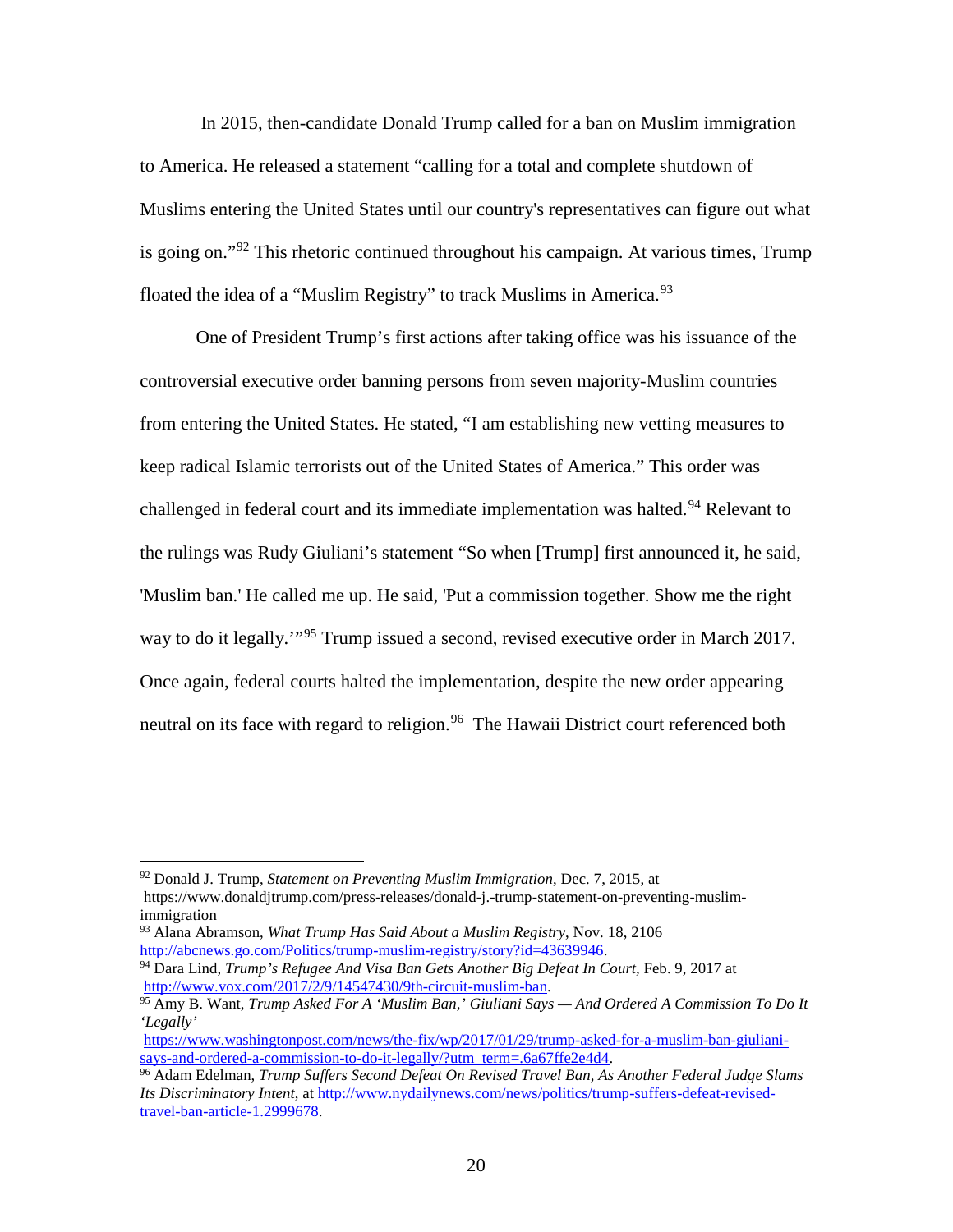the 2015 Trump statement and Giuliani statement in finding intent in a preliminary assessment.<sup>[97](#page-21-0)</sup>

Both Trump and Pompeo have expressed their views on torture as well. Pompeo heavily criticized the 2014 Senate Report on Torture, stating "our military and our intelligence warriors—are heroes, not pawns in some liberal game being played by the ACLU and Senator Feinstein."[98](#page-21-1) He claimed the report made the United States less secure, and hurt its ability to "crush the Islamic jihad that threatens every Kansan and every American."<sup>[99](#page-21-2)</sup> Pompeo also opposed the administration's handling of the rendition and torture program, writing "President Obama has continually refused to take the war on radical Islamic terrorism seriously—from ending our interrogation program in 2009 to trying to close Guantanamo Bay  $\ldots$ <sup>[100](#page-21-3)</sup>

During the 2017 confirmation hearings, Pompeo refused to affirmatively disavow torture. When asked if he would "refrain[] from taking any steps to authorize or implement any plan that would bring back waterboarding or any other enhanced interrogation techniques" he wrote:

I will consult with experts at the Agency and at other organizations in the US government on whether the Army Field Manual uniform application is an impediment to gathering vital intelligence to protect the country or whether any rewrite of the Army Field Manual is needed.<sup>[101](#page-21-4)</sup>

<span id="page-21-0"></span>*<sup>97</sup> Ruling on Trump's Second Travel Ban,* N.Y. Times, Mar. 15, 2017, at [https://www.nytimes.com/interactive/2017/03/15/us/politics/document-Order.html.](https://www.nytimes.com/interactive/2017/03/15/us/politics/document-Order.html)

<span id="page-21-1"></span><sup>98</sup>Heather Denker, *The Release of the Senate Report on CIA Activities Harms U.S. National Security*, Dec. 10, 2014, at

[https://web.archive.org/web/20170126042550/http://pompeo.house.gov/news/documentsingle.aspx?Docum](https://web.archive.org/web/20170126042550/http:/pompeo.house.gov/news/documentsingle.aspx?DocumentID=398326) entID=398326.<br><sup>99</sup> *Id.* 

<span id="page-21-3"></span><span id="page-21-2"></span><sup>100</sup> Press Release, *Statement of Rep. Mike Pompeo on ISIS Vote*, Sept. 17, 2016, at [https://web.archive.org/web/20141115201418/http://pompeo.house.gov/news/documentsingle.aspx?Docum](https://web.archive.org/web/20141115201418/http:/pompeo.house.gov/news/documentsingle.aspx?DocumentID=394228)<br>entID=394228.

<span id="page-21-4"></span><sup>&</sup>lt;sup>101</sup> Questions for the Record, Representative Mike Pompeo, Jan. 18, 2017, at https://www.intelligence.senate.gov/sites/default/files/documents/qfr-011217.pdf.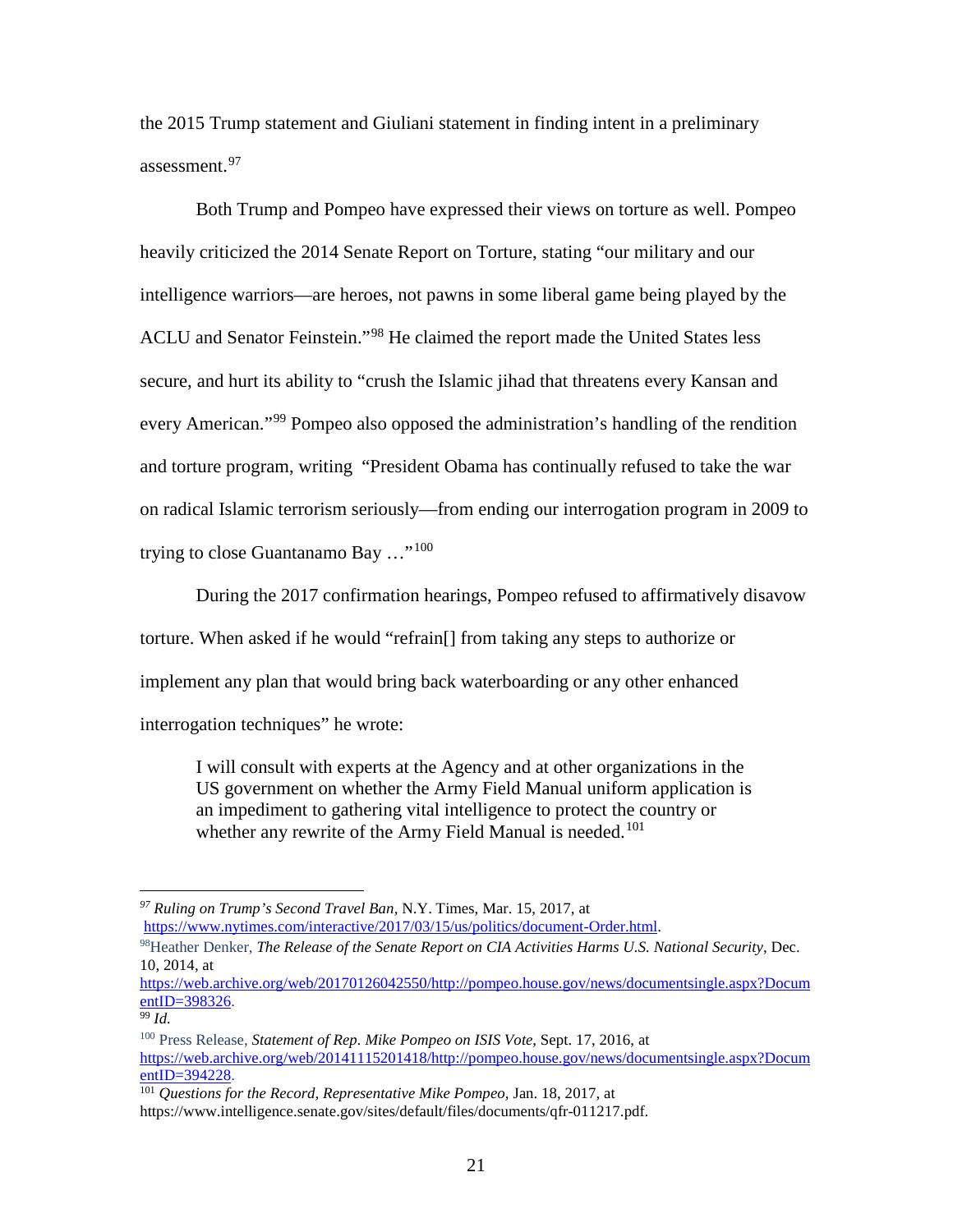President Trump has not been this ambiguous about his views on torture. During a 2016 campaign event in South Carolina, he said "Don't tell me it doesn't work — torture works... Half these guys [say]: 'Torture doesn't work.' Believe me, it works."<sup>[102](#page-22-0)</sup> In 2015, regarding waterboarding, he even stated "If it doesn't work, they deserve it anyway, for what they're doing."<sup>[103](#page-22-1)</sup>

The fear of and antipathy toward Islam continues to pervade the United States today. Hate crimes against Muslims have surged to their highest levels since  $2001$ .<sup>[104](#page-22-2)</sup> In contrast to the Bush and Obama administrations, the current administration has yet to specifically denounce Islamophobia and the rise of hate crimes directed at Muslims in America. Ongoing commentary by the President and the Director of the CIA on both torture and Islam make clear that the intersection of Islamophobia and the Extraordinary Rendition and Torture program present ongoing threats to human rights concerns for Muslims throughout the world.

<span id="page-22-0"></span><sup>102</sup> Jenna Johnson, *Trump Says 'Torture Works,' Backs Waterboarding And 'Much Worse'*, Feb. 17, 2016 at https://www.washingtonpost.com/politics/trump-says-torture-works-backs-waterboarding-and-much-<br>worse/2016/02/17/4c9277be-d59c-11e5-b195-2e29a4e13425\_story.html?utm\_term=.c804e9ae9d46.

<span id="page-22-2"></span><span id="page-22-1"></span><sup>&</sup>lt;sup>103</sup> Jenna Johnson, *Donald Trump On Waterboarding: 'If It Doesn't Work, They Deserve It Anyway'*, Nov. 23, 2015, at https://www.washingtonpost.com/news/post-politics/wp/2015/11/23/donald-trump-onwaterboarding-if-it-doesnt-work-they-deserve-it-anyway/?tid=a\_inl&utm\_term=.b294b473d41b <sup>104</sup> Azadeh Ansari, *FBI: Hate Crimes Spike, Most Sharply Against Muslims,* Nov. 15, 2016, at http://www.cnn.com/2016/11/14/us/fbi-hate-crime-report-muslims/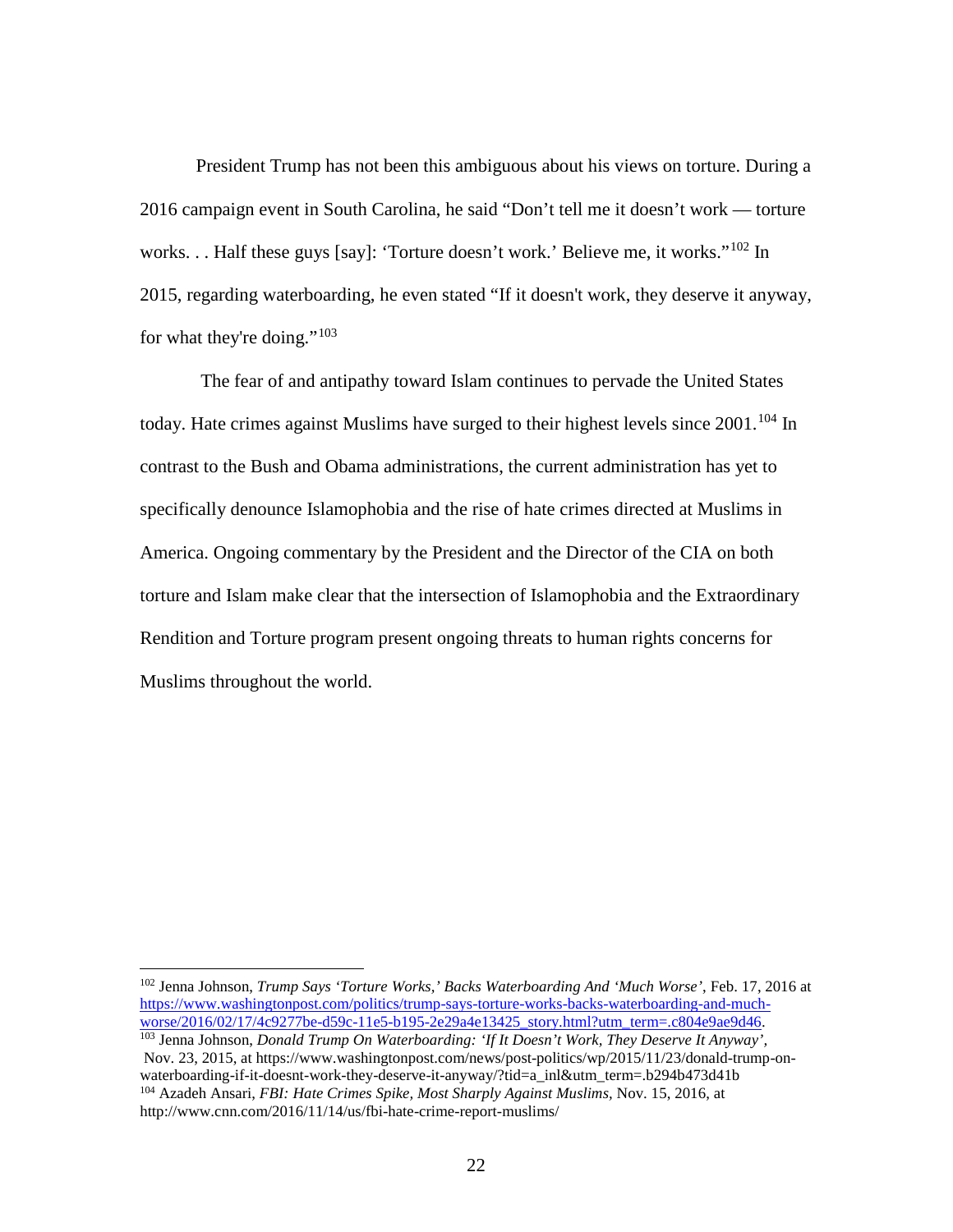#### **IV. The Cost of Torture**

<span id="page-23-0"></span>The United States and its agents have violated international, domestic, and North Carolina law through their program of systematic extrajudicial capture, extraordinary rendition, and enhanced interrogation. The violations of these laws extend beyond those mentioned in this report, and involve individuals both innocent and guilty of terrorist plotting, aiding, and abetting. These violations range from felony-level state law violations, to those acts classifiable as war crimes under the Geneva Conventions. The extent of the harms resulting from these acts extend further than the physical and psychological scars their victims carry with them, and reach those ordered to perpetrate such acts.

<span id="page-23-4"></span>Beyond the blatant illegality of these acts, committing them has harmed the United States and its allies' mission against international terrorism. These acts created bad intelligence, a fact admitted to by senior intelligence officials and those involved in the torture program.<sup>[105](#page-23-1)</sup> This bad intelligence was then erroneously relied upon as the basis for certain actions, which wasted resources and endangered the missions of other U.S. agencies and personnel.<sup>[106](#page-23-2)</sup> Executive branch agencies, such as the F.B.I. and State Department, were denied access to information and supplied with false reports by the C.I.A. in an effort to conceal the extent of its interrogations and operations.[107](#page-23-3) The result of such misrepresentations and denials of information was a significant reductions in the

<span id="page-23-2"></span><sup>106</sup> S. SELECT COMM. ON INTELLIGENCE, 114TH CONG., COMMITTEE STUDY OF THE CENTRAL INTELLIGENCE AGENCY'S DETENTION AND INTERROGATION PROGRAM, FINDINGS AND CONCLUSIONS, at 7 (2014), available at http://

<span id="page-23-1"></span><sup>105</sup> Washington's Blog, *U.S. Government: Torture Doesn't Work*, Global Research (June 12, 2016), http://www.globalresearch.ca/u-s-government-torture-doesnt-work/5530591.

www.intelligence.senate.gov/sites/default/files/press/findings-and-conclusions.pdf [hereinafter TORTURE REPORT].

<span id="page-23-3"></span><sup>107</sup> *Id.*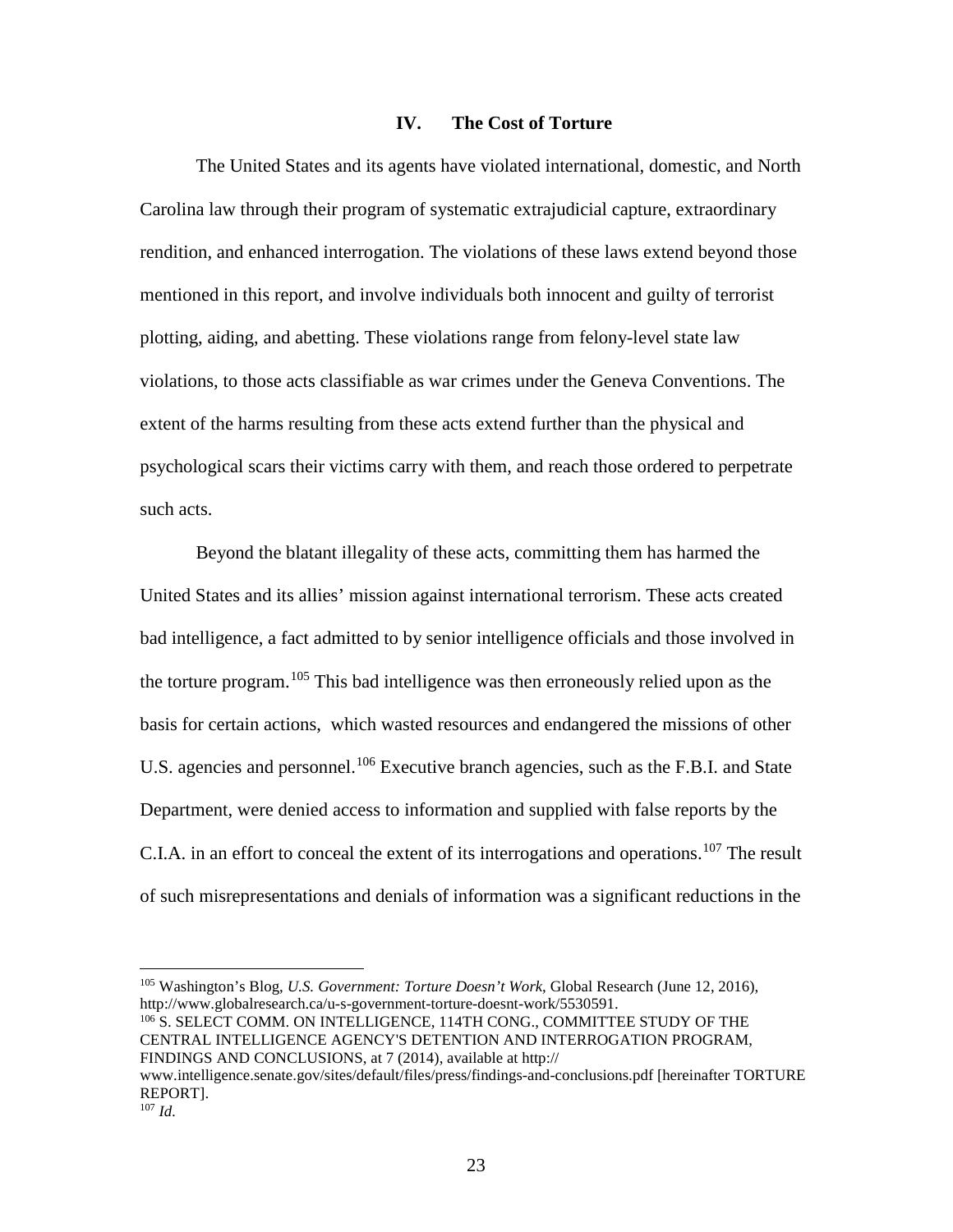mission effectiveness of the F.B.I., Department of Defense, State Department, and Office of the Director of National Intelligence.<sup>[108](#page-24-0)</sup>

Furthermore, committing these crimes against detainees created a propaganda coup which is being used by those with interests adverse to the national security of the United States.<sup>[109](#page-24-1)</sup> Learning that the U.S. was espousing a moral high ground while simultaneously torturing and abusing innocent detainees directly aided Al Qaida and similar organizations recruit new members.<sup>[110](#page-24-2)</sup>Moreover, it is suspected that the current head of ISIS, Abu Bakr al-Baghdadi, was radicalized as a result of his detention in the U.S.-run Camp Bucca.<sup>[111](#page-24-3)</sup> It is against the best interests of the U.S. to create such an experiential basis for radicalization, and the faulty intelligence obtained as a result certainly is not an output worth such a cost.

Thus, the attempt by some officials to justify the United States' extraordinary rendition of suspected enemy combatants and plotters to "black sites," facilities where these individuals were subjected to enhanced interrogation techniques which often crossed into torture, is without basis. The thrust of these claims is that valuable intelligence was gathered from such actions, and that this information saved the lives of U.S. military personnel and civilians. Not only do these claims lack a factual foundation, but the enhanced interrogation program failed both uniformed members of the military

<sup>108</sup> *Id.*

<span id="page-24-1"></span><span id="page-24-0"></span><sup>109</sup> Washington's Blog, *Torture: An Executive Summary* (Dec. 9, 2014),

http://www.globalresearch.ca/torture-an-executive-summary/5418955.

<span id="page-24-2"></span><sup>110</sup> James I. Walsh and James A. Piazza, "W*hy Respecting Physical Integrity Rights Reduces Terrorism*," Comparative Political Studies, forthcoming; Therese Postel, *How Guantanamo Bay's Existence Helps Al Qaeda Recruit More Terrorists*, The Atlantic (Apr. 12, 2014),

https://www.theatlantic.com/international/archive/2013/04/how-guantanamo-bays-existence-helps-alqaeda-recruit-more-terrorists/274956/.

<span id="page-24-3"></span><sup>111</sup> Martin Chulov, *Isis: the inside story*, The Guardian (Dec. 11, 2014, 1:00AM),

https://www.theguardian.com/world/2014/dec/11/-sp-isis-the-inside-story.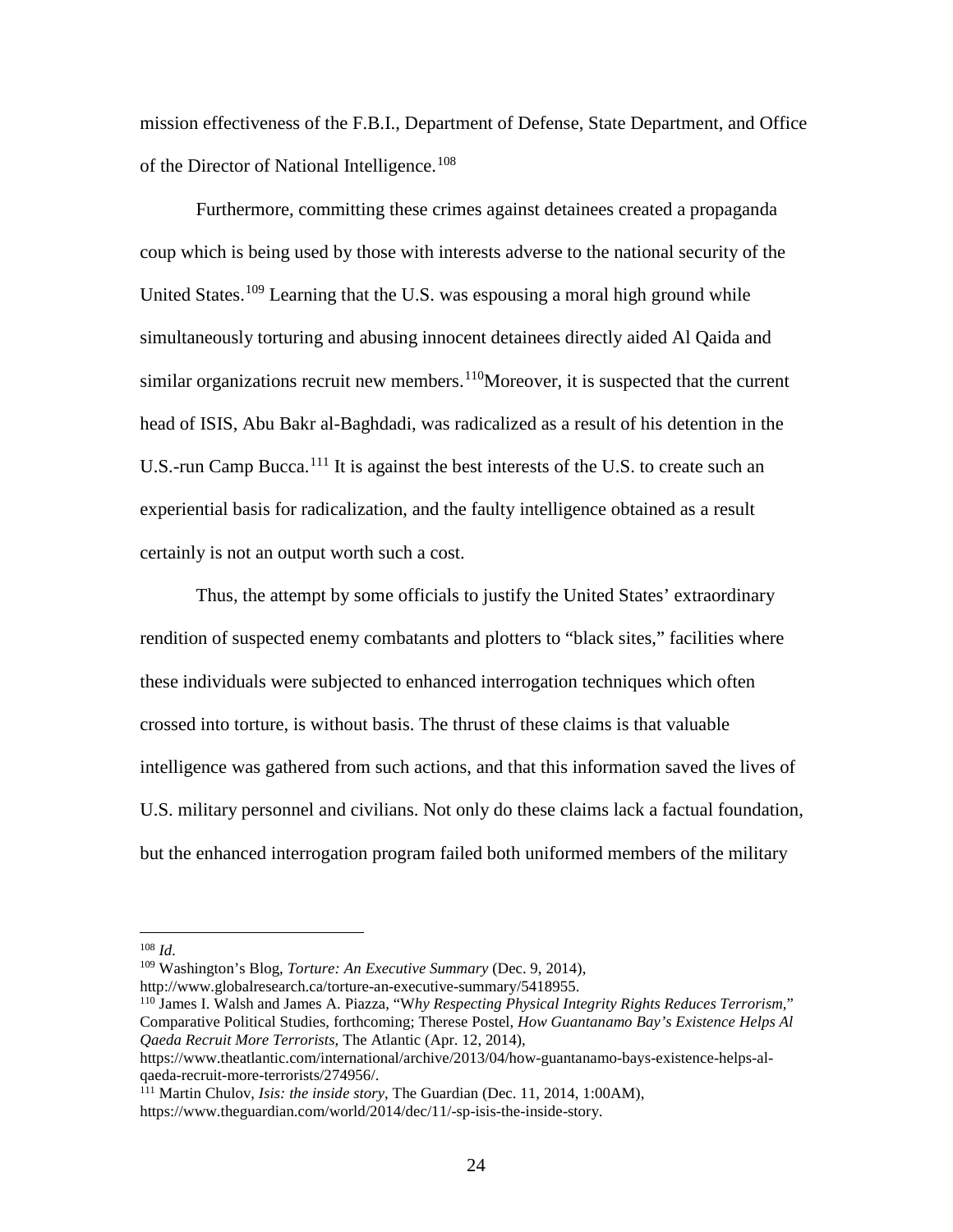and civilians due to the reduced mission effectiveness and new threats to national security the program produced.<sup>[112](#page-25-1)</sup>

<span id="page-25-0"></span>First, the Uniform Code of Military Justice (UCMJ) prohibits the use of torture by military personnel, as well as any action constituting abuse of prisoners.<sup>[113](#page-25-2)</sup> Second, the Army and Marine Corps Counterinsurgency Field Manual's section titled "Ethics" is violated by participating in acts of torture or abuse.<sup>[114](#page-25-3)</sup> Specifically, the Field Manual states that "Article VI of the U.S. Constitution and the Army Values, Soldier's Creed, and Core Values of U.S. Marines all require obedience to the law of armed conflict. They hold Soldiers and Marines to the highest standards of moral and ethical conduct."<sup>[115](#page-25-4)</sup>

Having military members present for, and involved in, the often-torturous extraordinary rendition and enhanced interrogation of detainees puts these individuals at risk of violating the UCMJ, and forces them to violate the values and standards they are sworn to protect. As Joint Chiefs Chairman, Marine General Dunford, put it, "When our young men and women go to war, they go with our values."<sup>[116](#page-25-5)</sup> When ordered to be a part of these acts, then forced to live in silence while having the true nature and history of the events denied—all while knowing everything they were doing was against prisoner handling protocol and the core values of the U.S. armed services—living with what they have done becomes unbearable for many of these men and women.<sup>[117](#page-25-6)</sup> As a result, the

<span id="page-25-1"></span><sup>112</sup> *See generally*, Torture Report, *supra* note [106.](#page-23-4)

<sup>113</sup> Uniform Code of Military Justice art. 134 (2000).

<span id="page-25-3"></span><span id="page-25-2"></span><sup>114</sup> MCWP 3-33.5, *Counterinsurgency*, 7-5 (Dec. 15, 2006).

<span id="page-25-5"></span><span id="page-25-4"></span><sup>115</sup> Counterinsurgency, *supra* note [114.](#page-25-0)

<sup>116</sup> Richard Sisk, *Joint Chiefs Chairman Rejects Trump's Claims that 'Torture* Works', Military.com (Feb. 25, 2016), http://www.military.com/daily-news/2016/02/25/joint-chiefs-chairman-rejects-trumps-claimsthat-torture-works.html.

<span id="page-25-6"></span><sup>117</sup> Justine Sharrock, *"We Live with Ghosts and Demons": Soldiers Who Took Part in Torture Suffer from Severe PTSD*, Alternet (July 21, 2010),

http://www.alternet.org/story/147605/%22we\_live\_with\_ghosts\_and\_demons%22%3A\_soldiers\_who\_took \_part\_in\_torture\_suffer\_from\_severe\_ptsd. (Ken Davis, an Abu Ghraib guard, states that, "A lot of soldiers,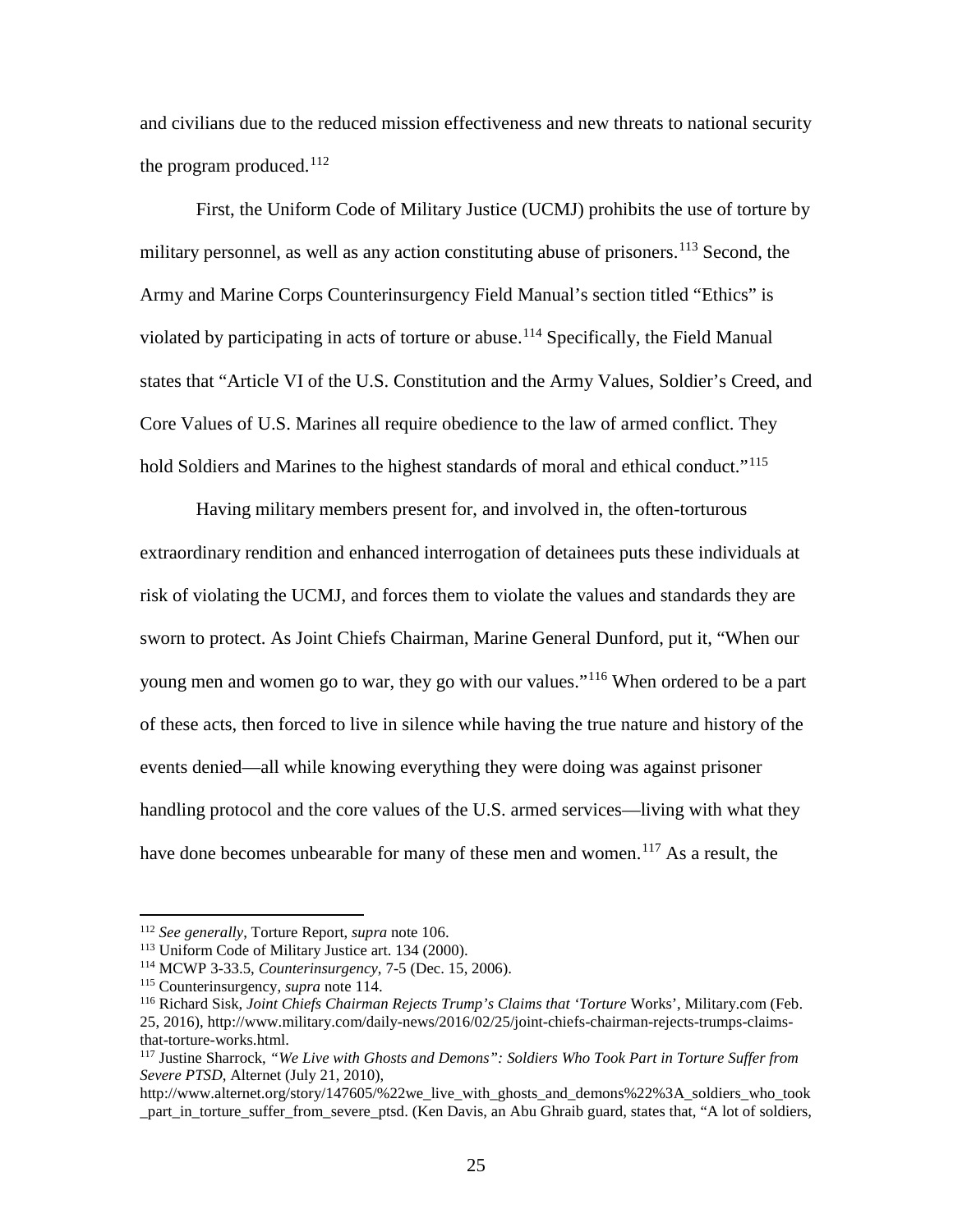harms inflicted go beyond those tortured, and extend to the long-term psychological health of guards and interrogators, with many showing the classic symptoms of post-traumatic stress disorder and other stress-related injuries.<sup>[118](#page-26-0)</sup>

Despite the heavy physical and psychological toll taken on prisoners and the longlasting psychological effects on guards and interrogators, the extraordinary rendition and enhanced interrogation failed to produce consistent, accurate intelligence.<sup>[119](#page-26-1)</sup> Career agents, such as Willie J. Rowell, admit that extraction of information by force and intimidation is unproductive.<sup>[120](#page-26-2)</sup> Typically, those subjected to torture will simply tell interrogators what they want to hear—regardless of the veracity of the information—just to stop the pain.<sup>[121](#page-26-3)</sup>

Such assertions have been confirmed by the Senate Select Committee on Intelligence (Committee). The report compiled by the Committee on the interrogation practices used by U.S. agents reached the conclusion that the tortuous protocols used by the C.I.A. resulted in "extensive inaccurate information," that was "inaccurate and deeply flawed."<sup>[122](#page-26-4)</sup> Furthermore, Senator John McCain, himself a victim of torture during the Vietnam war, concluded from "personal experience that abuse of prisoners will produce

<span id="page-26-0"></span><sup>118</sup> Gregg Zoroya, *Voices: Moral injury is also a war would*, USA Today (May 14, 2015, 9:28AM), *available at* http://www.usatoday.com/story/news/nation/2015/05/13/torture-soldier-ptsd-moral-injury-iraqspecial-forces-green-beret/70889282/.

i<br>I when we come back, are lost. It's especially true for a unit accused of abuse, when you hear lies about what happened, and people deny what you saw. And now we live with ghosts and demons that will haunt us for the rest of our lives.")

<span id="page-26-1"></span><sup>119</sup> Seymour M. Hersh *Torture at Abu Ghraib*, The New Yorker (May 10, 2004), *available at* http://www.newyorker.com/magazine/2004/05/10/torture-at-abu-ghraib.  $^{120}$  *Id.* 

<span id="page-26-3"></span><span id="page-26-2"></span><sup>121</sup> *Id.*

<span id="page-26-4"></span><sup>&</sup>lt;sup>122</sup> S. Select Comm. on Intelligence, 114<sup>th</sup> Cong., Committee Study of the Central Intelligence Agency's Detention and Interrogation Program, Executive Summary (2014) *available at* http:// www.intelligence.senate.gov/sites/default/files/press/executive-summary\_0.pdf [hereinafter EXECUTIVE SUMMARY].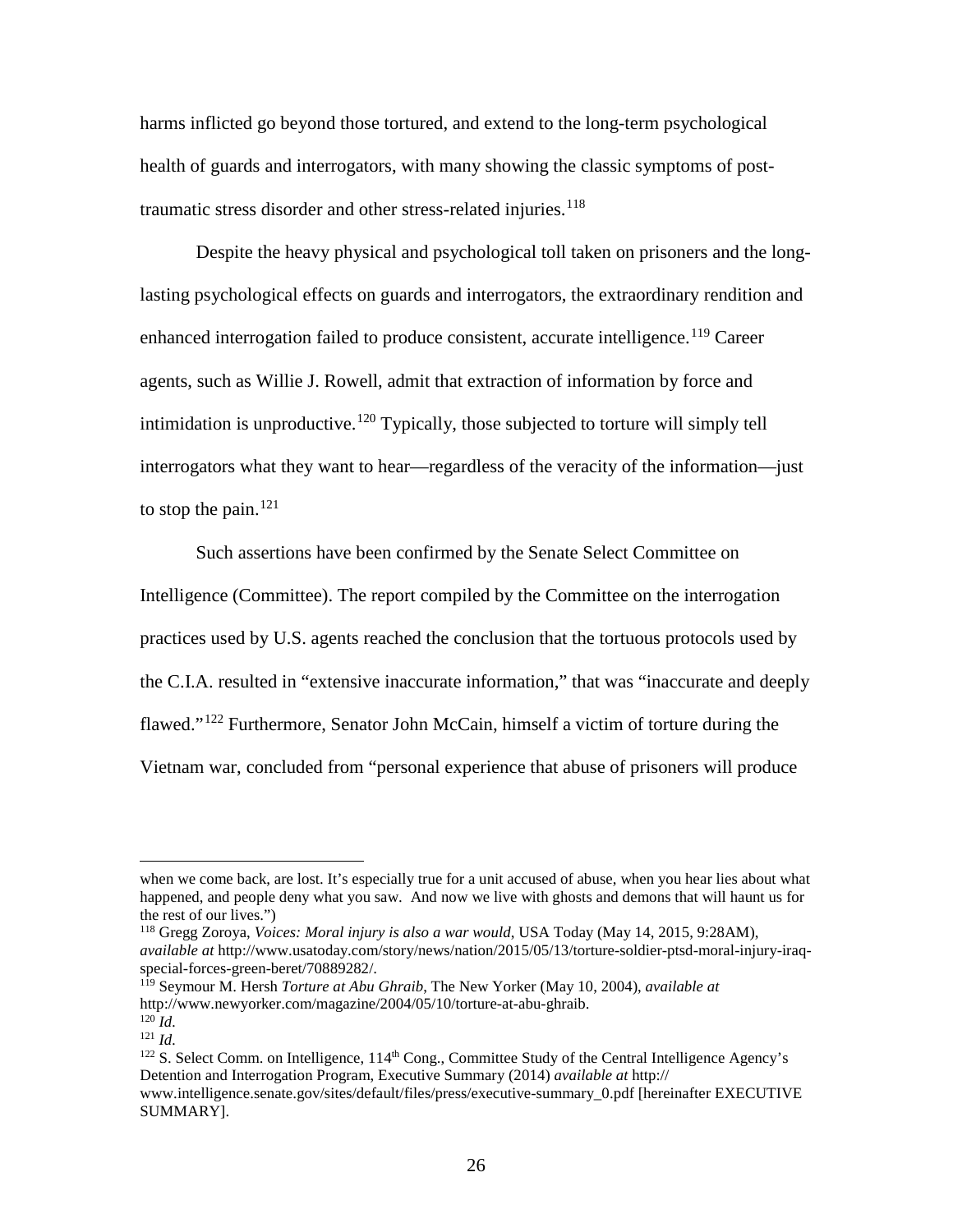more bad than good intelligence."<sup>[123](#page-27-0)</sup> The fact that subjecting Khalid Shaikh Mohammed, the man who proclaimed himself the mastermind behind the September 11, 2001 attacks, to waterboarding 183 times led to him repeatedly providing false intelligence confirms that such techniques failed when practiced.<sup>[124](#page-27-1)</sup>

Using torture to extract information is a loss for the United States on all fronts: torture leaves lasting scars on those who are ordered to perpetrate it and are subjected to it; torture produces inaccurate intelligence; torture harms the reputation of the United States as a moral leader. Torture is unjustifiable under any circumstances, and has failed to yield any confirmed positive results for the United States. Acknowledging what has been done allows all of those involved to have their suffering acknowledged. Acknowledging and revealing the extent of what was done allows us to learn from our mistakes and ensure such brutal, ineffective practices are never used again. Accepting the misdeeds committed as part of the extraordinary rendition and enhanced interrogation program allows the United States to reaffirm itself as a moral nation and return to its status as a global power that stands for what is good and right.

<span id="page-27-1"></span><span id="page-27-0"></span><sup>123</sup> Brian Bennett, *Senate report says CIA torture methods yielded no useful intelligence*, LA Times (Dec. 9, 2014, 4:58PM), *available at* http://www.latimes.com/nation/la-fg-torture-report-20141210-story.html. <sup>124</sup> *Id.*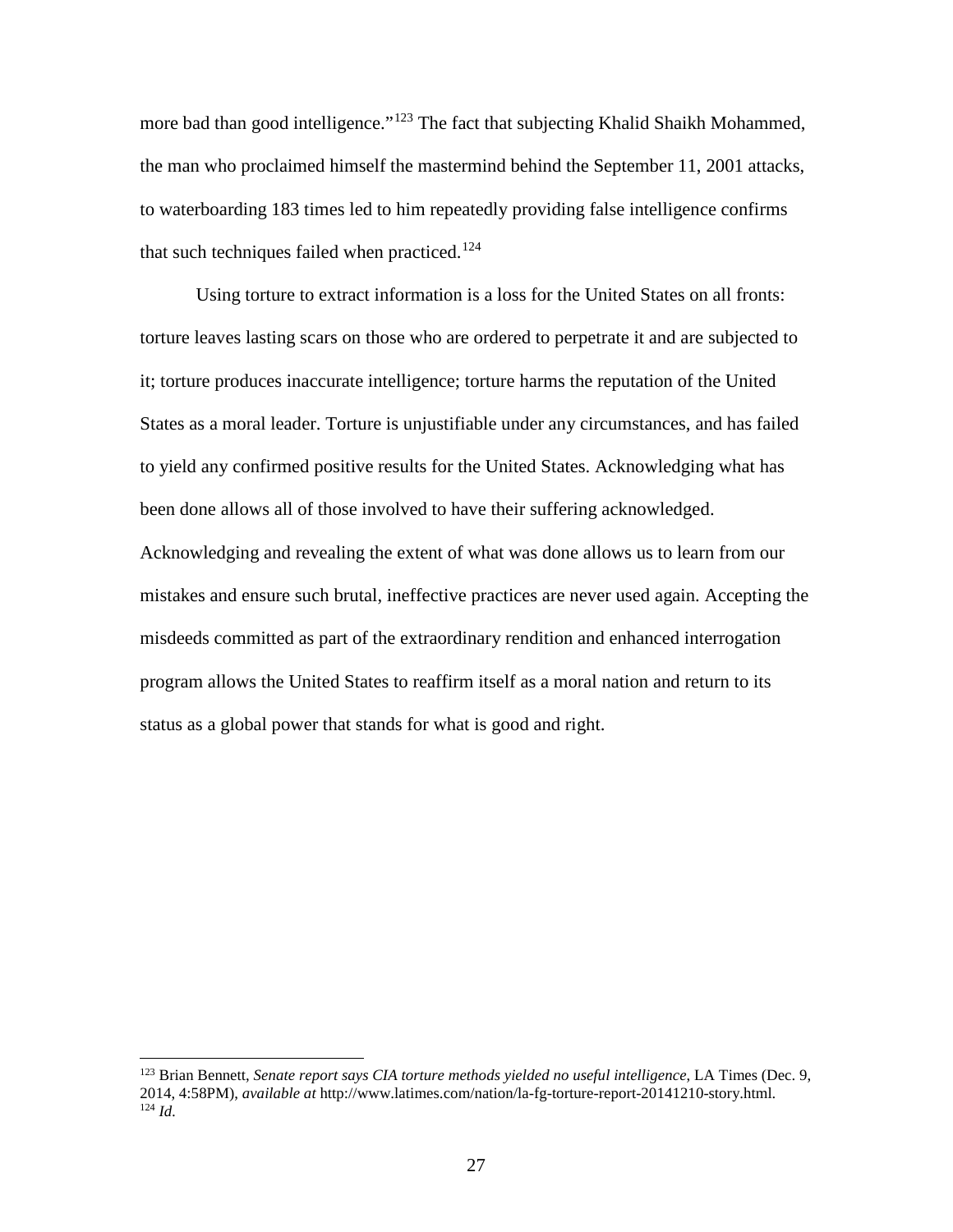# <span id="page-28-0"></span>**V. The Link Between Domestic Criminal Justice Reform and International Human Rights**

The realms of international relations and United States domestic criminal justice reform, appear to be bifurcated bodies of law. However, the U.S. criminal and penal system—more specifically the principles and practices associated with mass incarceration and crime control—and its torture program and treatment of suspected terrorists in the socalled War on Terror are intertwined through similar underlying policy failures. The punitive turn that characterizes the U.S. efforts to achieve security and enforcement is manifested in both the failed War on Drugs on the domestic front, and the inhumane and chaotic detention methods used for suspected foreign terrorists. Further, this punitive approach has been coupled with a lack of a rehabilitative approach to reintegration, creating large at-risk populations in both a domestic and foreign setting. It is important to examine the link between these two law-related phenomena, and consider their methods and purposes, with the hope that greater understanding can lead to ideas for a just and humane approach to criminal justice and national security.

#### *The Dangerous Other*

<span id="page-28-3"></span>The United States has endured a drastic switch in police methodology since the early 1980's, moving from a model of community policing to that of "military policing."[125](#page-28-1) This model of policing was formulated to address a so-called domestic "War on Drugs", purportedly aimed at reducing drug crime.<sup>[126](#page-28-2)</sup> The War on Drugs, however, has been a massive failure. Instead of effectively targeting "kingpins", or the heads and leaders of the drug trade, the policy has led to widespread incarceration of low-

<span id="page-28-1"></span><sup>&</sup>lt;sup>125</sup> MICHELLE ALEXANDER, THE NEW JIM CROW 77 (The New Press rev. ed. 2012).

<span id="page-28-2"></span><sup>126</sup> *Id.,* at 61.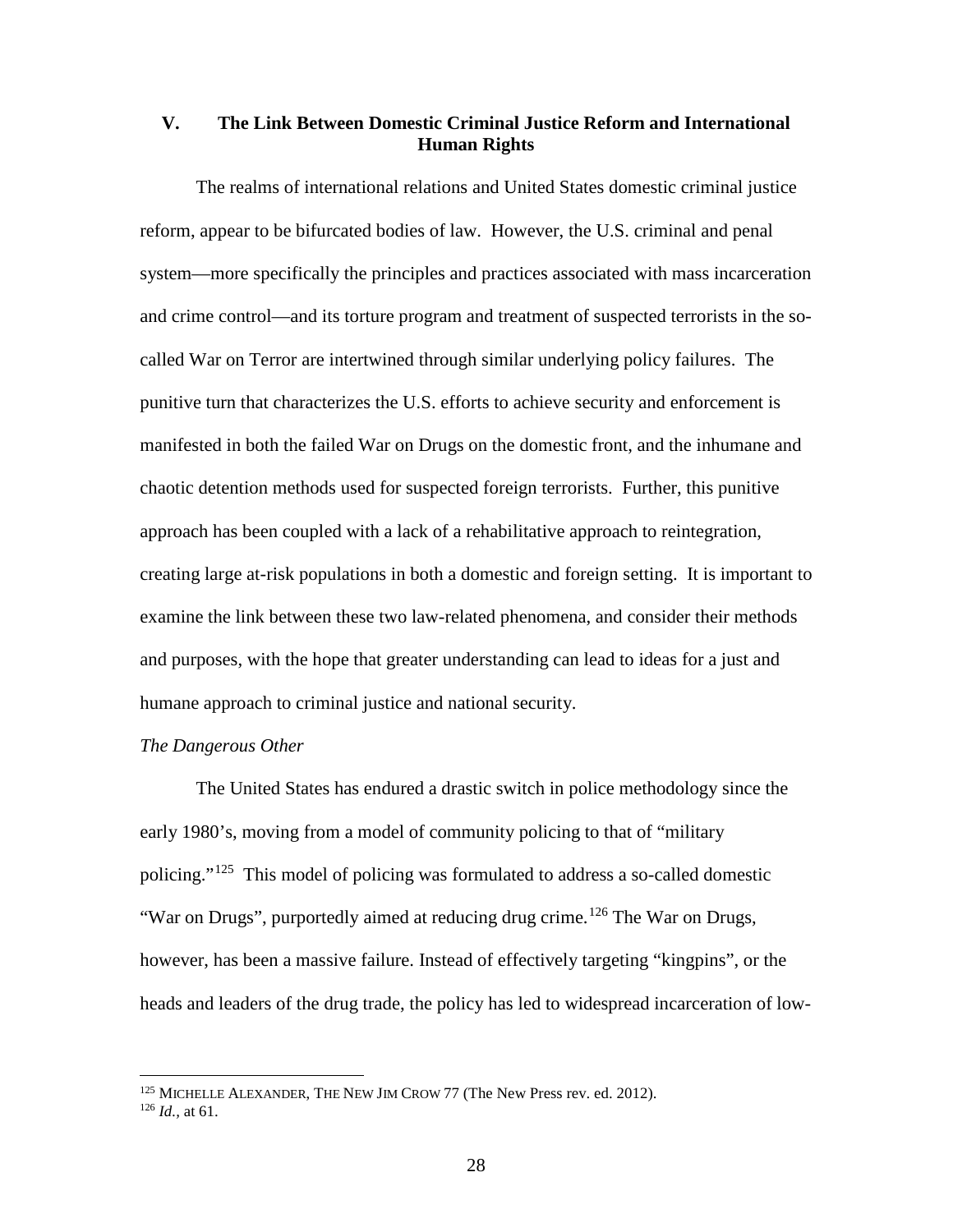level offenders. Law Professor Michelle Alexander notes that "[i]n 2005 . . . four out of five drug arrests were for possession, and only one out of five was for sales. Moreover, most people in state prison for drug offenses have no history of violence or significant selling activity."<sup>[127](#page-29-0)</sup> Thus, those profiteers with significant responsibility for the problem of the drug trade—the kingpins and major dealers who control drug trafficking and who are monetarily enriched drug sales—are disproportionately punished compared to the "low-level" drug dealer who sells small quantities of drugs, or who often is arrested and jailed for possession of drugs.

In addition to ineffectively targeting major drug traffickers, the War on Drugs has also failed to adequately target truly "dangerous" drugs. Alexander notes that "arrests for marijuana possession—a drug less harmful than tobacco or alcohol—accounted for nearly 80 percent of the growth in drug arrests in the 1990s."<sup>[128](#page-29-1)</sup> In other words, this "war" has not only failed to address the causes of the U.S. drug problem, but also has been ineffective in detaining or otherwise responding to those actors involved in drug use more likely to cause social harm.

The War on Drugs has been enacted, since its inception, with a racially tinged tone and racist purpose.<sup>[129](#page-29-2)</sup> African Americans are far less likely to deal or use drugs than whites. Yet the narrative associated with the War on Drugs has effectively stigmatized African-American drug users as "less than" and dangerous criminals not worth equal or humane treatment. As a result of the War on Drugs, African Americans are far more

<span id="page-29-2"></span><span id="page-29-1"></span>

<span id="page-29-0"></span><sup>&</sup>lt;sup>127</sup> *Id.*.<br><sup>128</sup> *Id.*, at 105 ("Indeed, not long after the drug war was ramped up in the media and political discourse, almost no one imagined that drug criminals could be anything other than black."). Alexander further cites a study where 95% of respondents pictured a black drug user when asked to close their eyes and envision what a typical drug user looked like. *Id.,* at 106.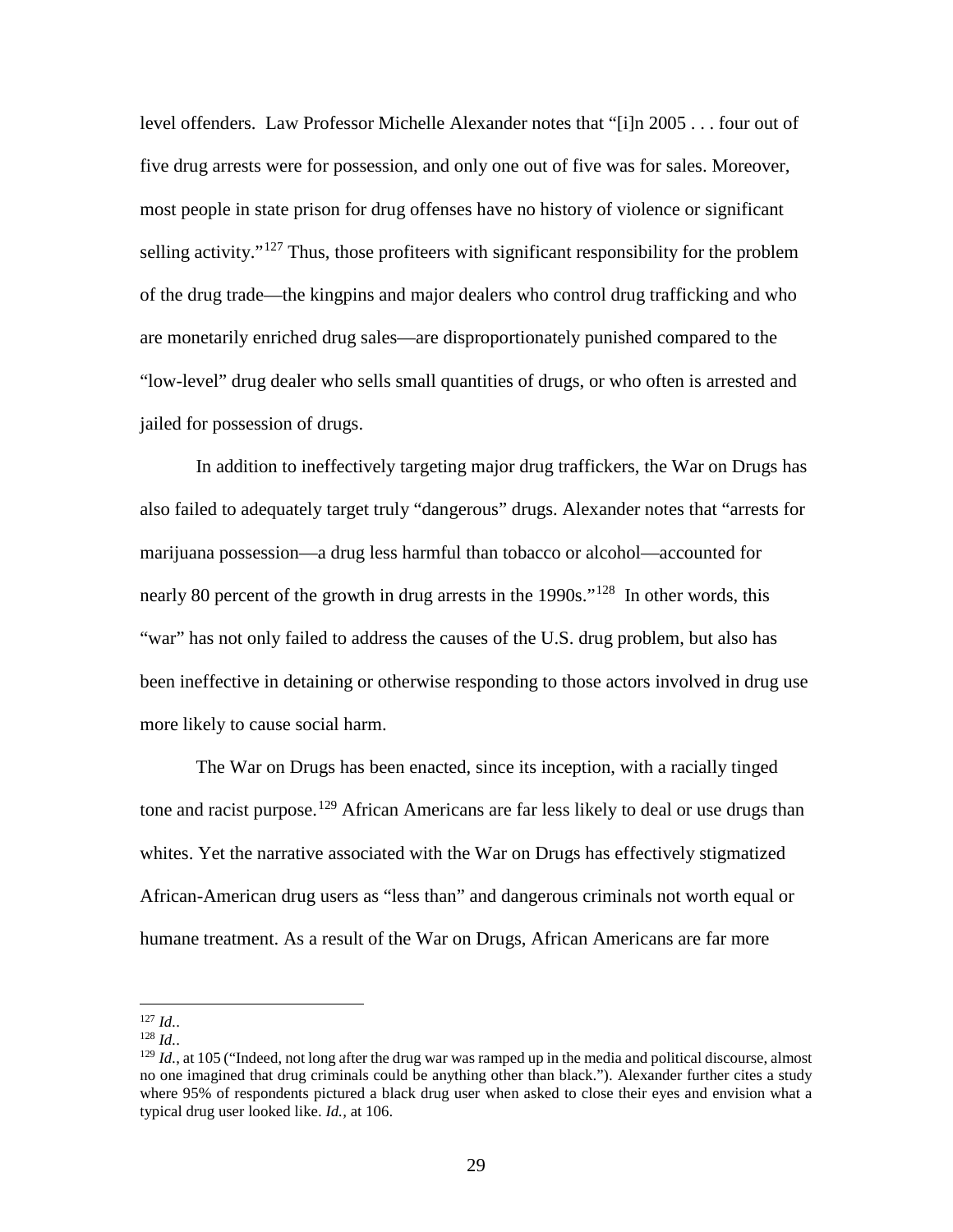likely to be arrested and sentenced for drug crimes.<sup>[130](#page-30-0)</sup> The result of the drug war has been to create the fear of a "dangerous other," most often conceived as an African-American male, and has contributed to the U.S. soaring incarceration rate.<sup>[131](#page-30-1)</sup>

The United States' policy of excessive and racialized enforcement of crime extends beyond the drug war, and has created a "moral panic"<sup>[132](#page-30-2)</sup> that associates African Americans with criminality.<sup>[133](#page-30-3)</sup> In addition to furthering a system of mass incarceration, racialized crime control policies such as mandatory minimum sentencing, truth in sentencing, sentencing guidelines, and three strike policies serve as cause and consequences of the demonization of minority groups, especially African Americans.<sup>[134](#page-30-4)</sup>

<span id="page-30-6"></span>Law Professor Joseph Margulies has described the "punitive" switch in U.S.

ideology, which has contributed to the phenomenon of mass incarceration.<sup>[135](#page-30-5)</sup> Predictably,

as Margulies observes, racialized crime control policies have resulted in a vastly unequal

<span id="page-30-0"></span><sup>&</sup>lt;sup>130</sup> According to Alexander, in at least fifteen states, African Americans are admitted to prison on drug charges at a rate from 20-57 times more than that of whites. *See* Alexander, *supra* note 125, at 98.

<span id="page-30-1"></span> $^{131}$  *Id.* However, there are some criminal justice reform advocates who believe that this position is overstated. These critics, however, still recognize that mass incarceration is driven by an overzealous criminal justice system. Fordham Law Professor David Pfaff argues that overzealous prosecutors have increased the number of incarcerated individuals, despite reductions in both violent crime and violent crime arrests. *See* Eli Hager & Bill Keller, *Everything You Know About Mass Incarceration is Wrong*, THE MARSHALL PROJECT (Feb. 9, 2017, 5:46 PM), https://www.themarshallproject.org/2017/02/09/everythingyou-think-you-know-about-mass-incarceration-is-

wrong?utm\_medium=social&utm\_campaign=sprout&utm\_source=facebook#.q7pmSQE4G. Pfaff writes that in the 1990's and 2000's, "the probability that a prosecutor would file felony charges against an arrestee basically doubled, and that change pushed prison populations up even as crime dropped." *Id*. In other words, despite arguments over the exact cause of mass incarceration, it is clear that the United States criminal justice policy has morphed into that of an aggressive policing policy that results in record numbers of prisoners.

<span id="page-30-2"></span><sup>&</sup>lt;sup>132</sup> Moral panics "arise as a consequence of specific social forces and dynamics. They arise because, as with all sociological phenomena, threats are culturally and politically constructed, a product of the human imagination." Erich Goode & Nachman Ben-Yehuda*, Moral Panics: Culture, Politics, and Social Construction*, 20 Annual Review of Sociology 149, 151 (1994).<br><sup>133</sup> ROSICH, KATHERINE J, RACE, ETHNICITY, AND THE CRIMINAL JUSTICE SYSTEM, American Sociological

<span id="page-30-3"></span>Association 5 (2007).

<span id="page-30-5"></span><span id="page-30-4"></span><sup>&</sup>lt;sup>134</sup> *Id* ("Evidence from public opinion polls and research studies indicates that whites widely believe that blacks are prone to criminality, causing whites to be fearful of blacks—especially of young black males."). <sup>135</sup> Joseph Margulies, *Deviance, Risk, and Law: Reflections on the Demand for the Preventative Detention of Suspected Terrorists*, 101 J. OF CRIM. L. & CRIMINOLOGY, 729, 734 (2011).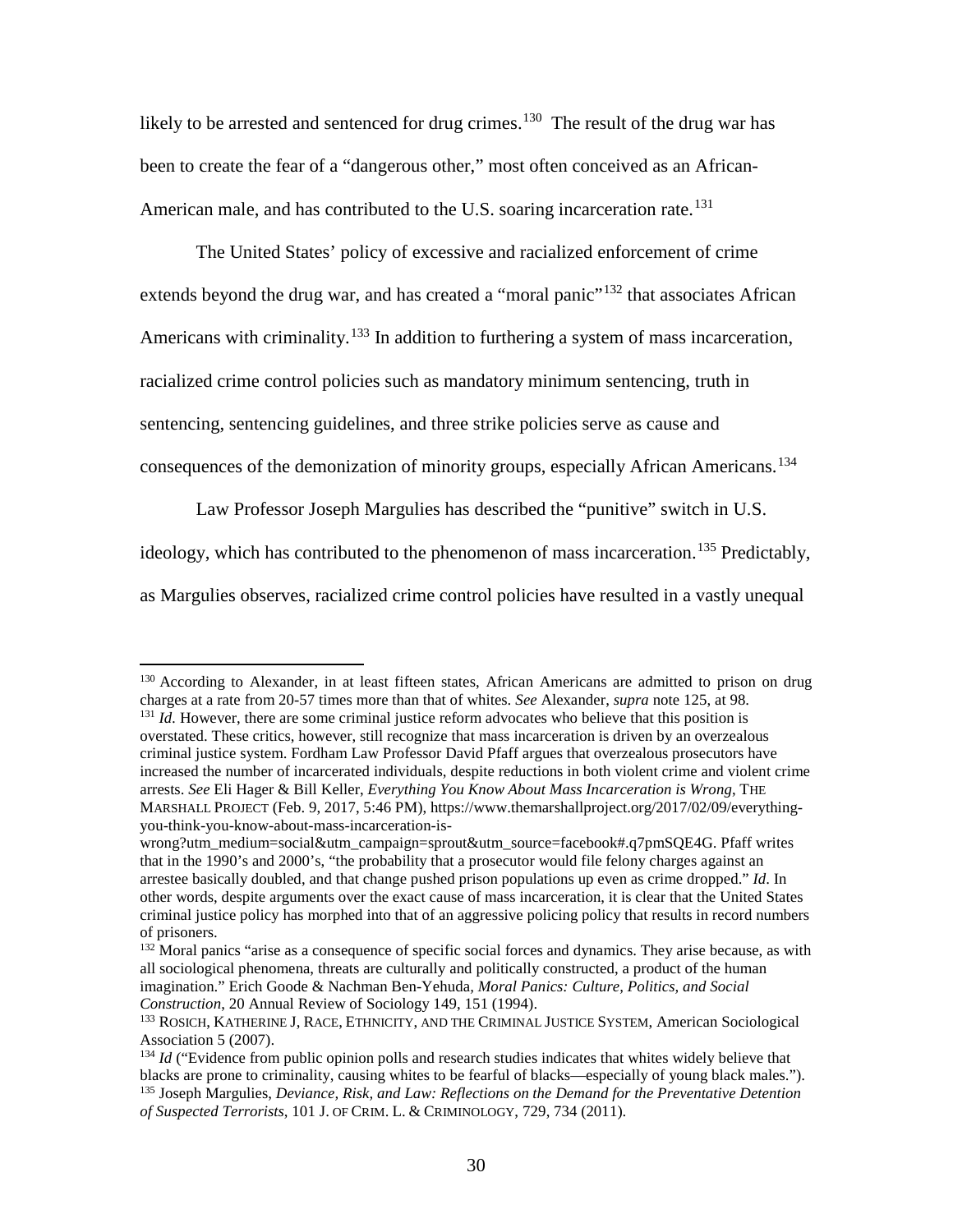incarceration system: African Americans are eight times more likely to be incarcerated than whites.[136](#page-31-0) Margulies, citing sociology Professor David Garland, denotes this trend as the "criminology of the dangerous other."[137](#page-31-1) Margulies writes that this classification of the "other" has created a social characteristic by which individuals categorize those they consider dangerous and influence how they respond to perceived deviance and risk.<sup>[138](#page-31-2)</sup> This "otherization" propagated by policy and media, creates a culture of fear and deep misunderstanding particularly about the lives of African Americans.

The "otherization" of groups is similarly manifested in the ways that individuals are influenced to think about issues associated with terrorism. The United States has promoted a strategy for combating terrorists that takes a similarly scattershot method as the War on Drugs: it targets anyone with any connection to "terrorism" despite the lack of a clear definition of terrorist activity, regardless of how attenuated their association with terrorist activities may be, and without regard to the role they play—however unsuspecting or minimal. Margulies notes that such policies are manifested in "[t]he post-9/11 world [that] has produced a call for the preventive detention of suspected terrorists, by which I mean a system of indefinite detention based solely on predictions of future dangerousness without regard to past conduct."<sup>[139](#page-31-3)</sup>

In a recent interview, Retired Brigadier General (and psychiatrist) Steve Xenakis<sup>[140](#page-31-4)</sup> noted that the demonization of any one that could possibly be associated with

<span id="page-31-0"></span><sup>&</sup>lt;sup>136</sup> *Id.*, at 734. Margulies notes that as of 2004, more than twelve percent of African American males between the ages of twenty-five and twenty-nine were in custody. *Id*. Further, in 2000, nearly one in five African American males under the age of forty-one who had not attended college was in prison or jail. *Id*. 137 *Id.*, at 731.

<span id="page-31-1"></span><sup>138</sup> *Id.*

<span id="page-31-3"></span><span id="page-31-2"></span><sup>139</sup> *Id.*, at 730.

<span id="page-31-4"></span><sup>140</sup> Dr. Xenakis is a retired Brigadier General and psychiatrist, who has served as a senior advisor to the Department of Defense on neurobehavioral conditions and medical management, provided expert consultation to military attorneys, and provided inpatient care, substance abuse and alcohol treatment, and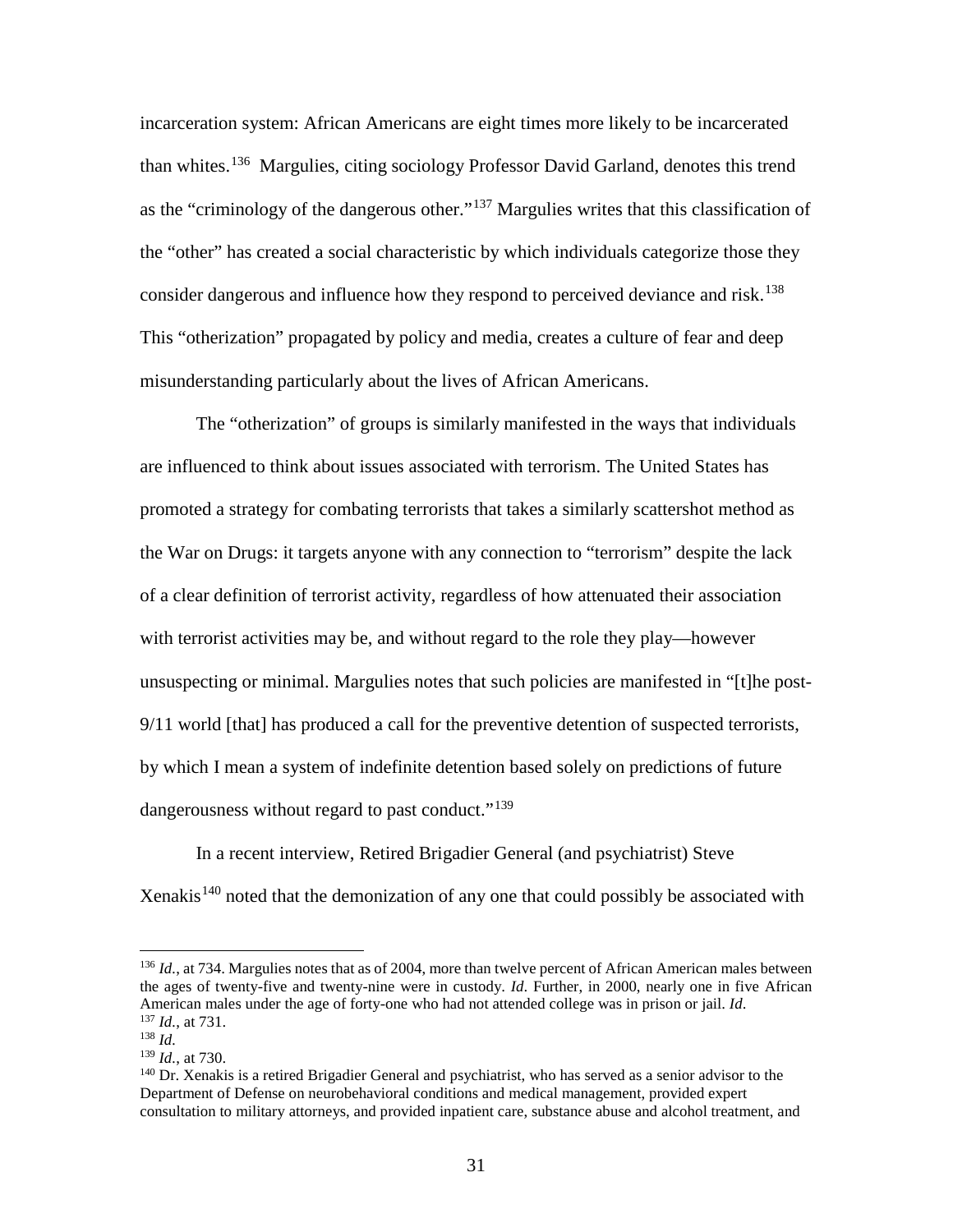so-called terrorism or terrorists without a clear definition of either term has led to widespread arrest of who he referred to as "low level" terrorists.<sup>141</sup> The United States has captured, detained, and tortured numerous individuals and labelled them as terrorists, without thoroughly determining whether they pose any risk, and if so, without taking any measure of such risk. Likening our methods to the failed War on Drugs, he believes that the government's sweeping arrests of persons who can be categorized as low-level terrorists without a context for understanding their limited, and at times unsuspecting, involvement is akin to arresting low level drug users.<sup>[142](#page-32-1)</sup> Xenakis states that the "lowlevel" terrorists are often young men without an understanding of the circumstances in which they have been placed and who are following orders of their elders and others who have control and influence.<sup>[143](#page-32-2)</sup> Additionally, he noted that the term jihadists is misunderstood, and those who are so labeled often lack education, and whose worldview has been framed entirely from their religion and family, leaving little room for independence .<sup>[144](#page-32-3)</sup> He explained that to many of these individuals, going on a jihad is similar to Americans going on a church mission.<sup>[145](#page-32-4)</sup> He further noted that many persons swept up in the War on Terror are not only low-level, but are essentially minor cogs with little agency or understanding but yet are treated the same as those who planned and carried out acts of terror against the United States.

community health services. While in the US Army, Dr. Xenakis served in multiple positions as a clinician and commander. Additionally, he serves as an anti-torture advisor for Physicians for Human Rights. *See Bio: Stephen Xenakis*, THE GEORGE WASHINGTON UNIVERSITY (last visited April 18, 2017), https://summer.gwu.edu/bio-stephen-xenakis.

<span id="page-32-1"></span><span id="page-32-0"></span><sup>&</sup>lt;sup>141</sup> Interview with Steve Xenakis, Brigadier General (retired) in Washington, D.C. (Mar. 8, 2017).<br><sup>142</sup> *Id.*<br><sup>143</sup> *Id.* 

<span id="page-32-3"></span><span id="page-32-2"></span>

<span id="page-32-4"></span><sup>143</sup> *Id*. 144 *Id*. 145 *Id*.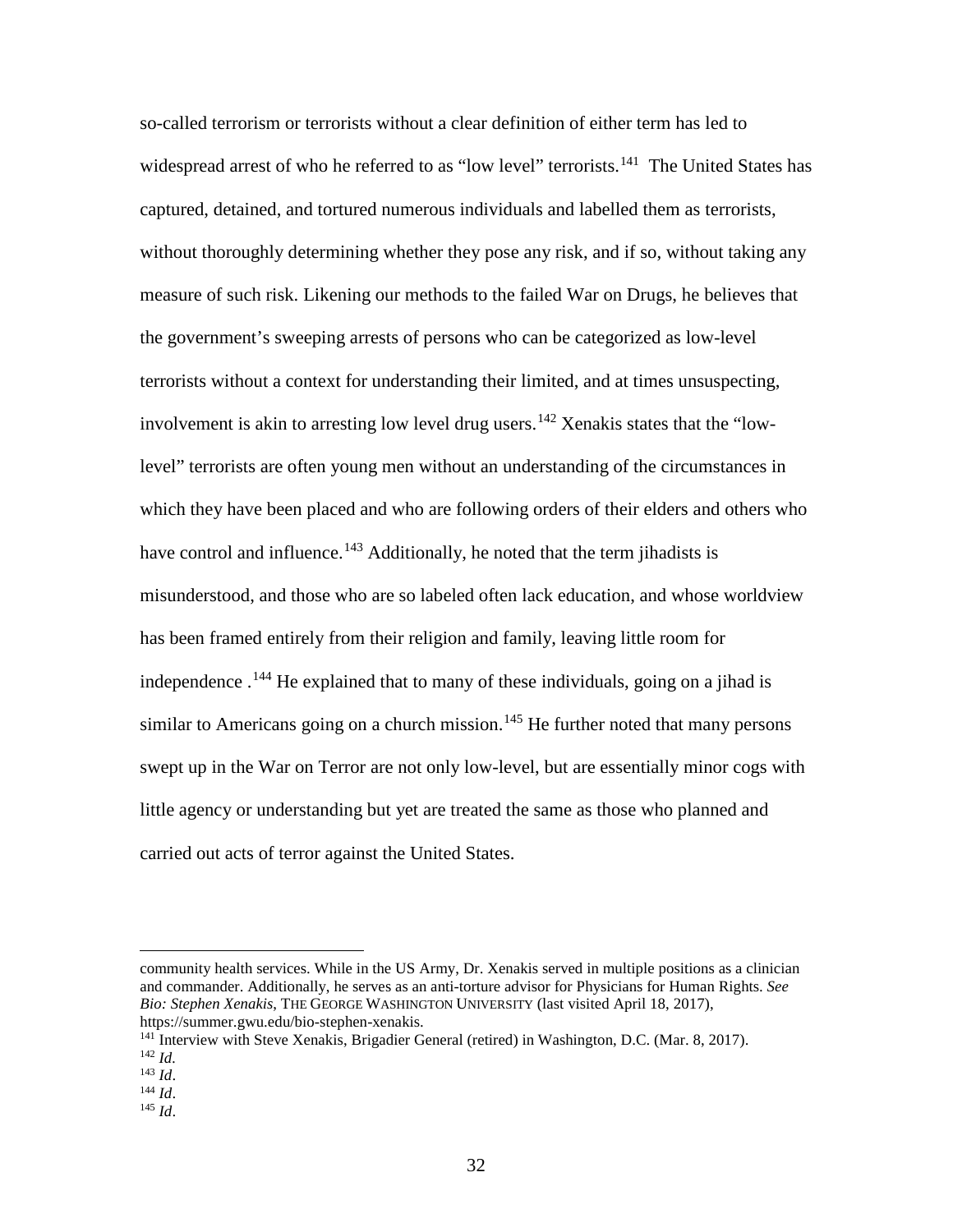Indeed, the government's disproportionate and overly-aggressive response to lowlevel actors, often young and uninformed, may be analogous to the criminal justice system's treatment of low-level drug users and those who sell small quantities of street drugs. By claiming that individuals are terrorists or associated with terrorism, notwithstanding a limited involvement and lack of impact on national security, the government has unleashed a moral panic with regard to Muslims, and especially Muslim men in ways that are not dissimilar to the moral panic associated with African-Americans, and particularly African-American males who have been depicted as dangerous and violent drug abusers and dealers.

General Xenakis further stated his opinion that the War on Terror has been carried out in ways that have been harmful and ineffective. Instead of mischaracterizing lowlevel actors as terrorists, he believes the United States needs to identify who exactly poses a security threat, and target those individuals.[146](#page-33-0) In other words, it remains important to properly identify a national security threat without casting broad aspersions on entire segments of a national, ethnic, or religious group.<sup>[147](#page-33-1)</sup> The United States government has failed in this regard, and in this way, has created a monolithic conception of "terrorists" as demonic "others" of Muslim faith.

#### *Lack of Rehabilitation and Support*

In addition to the similar ways in which the United States targets and characterizes certain groups as criminals and terrorists, the United States pays little to no attention to these same individuals once they are released from custody. The lack of services or support leads to severe consequences. On the domestic front, the lack of re-

<span id="page-33-0"></span><sup>146</sup> *Id.*

<span id="page-33-1"></span><sup>147</sup> *Id.*.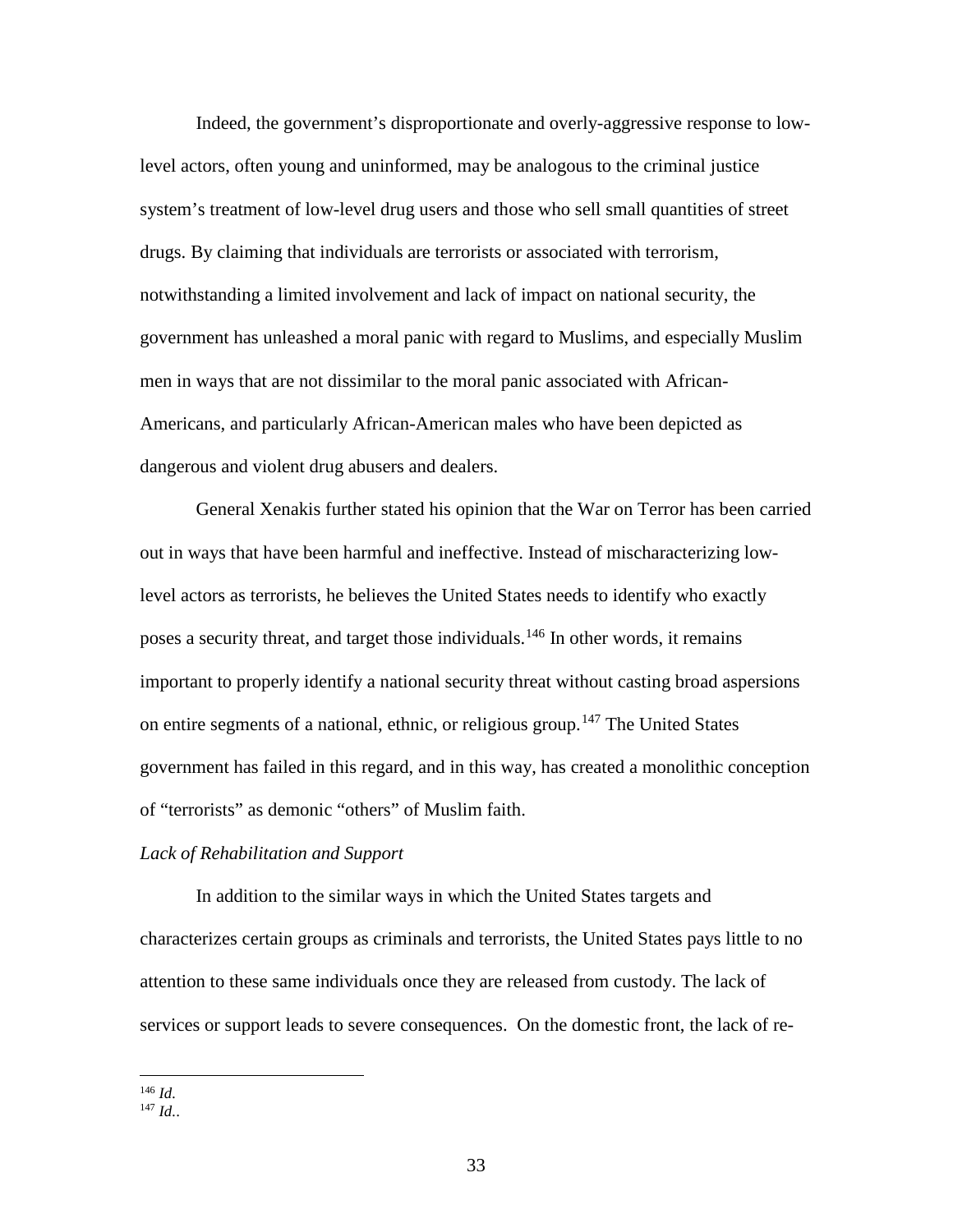entry programs has created overwhelming burdens for prisoners released into their communities and contributes to the problem of recidivism. From a national security standpoint, the failure to address the consequences of prolonged torture and detention may pose reintegration problems for foreign detainees. Others worry about whether the release of individuals who suffered dehumanizing treatment exacerbates security threats.

Michelle Alexander notes that post-incarceration civil penalties "often make it virtually impossible for ex-offenders to integrate into the mainstream society and economy upon release.... Unable to drive, get a job, find housing, or even qualify for public benefits, many ex-offenders lose their children, their dignity, and eventually their freedom—landing back in jail after failing to play by rules that seem hopelessly stacked against them."<sup>[148](#page-34-0)</sup> Alexander points to a study that found that thirty percent of released prisoners within its sample were rearrested within six months of release and that within three years, nearly sixty-eight percent were rearrested for a new offense.<sup>[149](#page-34-1)</sup> Margulies underscores this argument, writing that "the result of these policies is the near replication of the colonial state of 'civil death,' a condition in which a person is deprived of all political, civil, and legal rights, except those he may enjoy when he is inevitably prosecuted again."[150](#page-34-2) In other words, being branded a criminal can lead to a life of hardship and further crime, with our system insidiously designed to shepherd these individuals back into our penal system.

Similarly, the support system, or lack thereof, for foreign detainees is severely lacking. General Xenakis noted that the United States has a limited adjustment process

<span id="page-34-1"></span><span id="page-34-0"></span><sup>&</sup>lt;sup>148</sup> Alexander, *supra* note [125,](#page-28-3) at 54<br><sup>149</sup> *Id.*, at 94.

<span id="page-34-2"></span><sup>&</sup>lt;sup>150</sup> Margulies, *supra* note [135,](#page-30-6) at 737.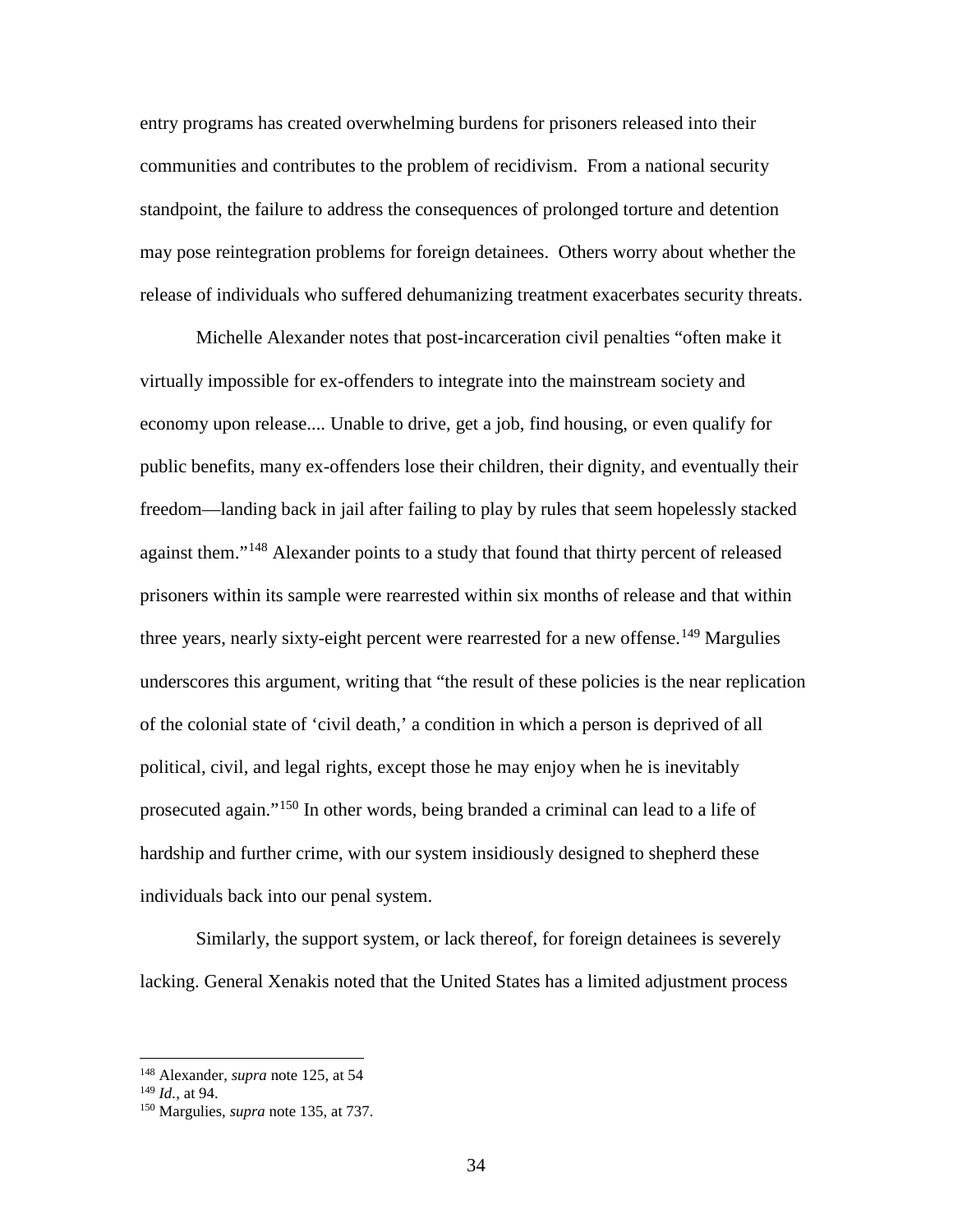for detainees who are released although, as others have observed, they have medical and psychological problems due to the conditions of detention and tortuous interrogation they suffered.<sup>[151](#page-35-0)</sup> He noted that some former detainees can only find support from local mosques, many of which may harbor anti-American sentiments due to the treatment of Muslims in the name of the "War on Terror."<sup>[152](#page-35-1)</sup> Moreover, these mosques provide food, shelter, and open arms whereas released detainees may find no other way to meet their these basic needs. Xenakis explained that the lack of infrastructure to provide for the basic transitional needs of persons released after detention in the "War on Terror" is dangerous and ill-advised. Xenakis noted that, "when you destabilize and traumatize a group of people, it has national security implications for two, three full generations."<sup>[153](#page-35-2)</sup> Former detainees are also often psychologically damaged, and face severe problems reintegrating back into society. Xenakis believes that the US has an obligation to these detainees, saying that "taking care of these people is taking responsibility, and that's the moral ground we should stand on."<sup>[154](#page-35-3)</sup>

#### *Conclusion*

Preventing crime and securing national security are compelling interests that should not be ignored. However, over-incarceration, detention, and gross human rights violations cannot be countenanced. If the United States continues to torture and detain individuals with no regard for human rights or dignity, it risks becoming the very terror it is attempting to thwart. General Xenakis noted this quandary, stating that the United

- <span id="page-35-2"></span>
- <span id="page-35-3"></span> $154$  *Id.*

<span id="page-35-0"></span><sup>&</sup>lt;sup>151</sup> Interview with Steve Xenakis, Brigadier General (retired) in Washington, D.C. (Mar. 8, 2017).<br><sup>152</sup> *Id.*<br><sup>153</sup> *Id.* 

<span id="page-35-1"></span>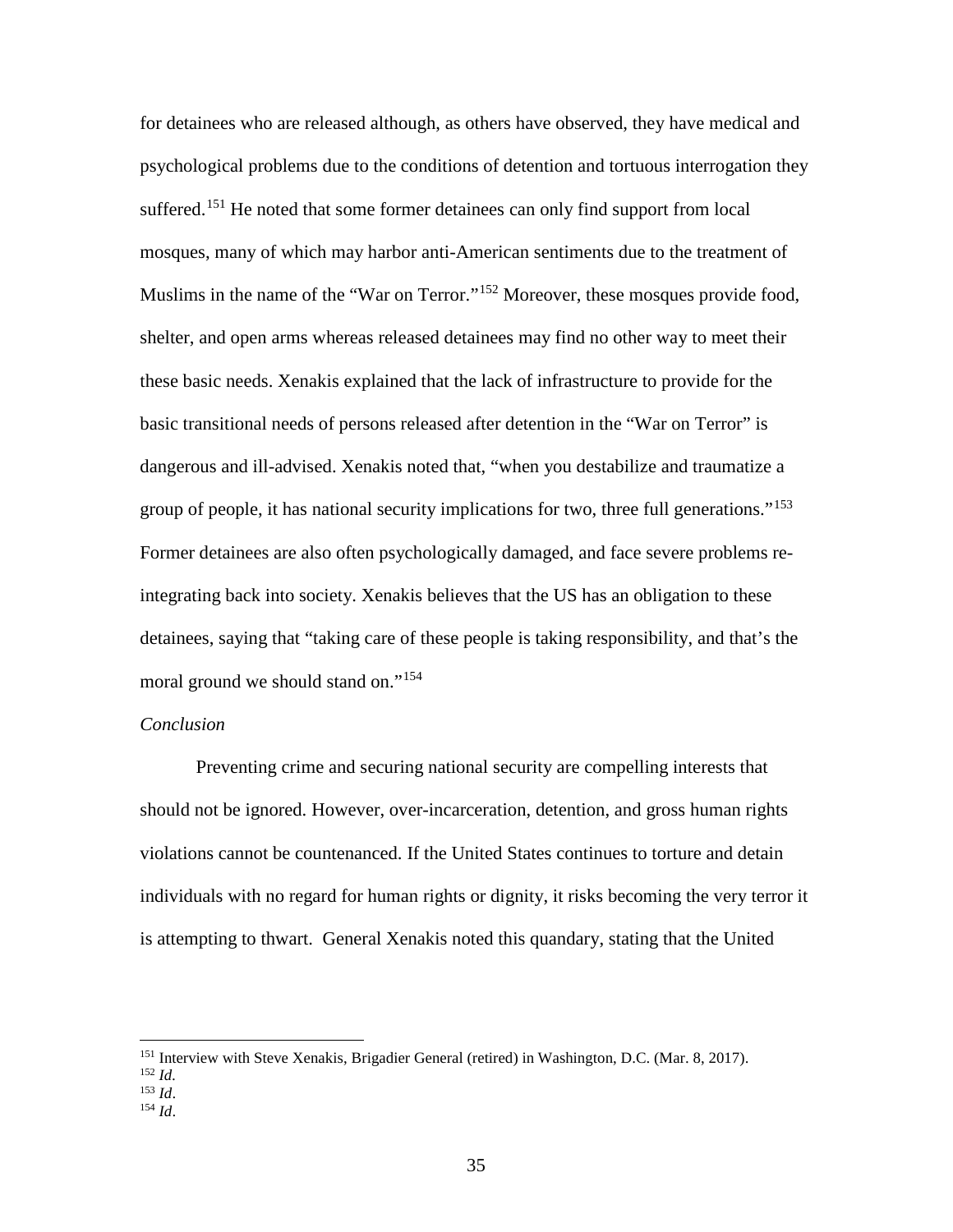States needs to find a balance that acknowledges the need for national security, while also recognizing the vitality of transparency and respect for human rights.<sup>[155](#page-36-0)</sup>

U.S. policies related to domestic criminals and terrorists are intertwined, fueled on the one hand by legitimate concerns for safety and security, but on the other, by a hyperbolic and irrational fear of the "other" as a perceived threat. As Margulies notes, "[t]here are no monsters, and no human can be reduced to the worst thing they have done. A man is infinitely more complex than the shots he fired and the pain he caused."[156](#page-36-1) The overzealous and blunt approach to criminality and national security has compounded their respective dangers. The United States must adopt a proportionate, rational, and nuanced approach to these issues, both as a method of adequately dealing with dangers, as well as to uphold our ideals as a transparent and democratic society with respect for human rights and dignity.

<span id="page-36-1"></span>

<span id="page-36-0"></span><sup>&</sup>lt;sup>155</sup> *Id.* 155 *Id.* 155 *Id.* 156 *Margulies, A Defense of Shared Humanity: Criminal Justice and National Security, VERDICT (Oct.* 156 *Joseph Margulies, A Defense of Shared Humanity: Criminal Justice and National Securi* 3, 2016), https://verdict.justia.com/2016/10/03/defense-shared-humanity-criminal-justice-national-security.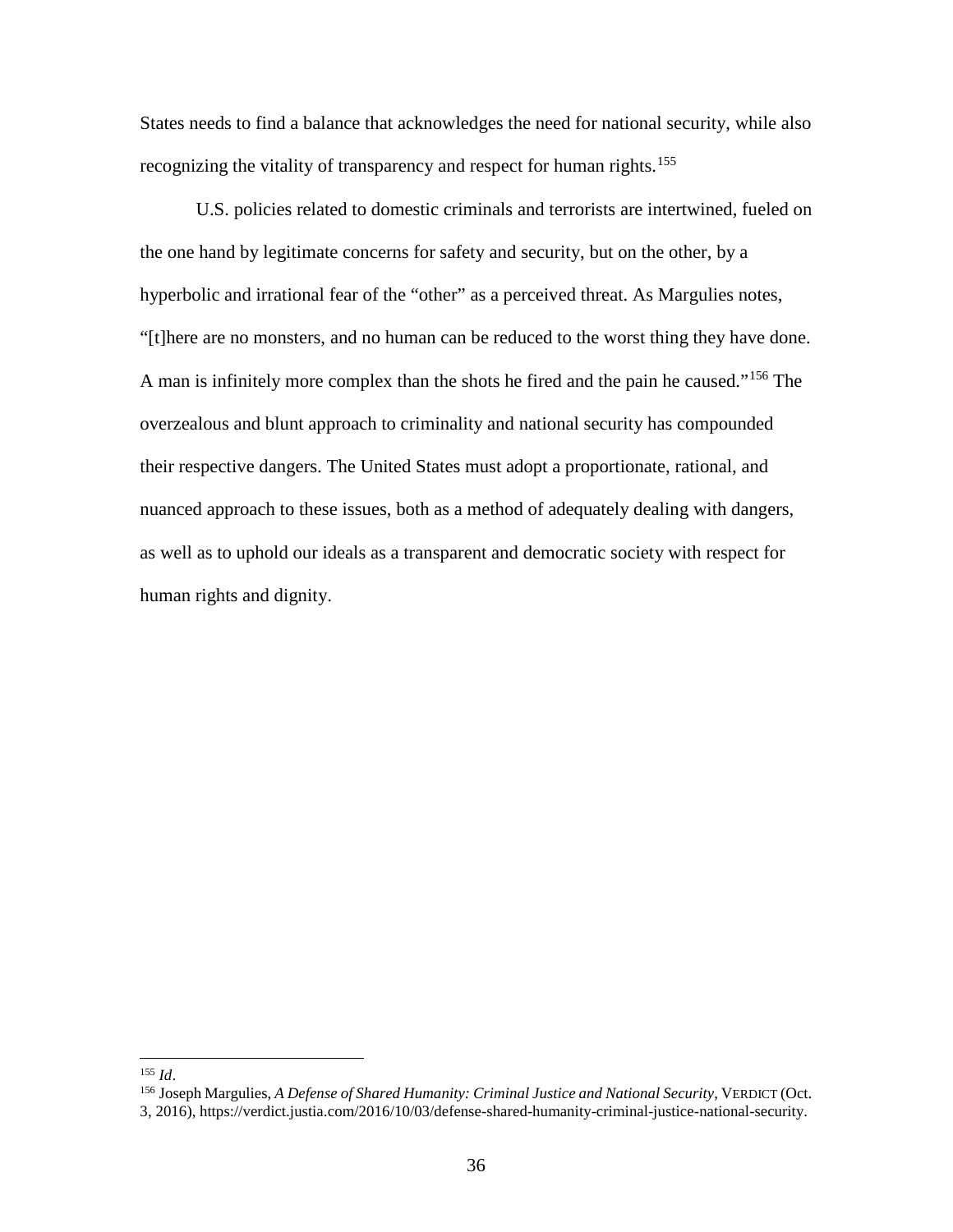#### **VI. Government Contractor Liability**

#### <span id="page-37-7"></span>**Introduction**

<span id="page-37-0"></span>Lawsuits brought by the victims of the United States extraordinary rendition and torture program have largely been unsuccessful due to the use of the state secrets privilege.<sup>[157](#page-37-1)</sup> Recently, one case brought by victims seeking remedy for extraordinary rendition (*Salim v. Mitchell* ) not only survived the motion to dismiss phase but resulted in a significant settlement for the victims. [158](#page-37-2) However, while the U.S. Government did not invoke the state secrets privilege in a motion to dismiss,<sup>[159](#page-37-3)</sup> it did invoked the privilege to prevent C.I.A. officials from testifying, thus limiting maximum transparency in obtaining relief. [160](#page-37-4) The outcome of this case may determine remedies available to the victims who are the focus of this project.

<span id="page-37-6"></span>The defendants in *Salim v. Mitchell* were independent contractors "who designed, implemented, and personally administered an experimental torture program for the U.S. Central Intelligence Agency ('CIA')."[161](#page-37-5) The conduct giving rise to this lawsuit is similar to that endured by those rendered by Aero, a North Carolina-based contractor responsible for the illegal rendition of many innocent persons. Although few cases of this sort have

<span id="page-37-1"></span> 157Dror Ladin, *The Government's Unprecedented Position in CIA Torture Lawsuit is Very Good News*, ACLU.ORG (Apr. 15, 2016, 11:00 AM)[, https://www.aclu.org/blog/speak-freely/governments](https://www.aclu.org/blog/speak-freely/governments-unprecedented-position-cia-torture-lawsuit-very-good-news)[unprecedented-position-cia-torture-lawsuit-very-good-news](https://www.aclu.org/blog/speak-freely/governments-unprecedented-position-cia-torture-lawsuit-very-good-news) ("In every [previous](https://www.aclu.org/cases/mohamed-et-al-v-jeppesen-dataplan-inc) [lawsuit](https://www.aclu.org/blog/speakeasy/jeppesen-part-1-our-very-public-secrets) by CIA victims,

<span id="page-37-2"></span><sup>158</sup> 183 F.Supp.3d 1121, 1133 (E.D. Wash. 2016). *On Eve of Trial, Psychologists Agree to Historic Settlement in ACLU Case on Behalf of Three Torture Victims,* Aug. 17, 2017 https://www.aclu.org/news/cia-torture-psychologists-settle-lawsuit.

the Bush and Obama administrations invoked the ['state secrets privilege'](https://www.aclu.org/background-state-secrets-privilege) to shut down cases before they even got underway."); see e.g., El-Masri v. Tenet, 437 F.Supp. 530, 541 (E.D. Va. 2006); Mohamed v. Jeppesen Dataplan, Inc., 614 F.3d 1070, 1093 (9<sup>th</sup> Cir. 2010).

<span id="page-37-3"></span><sup>159</sup> Ladin, *supra* note 1.

<span id="page-37-4"></span><sup>160</sup> James Risen, Sheri Fink & Charlie Savage, *State Secrets Privilege Invoked to Block Testimony in C.I.A. Torture Case*, N.Y. TIMES (Mar. 8, 2017), https://www.nytimes.com/2017/03/08/us/justice-department-ciapsychologists-interrogation-program.html.

<span id="page-37-5"></span><sup>161</sup> Complaint and Demand for Jury Trial at 2, 6–7, Salim v. Michell, 183 F.Supp.3d 1121 (E.D. Wash. 2016) (No. 2:15-CV-286-JLQ).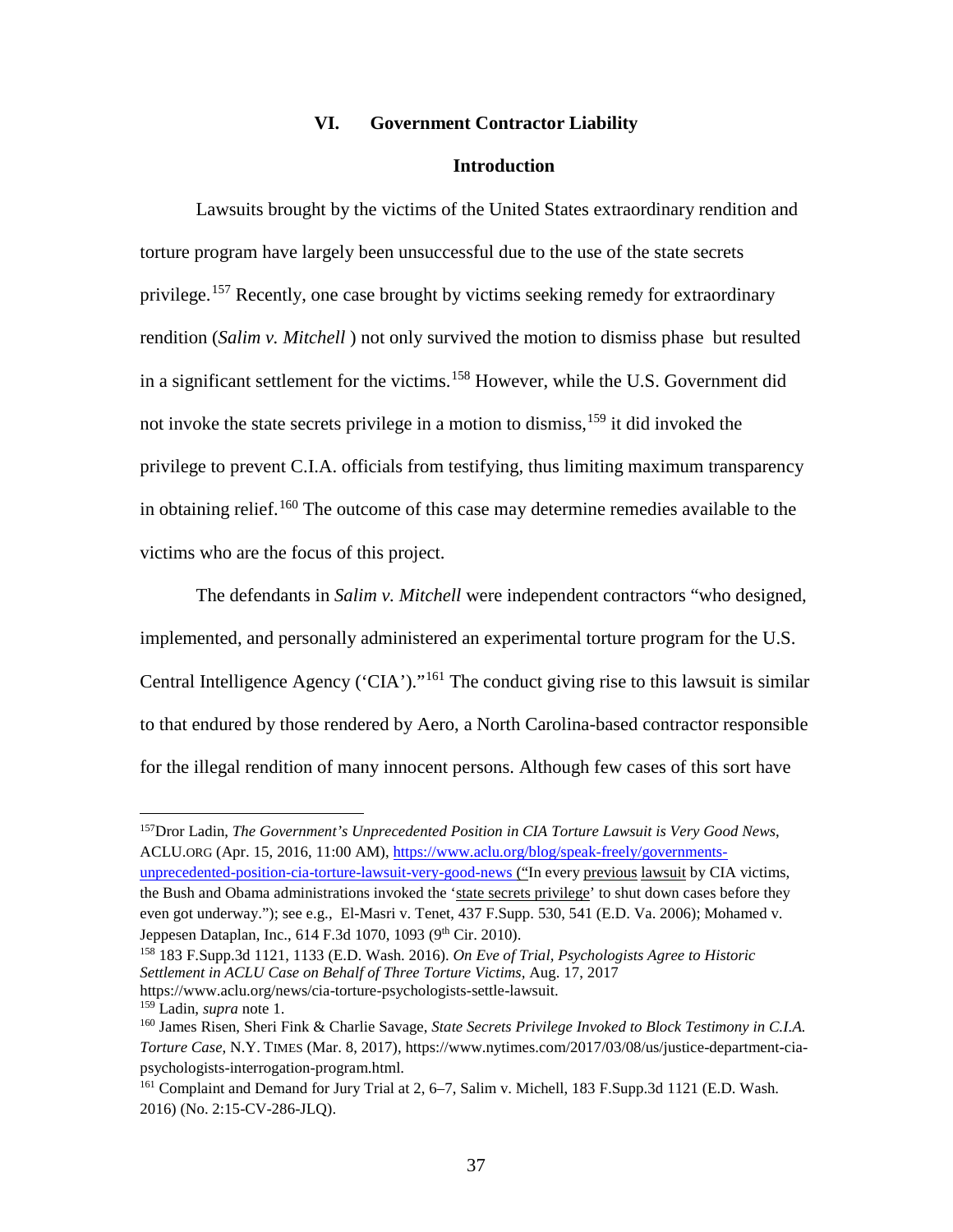been fully litigated, the arguments presented in *Salim v. Mitchell* can be evaluated within the framework created by civil rights litigation against federal contractors in other contexts.

#### **Alien Tort Statute**

The use of contractors to perform detention and transportation of persons deemed dangerous by the U.S. has become increasingly common.<sup>[162](#page-38-0)</sup> The outsourcing of a function, traditionally performed by the state, has required courts to determine the appropriate scope of liability when these contractors violate the civil rights of the persons they contracted to transport and/or imprison.<sup>[163](#page-38-1)</sup>

Because the victims who were rendered by Aero were not citizens of the U.S. or present on American soil at the time their human rights were violated, the Alien Tort Statute is the most appropriate law under which to seek a remedy. The Alien Tort Statute ("ATS") permits non-citizens to bring suit in U.S. courts for violations of the law of nations or a treaty of the United States. [164](#page-38-2) Under the ATS, federal courts are authorized to recognize a common law cause of action for violations of clearly defined, widely accepted human rights norms.<sup>[165](#page-38-3)</sup> The ATS extends jurisdiction to federal courts to adjudicate non-citizens' claims for violation of those international law norms when the claims "touch and concern the territory of the United States."[166](#page-38-4)

<span id="page-38-0"></span><sup>162</sup> See Barbara Kritchevsky, *Civil Rights Liability of Private Entities*, 26 CARDOZO L. REV. 35, 35 (2005) (discussing the increasing number of 1983 claims against private defendants); Andrew Finkelman, *Suing the Hired Guns: An Analysis of Two Federal Defenses to Tort Lawsuits Against Military Contractors*, 34 BROOK. J. INT'L L. 395, 396 (2009) (stating that "[t]he military-contractor phenomenon has mushroomed in recent years").

<span id="page-38-1"></span><sup>163</sup> See Kritchevsky, *supra* note 6, at 36; Martha Minow, *Outsourcing Power: How Privatizing Military Efforts Challenges Accountability, Professionalism, and Democracy*, 46 B.C.L. REV. 989, 993 (2005). 164 28. U.S.C. § 1350.

<span id="page-38-3"></span><span id="page-38-2"></span><sup>165</sup> See Sosa, 542 U.S. at 732.

<span id="page-38-4"></span><sup>166</sup> Kiobel v. Royal Dutch Petroleum Co., 133 S. Ct. 1659, 1669 (U.S. 2013).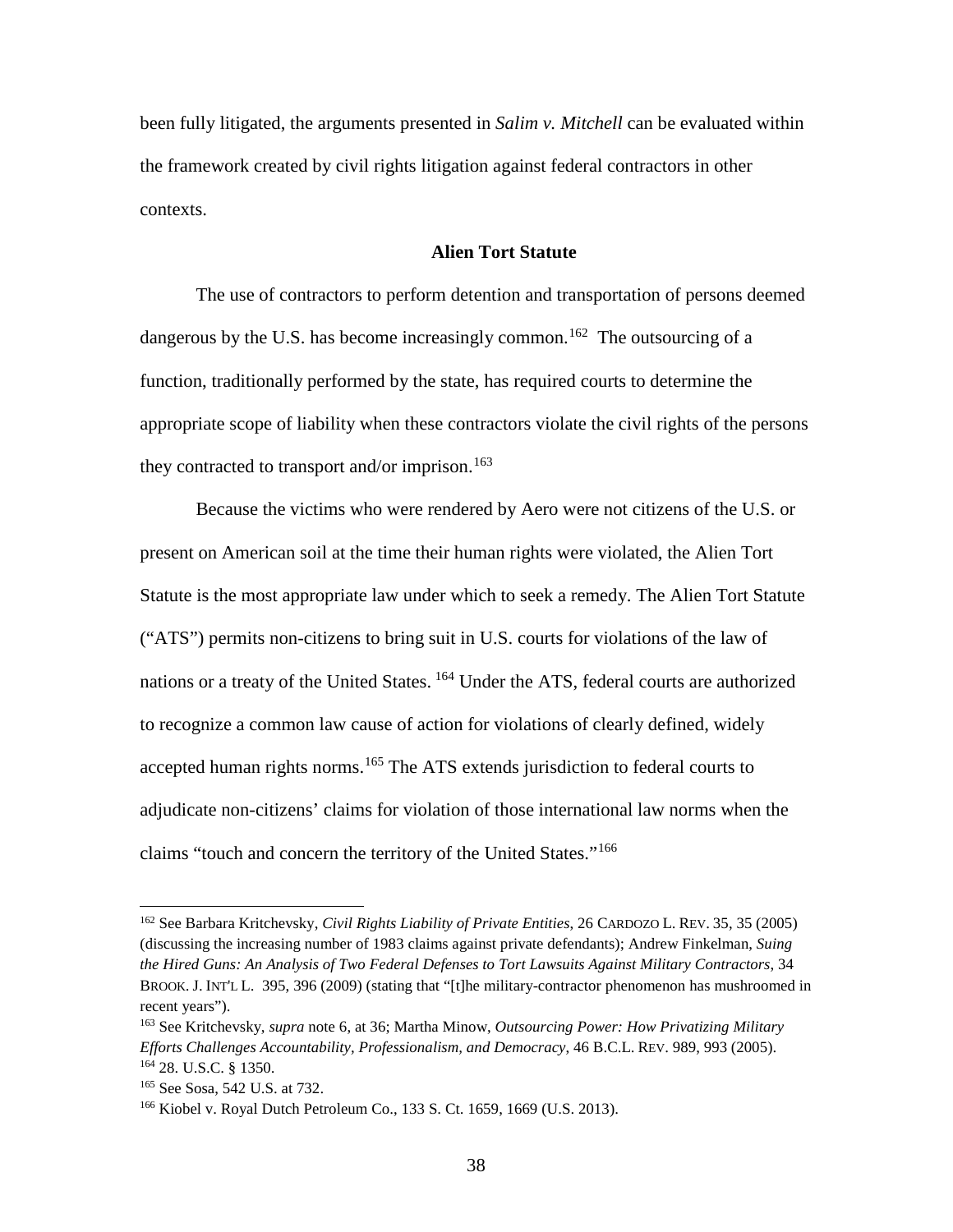#### *Al Shimari v. CACI Premier Technology and Contractor Liability*

The "touch and concern" analysis was recently applied by the Fourth Circuit Court of Appeals in *Al Shimari v. CACI Premier Technology, Inc.[167](#page-39-0)* This case involves allegations of torture committed by U.S. citizens acting in their capacity as employees of an American corporation, CACI, while working at a military facility located abroad and operated by U.S. government personnel. Further, the employees were hired pursuant to a contract between CACI and the U.S. government and required to obtain security clearances from the U.S. Department of Defense.<sup>[168](#page-39-1)</sup> The court began by acknowledging the presumption against extraterritorial application, but stated that the analysis required consideration of a "broader range of facts than the location where the plaintiffs actually sustained their injuries."<sup>[169](#page-39-2)</sup> It held that ATS provided jurisdiction to hear the claims based on:

(1) CACI's status as a United States corporation; (2) the United States citizenship of CACI's employees, upon whose conduct the ATS claims are based; (3) the facts in the record showing that CACI's contract to perform interrogation services in Iraq was issued in the United States by the United States Department of the Interior, and that the contract required CACI's employees to obtain security clearances from the United States Department of Defense; . . . and (5) the expressed intent of Congress, through enactment of the TVPA and 18 U.S.C. § 2340A, to provide aliens access to United States courts and to hold citizens of the United States accountable for acts of torture committed abroad.<sup>[170](#page-39-3)</sup>

The Fourth Circuit did not decide whether the plaintiffs sufficiently stated or established claims under the ATS, but instead remanded to the district court to further develop the

<span id="page-39-0"></span><sup>&</sup>lt;sup>167</sup> 758 F.3d 516 (4<sup>th</sup> Cir. 2014).

<span id="page-39-1"></span><sup>168</sup> Id. at 528–29.

<span id="page-39-2"></span><sup>169</sup> Id. at 529.

<span id="page-39-3"></span> $170$  Id. at 530–531.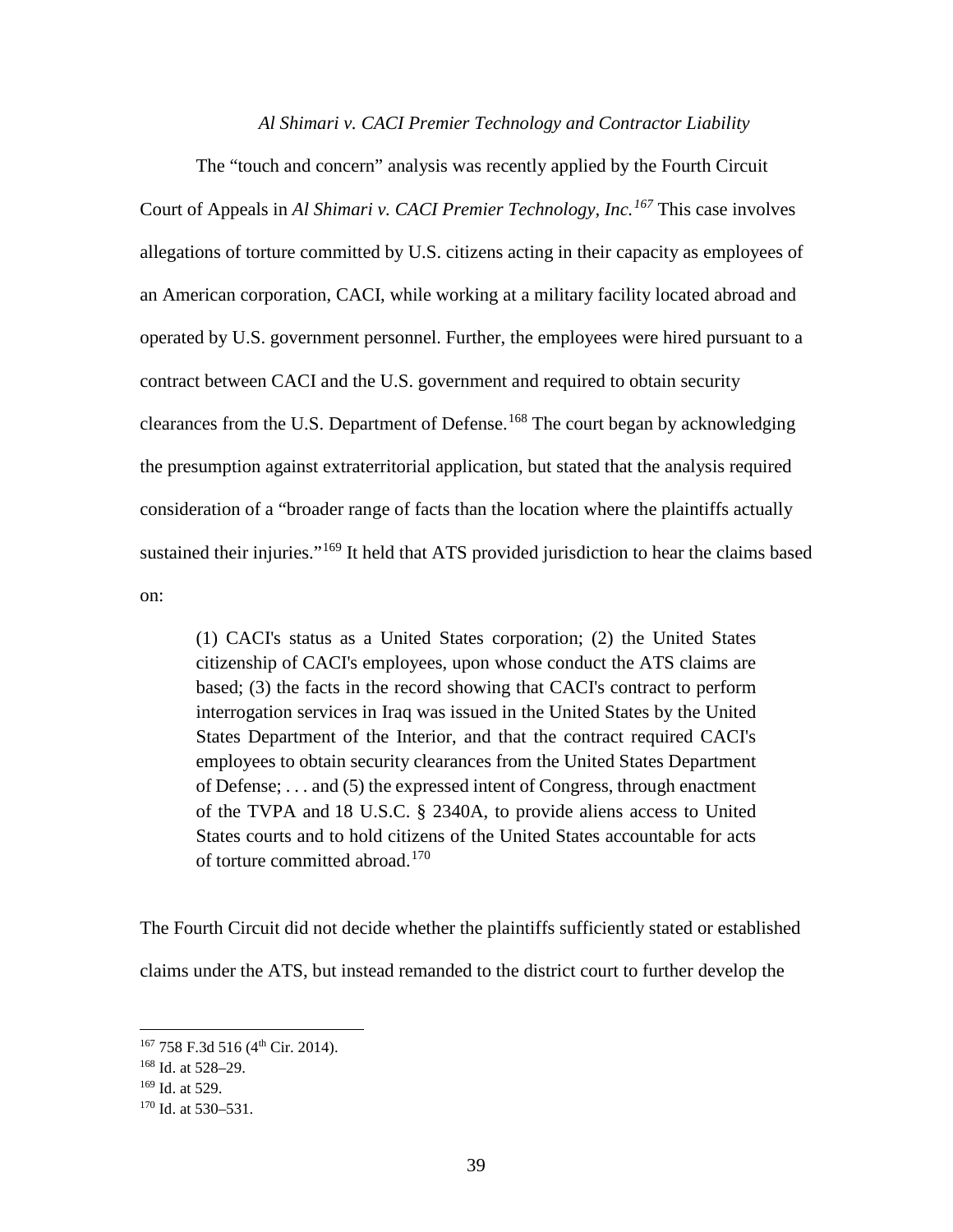record regarding any "political questions" that might undermine the justiciability of the claims. $171$ 

# *Eastman Kodak Co. v. Kalvin*

However, *Eastman Kodak Co. v. Kavlin[172](#page-40-1)* addressed the sufficiency required to establish a claim under ATS.<sup>[173](#page-40-2)</sup> This case arose out of a dispute over the exclusive rights to distribute Kodak products in Bolivia. Eastman Kodak Co. and its employee brought an ATS action against Bolivian distributor and distributor's officer, alleging that employee was wrongfully imprisoned in Bolivia.<sup>[174](#page-40-3)</sup> The court held that private entities were liable under ATS when their tortious conduct included a component of state action.<sup>175</sup>

#### *Salim v. Mitchell*

Salim v. Mitchell is the most recent attempt for victims of the CIA's extraordinary rendition and torture program to hold those responsible accountable. The plaintiffs brought suit against James Elmer Mitchel and John "Bruce" Jessen: the independent contractors "who designed, implemented, and personally administered an experimental torture program for the U.S. Central Intelligence Agency ('CIA')."[176](#page-40-5) The Defendants were accused of committing "(1) torture and cruel, inhuman, and degrading treatment; (2) non-consensual human experimentation; and  $(3)$  war crimes."<sup>[177](#page-40-6)</sup>

<span id="page-40-5"></span><sup>176</sup> Complaint *supra* note [161](#page-37-6) at 6–7, Salim v. Michell, 183 F.Supp.3d 1121 (E.D. Wash. 2016) (No. 2:15- CV-286-JLQ), 2015 WL 5936374, ¶¶ 12–13. *See supra* note [158](#page-37-7) for information pertaining to favorable settlement in this case.

<span id="page-40-6"></span><sup>177</sup> Id. at 8.

<span id="page-40-0"></span><sup>&</sup>lt;sup>171</sup> Id. at 537.

<span id="page-40-1"></span><sup>172</sup> 978 F.Supp. 1078 (S.D. Fla. 2006).

<span id="page-40-2"></span><sup>173</sup> Id. at 1091.

<span id="page-40-3"></span><sup>174</sup> Id. at 1079–83.

<span id="page-40-4"></span><sup>175</sup> Id. at 1092.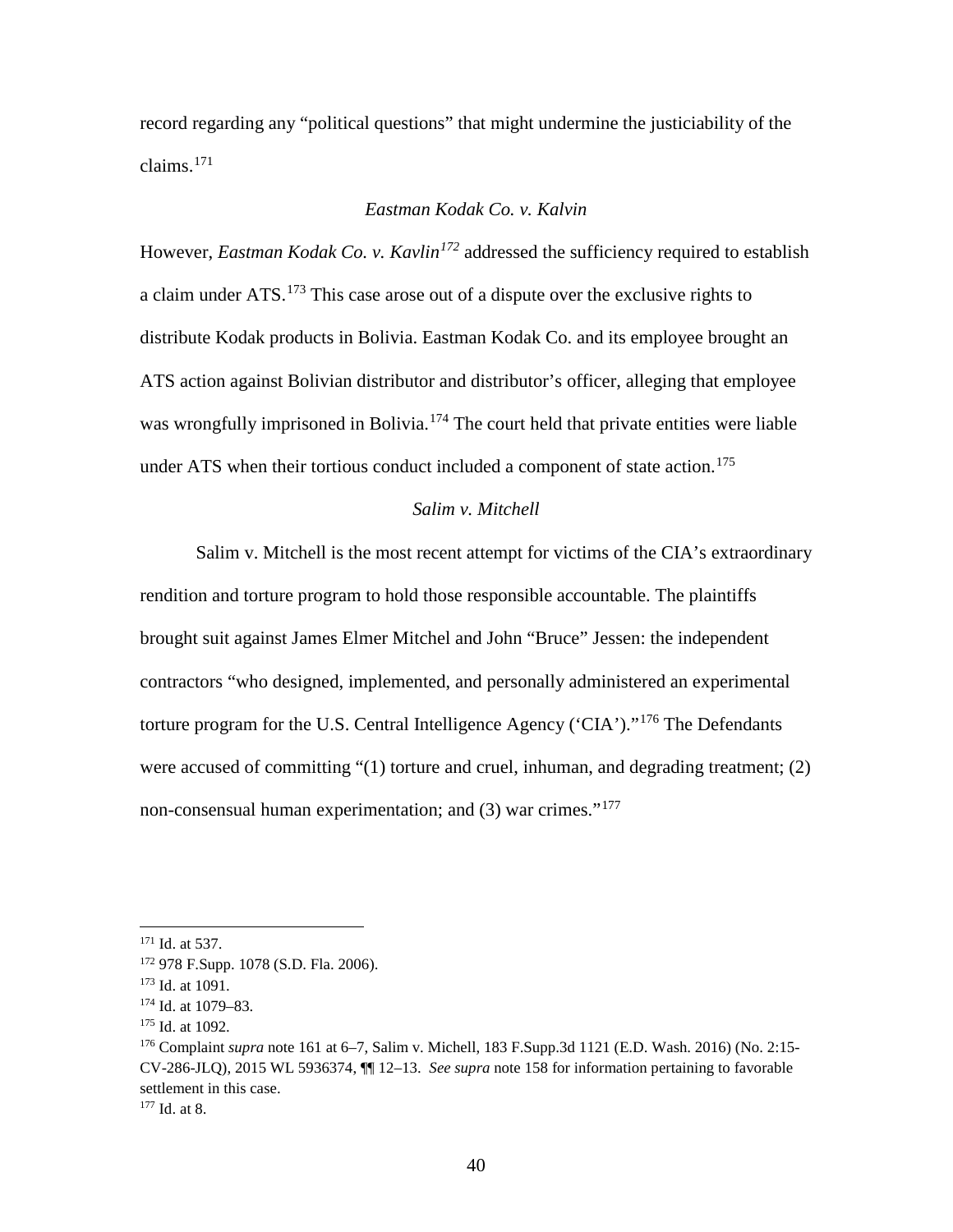The alleged conduct violates international law norms that are implicitly and explicitly articulated in numerous international treaties and declarations.<sup>[178](#page-41-0)</sup> The plaintiffs argued that the defendants' conduct "touch and concern" the United states for several reasons. The reasons provided are similar to those cited in *Al Shimari v. CACI Premier Technology, Inc*.: defendants are U.S. citizens, their conduct was pursuant to contracts executed in the U.S, and resulted in aliens being tortured abroad while in U.S. custody. In a victory for victims of torture, the *Salim* case recently settled for unknown sums to be paid to the Plaintiffs. <sup>[179](#page-41-1)</sup>

#### **Moving Forward**

Aero's conduct seems very similar to the conduct that gave rise to the ATS suits mentioned above, and likely subjects them to the same liability that may or may not exist for CACI, and did exist for Mitchell, and Jessen. However, the purpose of the commission is not focused on seeking remedies through litigation. It is focused on preventing North Carolina's participation in any future conduct that contributes to the perpetration of torture or any other abuse of human rights.

The values of North Carolina are codified in its laws and constitution. North Carolina's statutes against kidnapping<sup>[180](#page-41-2)</sup> and interfering with Civil Rights under the U.S. and North Carolina Constitutions, <sup>[181](#page-41-3)</sup> The North Carolina Constitution. Article 1, Section

<span id="page-41-0"></span><sup>&</sup>lt;sup>178</sup> Id.; see also Convention against Torture and Other Cruel, Inhuman or Degrading Treatment or Punishment art. 2, Jun. 26, 1987, 1465 U.N.T.S. 85; International Covenant on Civil and Political Rights art. 7, Mar. 23, 1976, 999 U.N.T.S. 171.

<span id="page-41-1"></span><sup>179</sup> Complaint, *supra* note [161,](#page-37-6) at 9. As this thematic overview was completed, the *Salim* case settled. *See supra* note [158.](#page-37-7)

<span id="page-41-2"></span><sup>180</sup> N.C. Gen. Stat. § 14-39.

<span id="page-41-3"></span><sup>181</sup> N.C. Gen. Stat § 99D-1; see David Cole, *Are Foreign Nationals Entitled to the Same Constitutional Rights As Citizens?*, 25 T. JEFFERSON L. REV. 367, 368 (2003) ("equality between non-nationals and citizens would appear to be the constitutional rule."). But see Hernandez v. Mesa, 785 F.3d 117 (5<sup>th</sup> Cir. 2015*), cert. granted*, Hernandez v. Mesa, 137 S.Ct. 291 (2016).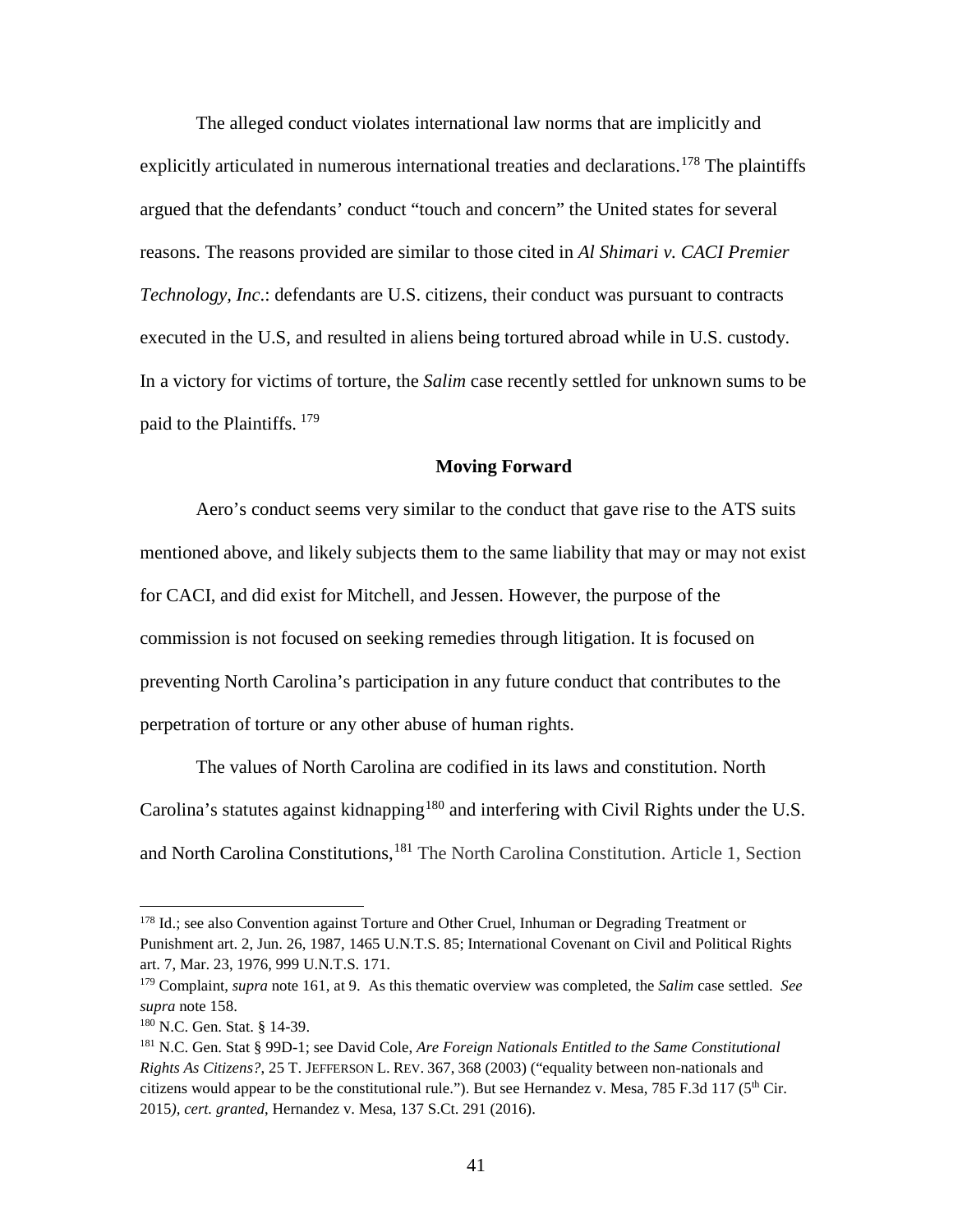19 of the North Carolina Constitution states, "No person shall be taken, imprisoned, or disseized of his freehold, liberties, or privileges, or outlawed, or exiled, or in any manner deprived of his life, liberty, or property, but by the law of the land."

The Senate's report on the CIA's Detention and Interrogation program names eighteen survivors and victims of the program who are known to have been rendered by Aero contractors. This North Carolina-based contractor helped transport innocent people who were abducted based on unjustified suspicions and subjected to inhuman treatment at dark sites around the world. The names provided in neither the Senate Report nor this report are exhaustive, but they are known.

Whatever the reason for the Aero's cooperation in the illegal program in the past, it must stop now.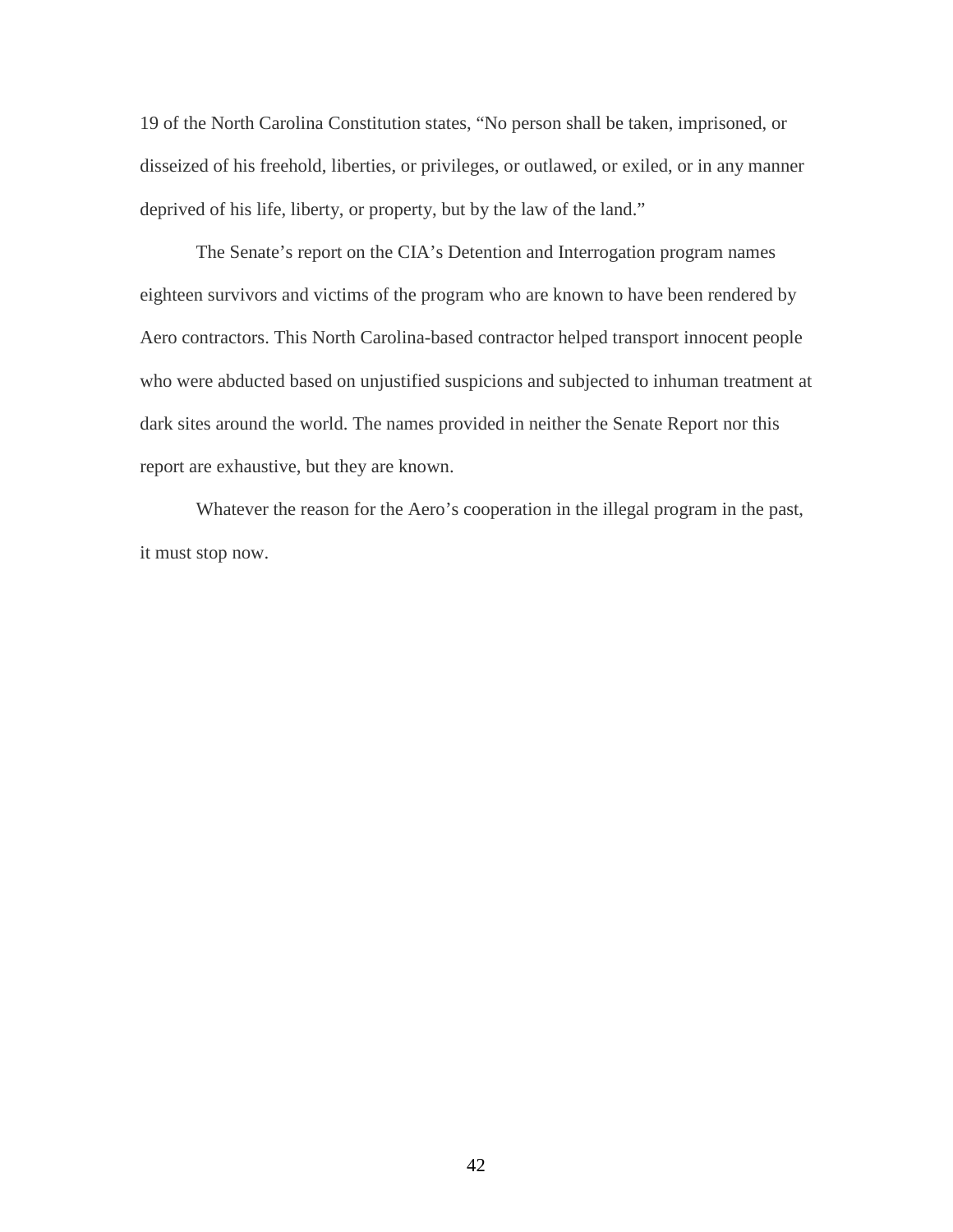# <span id="page-43-0"></span>**VII. The United States' Legal and Moral Obligations to Provide Fair and Adequate Compensation for Released Detainees**

# **Introduction**

According to a March 2017 American Civil Liberties Union Report, almost 800

detainees have been transferred from Guantá namo Bay to at least forty-five other

countries.[182](#page-43-1) However, the United States has not established a procedure to provide fair

and adequate compensation for released detainees. A substantial number of former

detainees have reported mistreatment post release that may constitute cruel, inhuman and

degrading treatment or torture.<sup>[183](#page-43-2)</sup>

The 2014 Shadow Report by the National Consortium of Torture Treatment

Programs (NCTTP) prepared for United States' review before the United Nations

observed:

"Torture is a deliberate and systematic dismantling of a person's identity and humanity through physical or psychological pain and suffering. Torture survivors have been transformed by their traumatic experiences that have been consciously caused by other human beings and exacerbated by forced exile. Survivors of torture commonly demonstrate symptoms such as chronic pain in muscles and joints, headaches, incessant nightmares and other sleep disorders, stomach pain and nausea, severe depression and anxiety, guilt, self- hatred, the inability to concentrate, thoughts of suicide and posttraumatic stress disorder. Torture survivors can become immobilized by their distress, unable to function within their communities or contribute to their family's well-being. These symptoms can be exacerbated by additional stressors including housing and food insecurity, the lengthy work authorization process that asylum seekers endure, detainment while seeking asylum protection, uncertain immigration status, extended delays with immigration courts, and family separation. These

<span id="page-43-1"></span><sup>182</sup> ACLU, *Guantánamo by the Numbers* (2017) available at [https://www.aclu.org/infographic/guantanamo](https://www.aclu.org/infographic/guantanamo-numbers)numbers.<br><sup>183</sup> U.S. DEP'T OF STATE, PERIODIC REPORT OF THE UNITED STATES OF AMERICA, 6 (Aug. 5,

<span id="page-43-2"></span><sup>2013),</sup> *available at* http://www.state.gov/j/drl/reports/treaties/index.htm [hereinafter U.S. PERIODIC REPORT]. *See also* Convention Against Torture and Other Cruel, Inhuman or Degrading Treatment or Punishment, U.S. Reservations, Declarations, and Understandings, Cong. Rec. S17486-01 (daily ed., Oct. 27, 1990), § II(1)(a), *available at* [http://www1.umn.edu/humanrts/usdocs/tortres.html.](http://www1.umn.edu/humanrts/usdocs/tortres.html)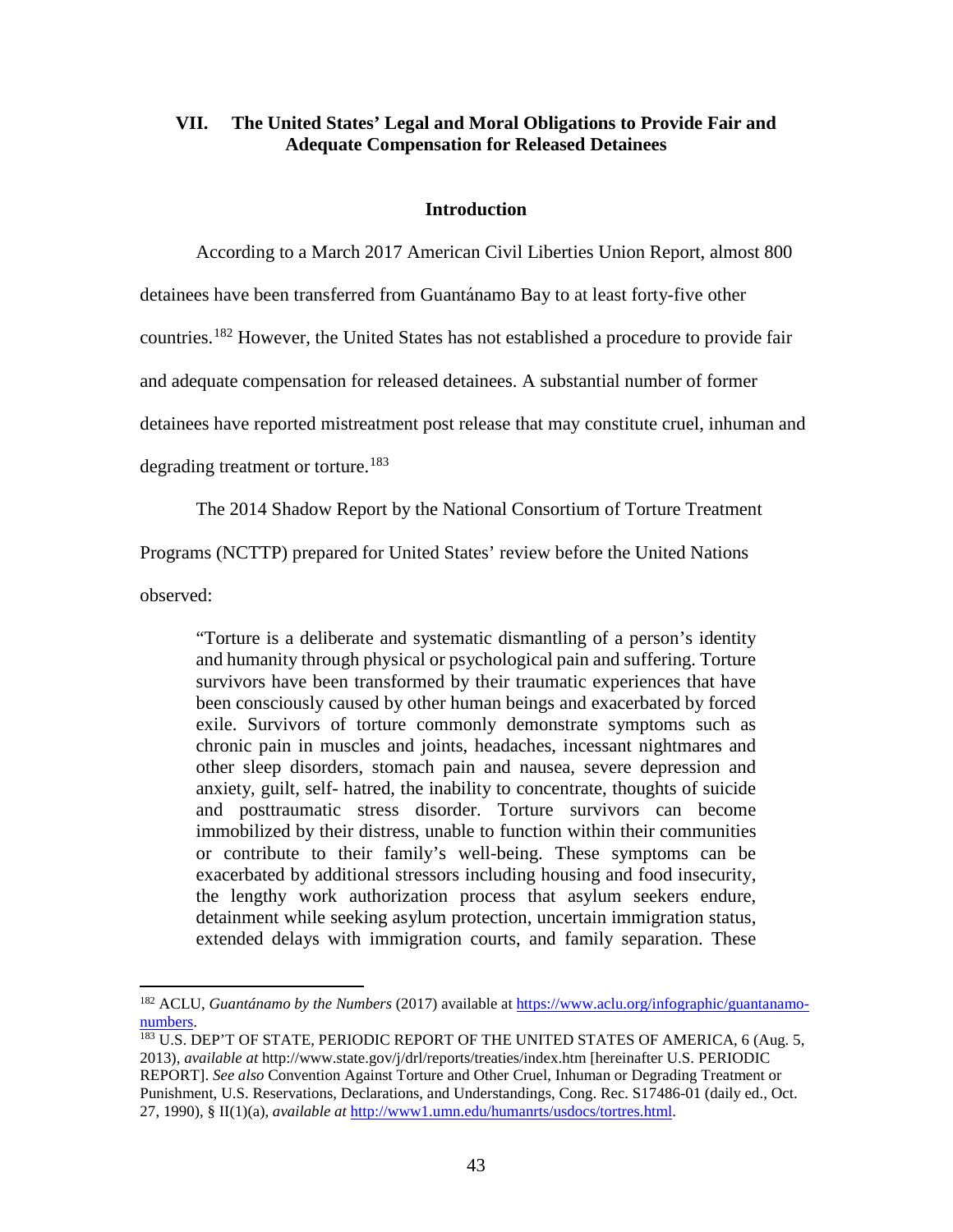stressors can create further roadblocks for survivors in their efforts to reestablish a stable life following their torture.<sup>[184](#page-44-0)</sup>

In order to treat these symptoms and the consequences that come with them, it is essential that survivors of torture are able to access comprehensive rehabilitative services.

Article 3 of Convention Against Torture and Other Cruel, Inhuman or Degrading Treatment or Punishment ("CAT"), states that "no State Party shall expel, return ("refouler") or extradite a person to another State where there are substantial grounds for believing that he would be in danger of being subjected to torture." <sup>[185](#page-44-1)</sup> According to a 2013 Periodic Report to the United Nations Committee Against Torture concerning the implementation of the United States' obligations under CAT, almost all of the detainees who have been released from Guantánamo have been released without charges, many after being detained for years.<sup>[186](#page-44-2)</sup> In fact, in many cases, U.S. officials believed that there was never grounds for detaining some of these persons in the first place and a number of these individuals were continued to be held in error upon realizing their innocence.<sup>[187](#page-44-3)</sup> For these reasons, the humanitarian as well as legal justification for providing former detainees with a remedy under the Convention is apparent.

#### <span id="page-44-5"></span><span id="page-44-4"></span>**Post-Release Reality**

*Post-Psychological Effects of Confinement at Guantánamo Bay leads to serious psychological injuries post-release.* 

<span id="page-44-0"></span><sup>184</sup> National Consortium of Torture Treatment Programs, *Shadow Report: Article 14 and the Right to Rehabilitation* (2014), available at

http://www.cvt.org/sites/cvt.org/files/attachments/u10/downloads/NCTTP-CAT-Article14-ShadowReport-2014Nov.pdf

<span id="page-44-1"></span><sup>185</sup> *See* Convention Against Torture and Other Cruel, Inhuman or Degrading Treatment or Punishment, arts. 1, 2, 3, 14., Dec. 10, 1984, 1465 U.N.T.S. 85 United Nations Committee Against Torture, List of Issues Prior to the Submission of the Fifth Periodic Report of the United States of America, U.N. Doc. CAT/C/USA/Q/5 (Jan. 20, 2010).

<span id="page-44-2"></span><sup>186</sup> Human Rights Watch, *Guantánamo: Facts and Figures* (March 2017) available at [https://www.hrw.org/video-photos/interactive/2017/03/30/guantanamo-facts-and-figures.](https://www.hrw.org/video-photos/interactive/2017/03/30/guantanamo-facts-and-figures) 187 Laurel E. Fletcher and Eric Stover, *Guantánamo and Its Aftermath: U.S. Detention and Interrogation* 

<span id="page-44-3"></span>*Practices and their Impact on Former Detainees*, 65, November 2000 (Guantá namo Bay commander, Major General Michael Dunlavey, estimated that half the camp population was mistakenly detained).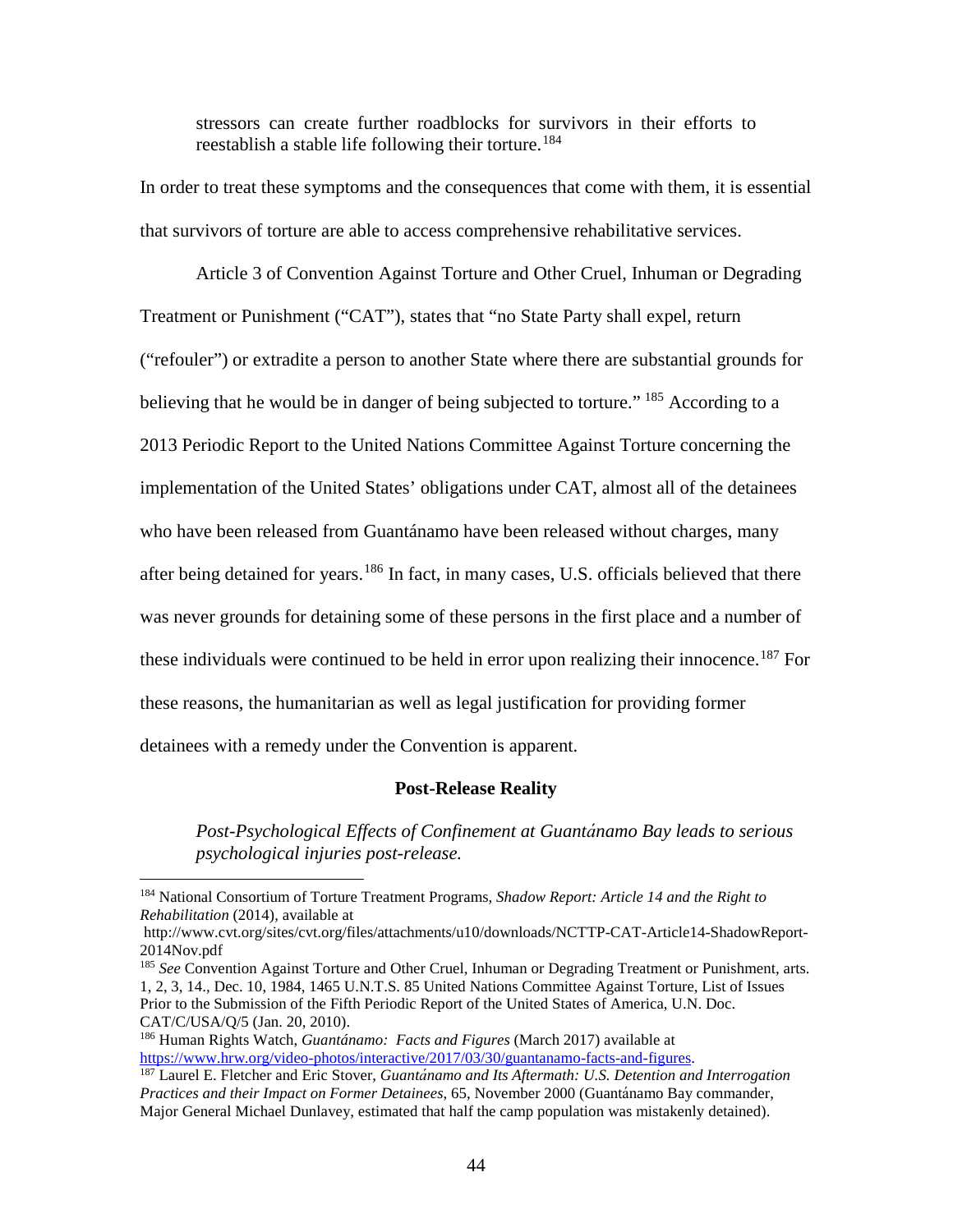Evidence suggests that the "complex cumulative trauma" of confinement at Guantánamo Bay produced long-term psychological damage in former detainees that rises to torture or cruel, inhuman and degrading treatment.<sup>[188](#page-45-0)</sup> The system of confinement that detainees experienced included tactics that individually and collectively dehumanized detainees, such as sexual humiliation, short shackling and other extremely painful stress positions, exposure to extreme temperatures for long periods, desecration of the Quran, and prolonged isolation.<sup>[189](#page-45-1)</sup> Conditions of confinement in Guantánamo Bay are likely to result in serious psychological injury post release that is consistent with torture and cruel, inhuman or degrading treatment under CAT and readily fits within the U.S. interpretation of "mental pain or suffering" as "prolonged mental harm."

*The U.S. has failed to ensure that former detainees are not subject to abuse upon release.* 

It is current law and stated U.S. policy not to transfer individuals to countries where they will be subjected to torture. In *Kiyemba v. Obama*, the government affirmed before the Supreme Court that "[t]he United States assesses humane treatment concerns in determining destinations for detainees at Guantánamo Bay, and follows a policy of not repatriating or transferring a detainee to a country where he more likely than not would be tortured."[190](#page-45-2) The government, however, has not extended this policy to situations in which a detainee fears mistreatment upon return that would not rise to the level of torture,

<span id="page-45-0"></span><sup>188</sup> K. Alexa Koenig, Eric Stover, and Laurel E. Fletcher, *The Cumulative Effect: A medico-legal approach to United States torture law and policy*, 6 ESSEX HUM. RTS. REV*.* 145, 147 (2009). <sup>189</sup> *Id.*

<span id="page-45-1"></span>

<span id="page-45-2"></span><sup>190</sup> Kiyemba v. Obama, 385 U.S. App. D.C. 198, 201, 561 F.3d 509, 512 (2009).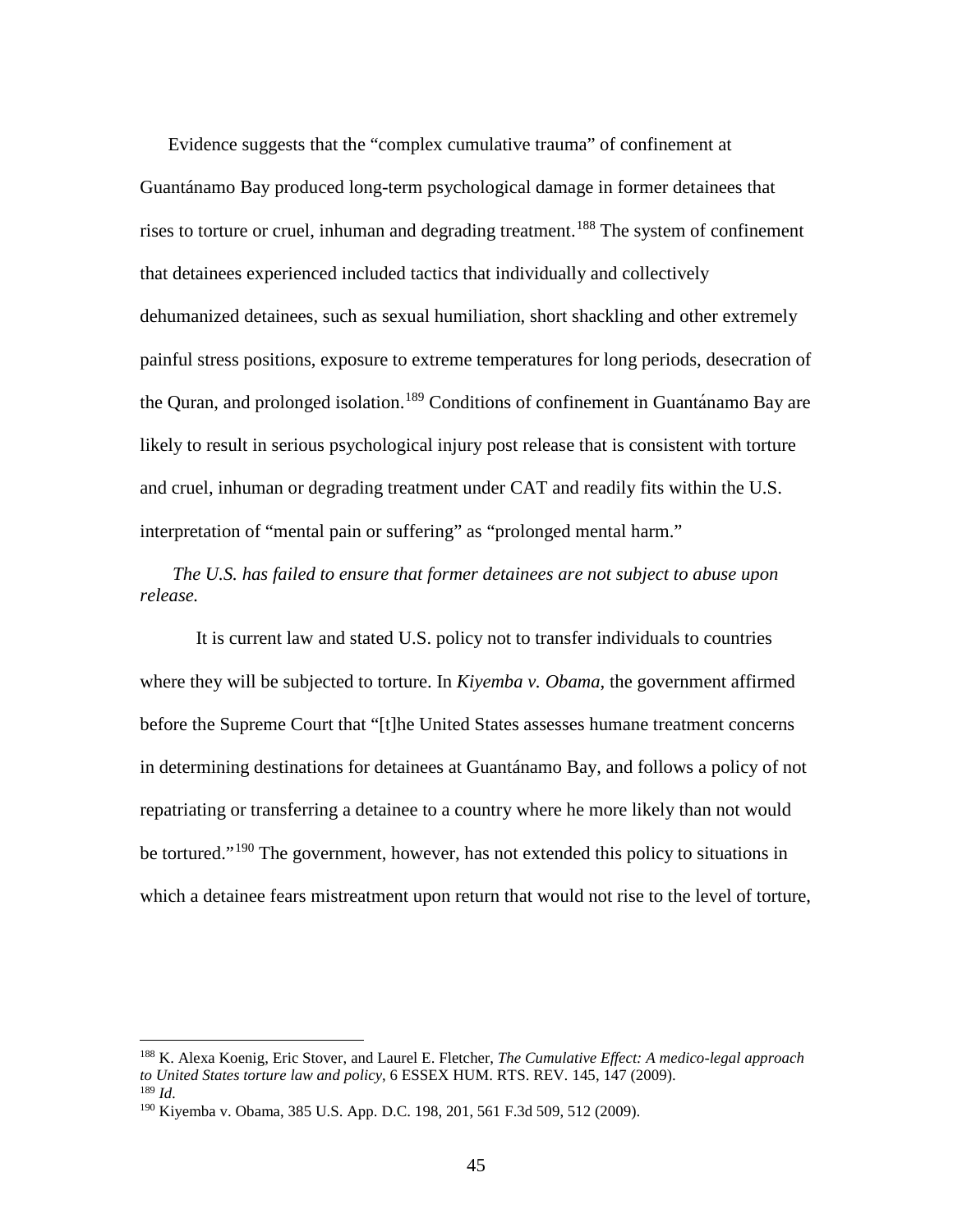<span id="page-46-8"></span>but would nevertheless entitle a detainee to "refugee" status under international standards.<sup>[191](#page-46-0)</sup>

<span id="page-46-7"></span>Based on a 2014 study of sixty-two former detainees undertaken by the Center for Constitutional Rights (CCR) and the Human Rights Center ("HRC") at the University of California Berkeley, School of Law, data indicates that the United States failed to ensure that former detainees were not subjected to abuse upon release in violation of its treaty obligations under Article 3 of the Convention.<sup>[192](#page-46-1)</sup> According to the report, of the sixty-two former detainees, ten reported being arrested by government officials upon arrival in their home countries and being incarcerated for periods ranging from three months to two years.<sup>[193](#page-46-2)</sup> Some reported that they were detained without formal charges and then abused during their detention.<sup>[194](#page-46-3)</sup> One former detainee who was imprisoned for a year and a half described his experience as "leaving one nightmare to go into another one."<sup>[195](#page-46-4)</sup> Another reported that he was held without formal charges, but was accused of being an American spy and was beaten by domestic security agents while he was in prison, and forced to take drugs that made him hallucinate so badly he saw "snakes coming from beneath the floor."[196](#page-46-5) A third former detainee said he was held for eight months before being released without a trial. During his initial interrogation, authorities demanded he confess that he was a member of a terrorist organization.<sup>[197](#page-46-6)</sup>

<span id="page-46-0"></span><sup>191</sup> Melissa J. Durkee, *Beyond the Guantanamo Bind: Pragmatic Multilateralism in Refugee Resettlement*, 42 Colum. Human Rights L. Rev. 697, 702 (2011).

<span id="page-46-1"></span><sup>&</sup>lt;sup>192</sup> The United States' Compliance with the United Nations Convention Against Torture with Respect to Guantánamo Bay Detainees and the Cumulative Impact of Confinement, the Abuse of Detainees Post Release, and the Right to Redress (2014).

<span id="page-46-2"></span>https://ccrjustice.org/sites/default/files/assets/files/BerkeleyLaw\_CCR\_CATShadowReport2014.pdf <sup>193</sup> *Guantánamo and Its Aftermath*, *supra* note [187,](#page-44-4) at 62.

<span id="page-46-3"></span> $194$  *Id.* 

<span id="page-46-4"></span> $195$  *Id.* <sup>196</sup> *Id.* 

<span id="page-46-6"></span><span id="page-46-5"></span><sup>197</sup> *Id.*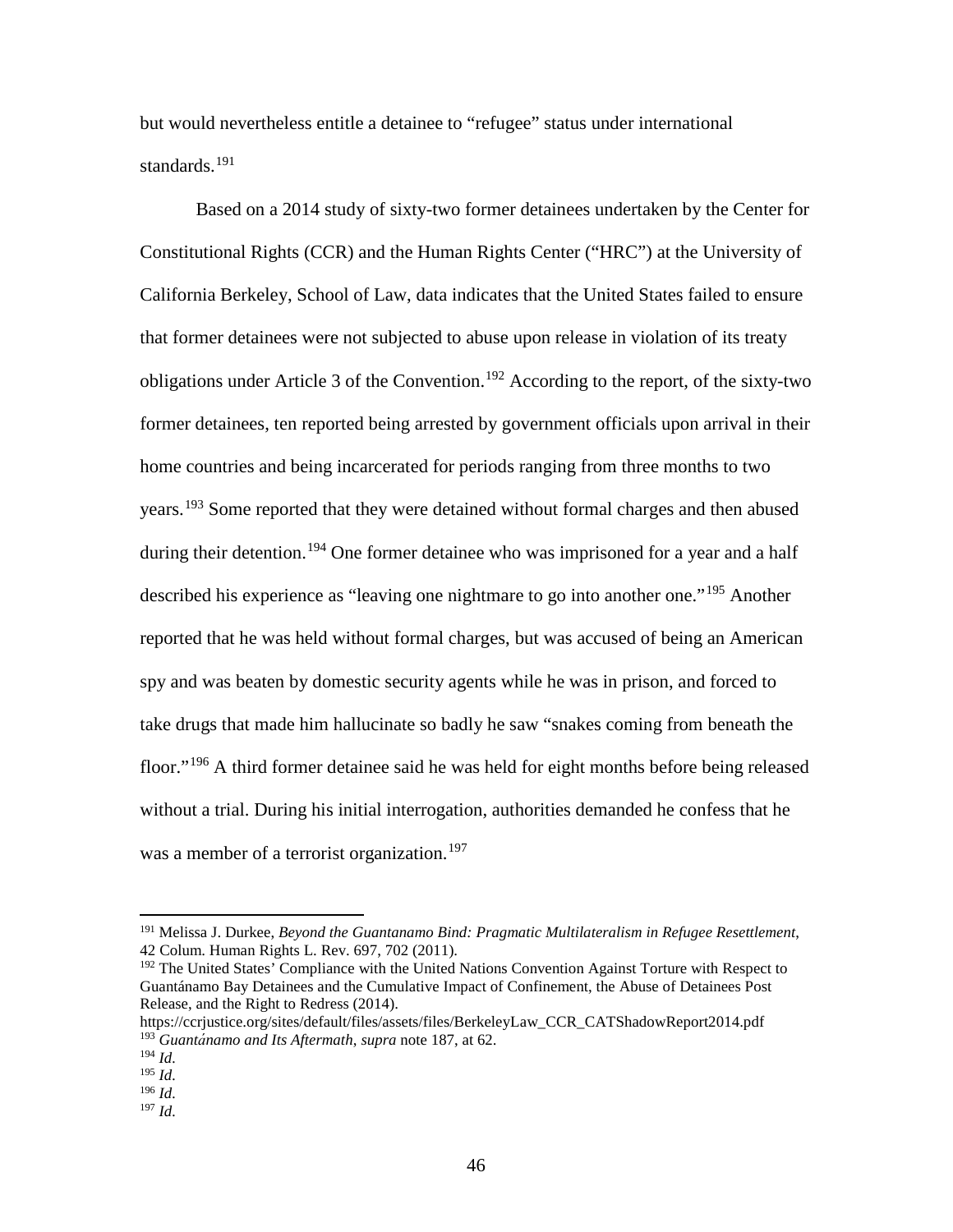#### **Fair and Adequate Compensation Required by Law**

*Former Detainees Are Entitled to Compensation for Significant Economic Losses and Consequential Damages Sustained as a Result of Their Torture.* 

Most former detainees interviewed for the 2014 study stated that economic hardship that they and their families was one of the primary effects of their detention at Guantánamo Bay.<sup>[198](#page-47-0)</sup> As captured in the words of one, "[t]he greatest need is financial because as a man, a son, and a father, I should support my family."<sup>[199](#page-47-1)</sup> Additionally, former detainees reported difficulty reestablishing family relationships as a consequence of their detention.

Under Article 14 of the Convention, affected immediate family or dependents of victims of torture and ill-treatment qualify for redress, including compensation.<sup>[200](#page-47-2)</sup> Families of former detainees experienced economic loss while their loved ones were detained at Guantá namo Bay without due process and for an uncertain duration. The 2014 study also found that families of former detainees faced economic hardship from loss of money, property, and assets due to their efforts to secure a former detainee's release from Guantá namo Bay. Virtually all Afghan former detainees, reported that their family's wealth had diminished substantially as a result of their incarceration.

Several former detainees who had been freed to Uruguay demonstrate one example of the struggle to assimilate after being released from Guantanamo. Through a 2015 protest in front of the U.S. Embassy in Uruguay, former detainees expressed their frustrations over a lack of U.S. assistance during their reintegration. While Uruguay has

<span id="page-47-0"></span><sup>198</sup> *Guantánamo and Its Aftermath*, *supra* note [187,](#page-44-4) at 66.

<span id="page-47-2"></span><span id="page-47-1"></span><sup>199</sup> *Id.*

<sup>200</sup> United Nations Committee Against Torture, Convention Against Torture and Other Cruel, Inhuman or Degrading Treatment or Punishment General Comment No. 3: Implementation of Article 14 by State Parties, U.N. Doc. CAT/C/GC/3 (Dec. 13, 2012), ¶ 1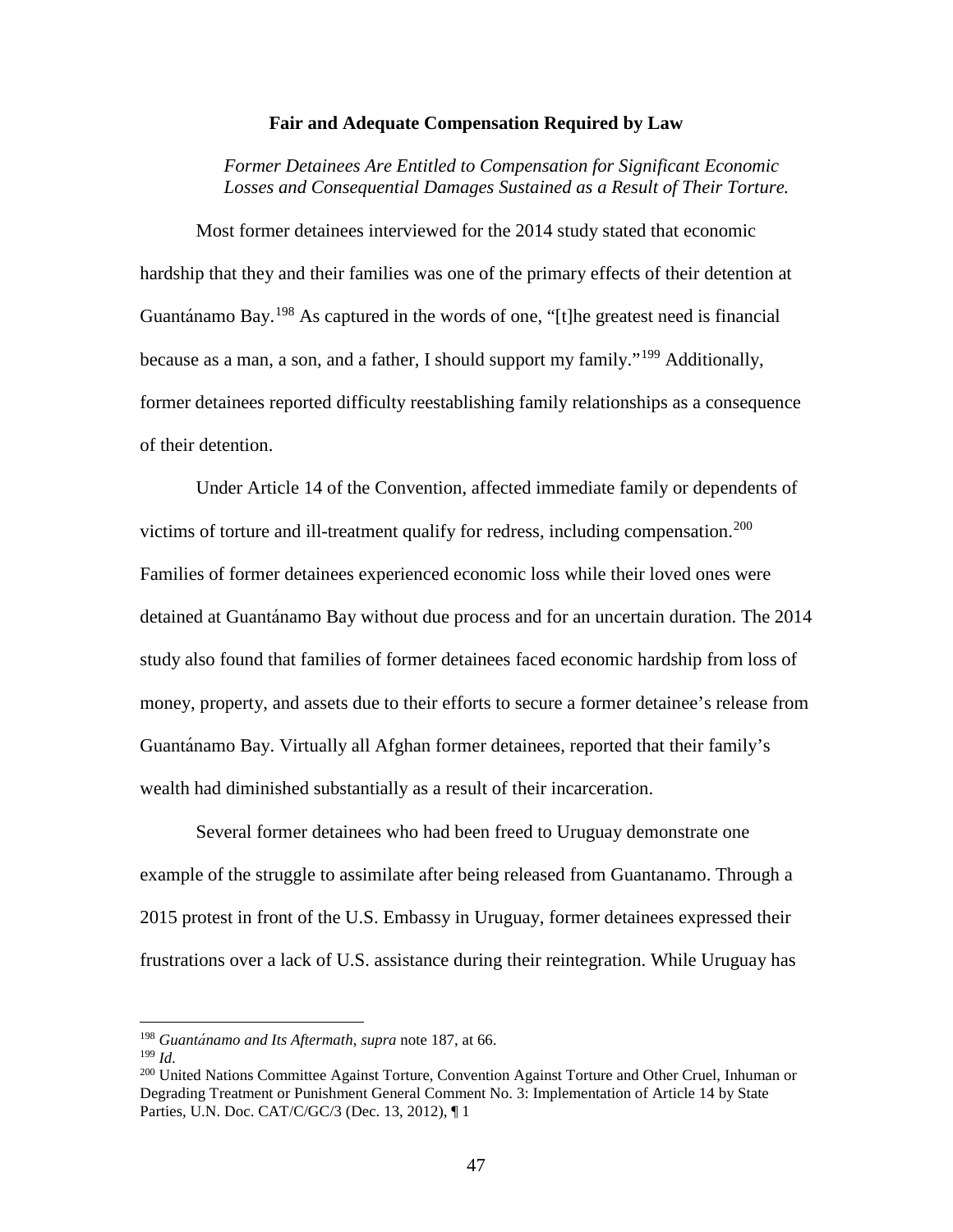committed to providing some assistance, it faced political pressure and stigma for its willing to assist former detainees. In response, the United States says it does not owe anything to these men who were released after years of torture. A State Department official responded, "these individuals were lawfully detained under the 2001 Authorization for Use of Military Force, as informed by the laws of war. The United States has no obligation to provide compensation for their lawful detention." <sup>[201](#page-48-0)</sup>

# *Former Detainees Are Entitled to Rehabilitation for Psychological and Physical Harm Suffered as a Result of Their Torture.*

Victims who suffered torture and abusive treatment have a right to rehabilitation under Article 14 of the Convention. Rehabilitation should be holistic and "include medical and psychological care as well as legal and social services."[202](#page-48-1) Rehabilitation for victims "should aim to restore, as far as possible, their independence, physical, mental, social and vocational ability; and full inclusion and participation in society."<sup>[203](#page-48-2)</sup>

Former detainees have not received treatment for the psychological and physical harm suffered as a result of their detention at Guantá namo Bay. Since leaving Guantá namo Bay, almost two-thirds of former detainees reported experiencing emotional difficulties they attribute to their confinement.<sup>[204](#page-48-3)</sup> According to one, "I realized that I didn't return to this life as intact as I thought I had."<sup>[205](#page-48-4)</sup> They suffer Post-Traumatic Stress Disorder ("PTSD"), depression, development of a quick temper, memory loss, disturbing dreams, feelings of isolation from others, and mental deterioration. Many former

<span id="page-48-0"></span><sup>201</sup> Shane Romig, *Why Uruguay Took Six Guantanamo Detainees But Isn't Considering More*, May 12, 2015 at

*http://www.csmonitor.com/World/Americas/2015/0512/Why-Uruguay-took-six-Guantanamo-detaineesbut-isn-t-considering-more-video.*

<sup>202</sup> CAT*, supra* note [185](#page-44-5)*.* 

<span id="page-48-3"></span><span id="page-48-2"></span><span id="page-48-1"></span><sup>203</sup> *Id.*

<span id="page-48-4"></span><sup>204</sup> *Guantánamo and Its Aftermath*, *supra* note [187,](#page-44-4) at 78. <sup>205</sup> *Id*.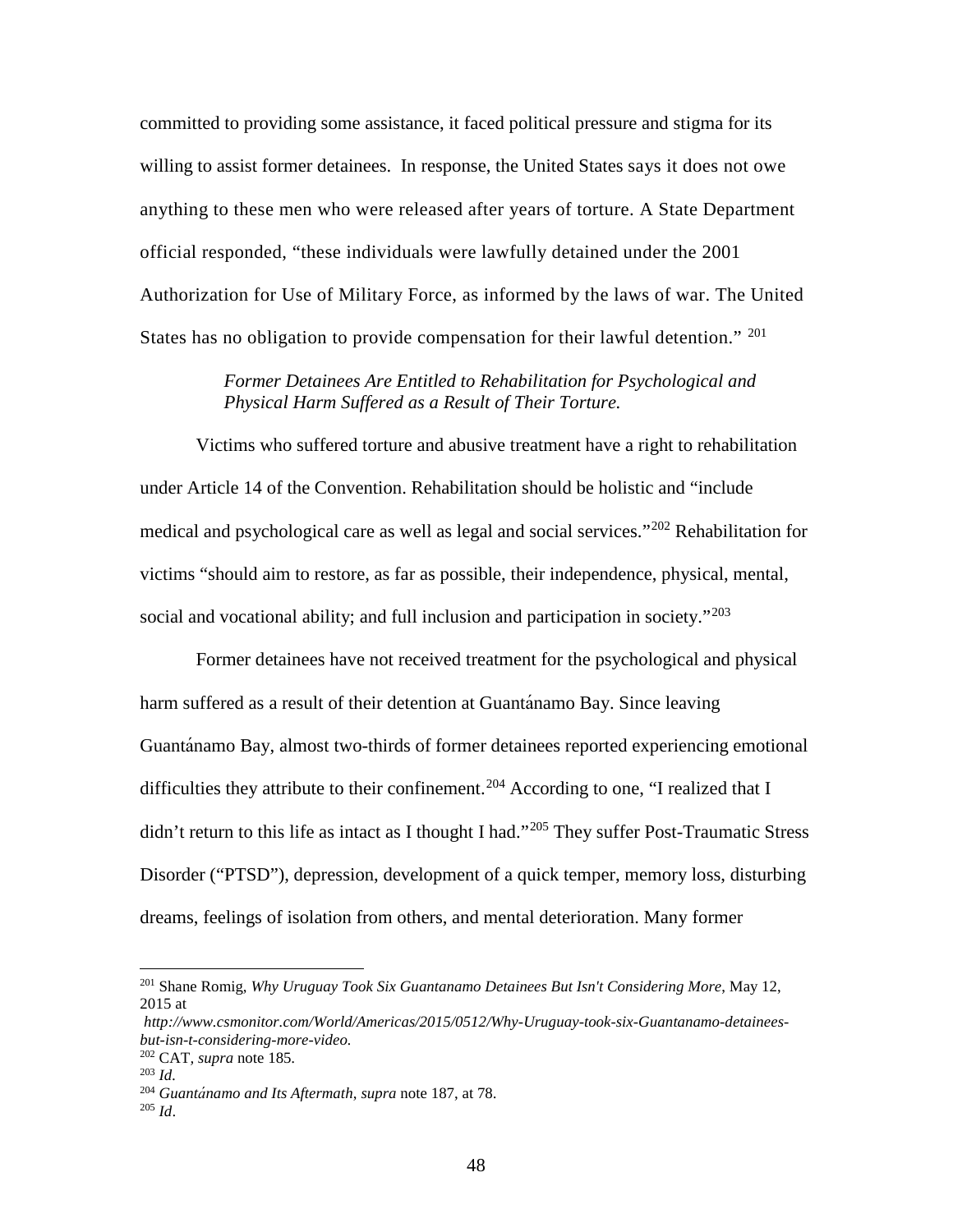detainees have vivid memories of being short shackled, exposed to extreme temperatures, and exposed to violence by guards.

Despite their physical and mental ailments, few former detainees have been treated for their symptoms following their release. Several former detainees reported that they were unable to pay for medicine prescribed by personnel.<sup>[206](#page-49-0)</sup> One former detainee had to seek to borrow funds for medicine.<sup>[207](#page-49-1)</sup> As victims of torture and abuse, these individuals are entitled to rehabilitation under Article 14 of the Convention.

#### **Suggested Recommendations**

The comprehensive study completed by CCR and the HRC at UC Berkeley also included the following recommendations:

> *The U.S. government should establish a comprehensive reintegration program for former detainees, either on its own or under the auspices of the United Nations. [208](#page-49-2)*

The program should provide immediate financial assistance and support former detainees to secure long-term, sustainable livelihoods. Mental and physical health services should be made available to former detainees and offered in conjunction with livelihood support to address the relationship of economic harms to mental health issues. Social stigma should be mitigated through issuance of an official apology and the creation of an individual process through which former detainees may clear their names.

*The U.S. government should establish a fair and adequate procedure to compensate former detainees for torture and other ill-treatment.[209](#page-49-3)*

<span id="page-49-3"></span><span id="page-49-2"></span><span id="page-49-1"></span><sup>208</sup> The United States' Compliance with the United Nations Convention Against Torture with Respect to Guantánamo Bay Detainees and the Cumulative Impact of Confinement, the Abuse of Detainees Post Release, and the Right to Redress, *supra* note [192,](#page-46-7) at 2. 209 *Id.*

<span id="page-49-0"></span><sup>206</sup> *Id*. at 68.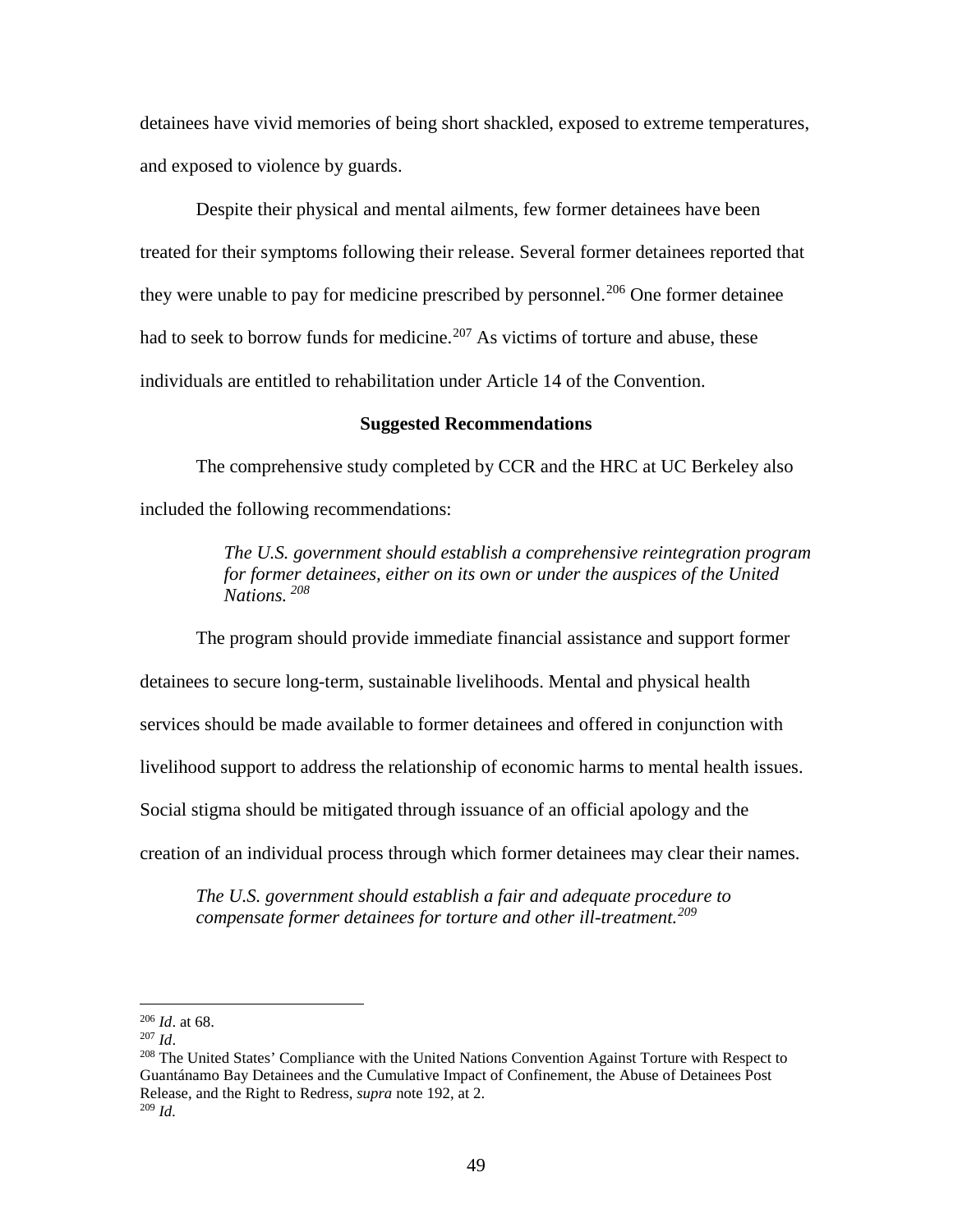A large majority of former detainees who have been transferred after being cleared for release were never convicted of a crime and were unjustly detained for years under conditions designed to dehumanize, degrade, and instill despair. These individuals are entitled to fair and adequate compensation, both under the Convention, U.S. federal laws, and according to principles of fundamental fairness.

*The United States should increase funding substantially for rehabilitative services in an effort to reach as many survivors as possible.* 

In its 2005 CAT report, the United States noted that, "in addition to monetary compensation, States should take steps to make available other forms of remedial benefits to victims of torture, including medical and psychiatric treatment as well as social and legal services."<sup>[210](#page-50-0)</sup> Regrettably, the vast majority of survivors in the United States have not received rehabilitative services, and current levels of funding have forced many torture treatment programs to scale back or shut down their operations entirely.<sup>[211](#page-50-1)</sup>

*The United States should request assistance from the United Nations High Commissioner for Refugees ("UNHCR"), the organization responsible for supervising and coordinating international refugee protection under conventions to which the United States is a party.*<sup>[212](#page-50-2)</sup>

Ideally, the United States would comply with the Refugee Convention's requirement that each potential refugee in Guantanamo be afforded a refugee status determination. Under the Refugee Convention, if a detainee is found to be a "refugee" and is neither excludable nor expellable, the executive should grant asylum or withhold removal in the United States until it is possible to repatriate the detainee. In such a utopian scenario, the United States would have performed the review and completed the

<span id="page-50-0"></span><sup>&</sup>lt;sup>210</sup> Second Periodic Report of the United States of America to the Committee Against Torture 2005, at [https://www.state.gov/documents/organization/62175.pdf.](https://www.state.gov/documents/organization/62175.pdf) 211 *See supra* note [192.](#page-46-7)

<span id="page-50-2"></span><span id="page-50-1"></span><sup>212</sup> *See* Durkee, *supra* note [191,](#page-46-8) at 699.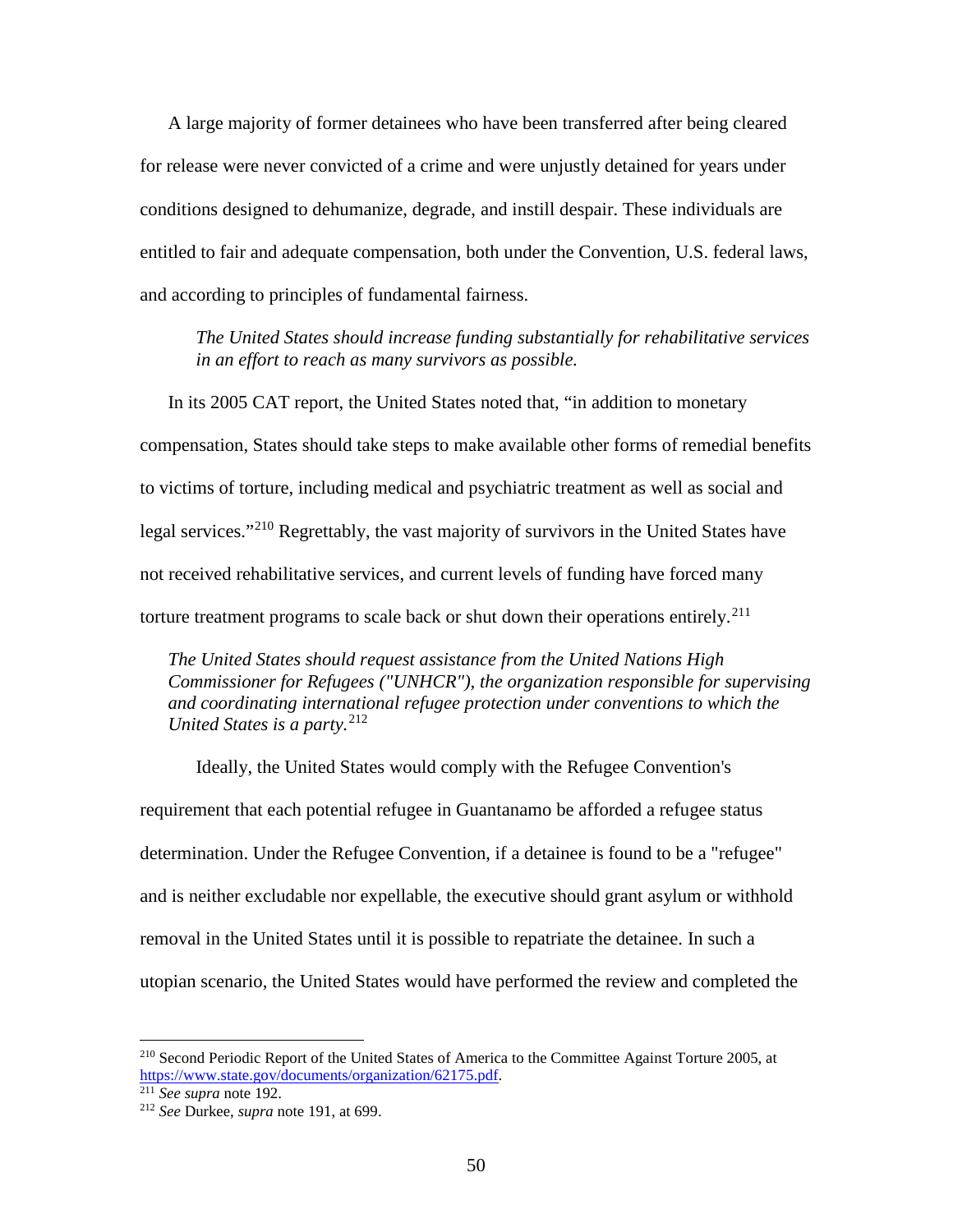transfer immediately after each detainee was "cleared for release," so as to comply with the Geneva Convention's prohibition on arbitrary detention. This will facilitate a quicker end to the chapter of U.S. history shadowed by Guantanamo, and demonstrate U.S. commitment to international law and institutions--thereby supporting the U.S. claim to global moral leadership.[213](#page-51-0)

# **Conclusion:**

Under international human rights law, notably the ICCPR and CAT, governments have obligations to ensure the right to an effective remedy for victims of serious human rights violations, including torture. A victim's right to an effective remedy requires the government to take the necessary investigative, judicial, and reparatory steps to redress the violation and provide for the victim's rights to knowledge, justice, and reparations.<sup>[214](#page-51-1)</sup> The government is under a continuing obligation to provide an effective remedy; there is no time limit on legal action. Although these violations did not take place in the United States, they occurred while the individuals were under the effective control of U.S. security forces.

<span id="page-51-0"></span><sup>213</sup> *Id.*

<span id="page-51-1"></span><sup>&</sup>lt;sup>214</sup> Laura Pitter, *US: Ex-Detainees Describe Unreported CIA Torture* (2016) available at [https://www.hrw.org/news/2016/10/03/us-ex-detainees-describe-unreported-cia-torture.](https://www.hrw.org/news/2016/10/03/us-ex-detainees-describe-unreported-cia-torture)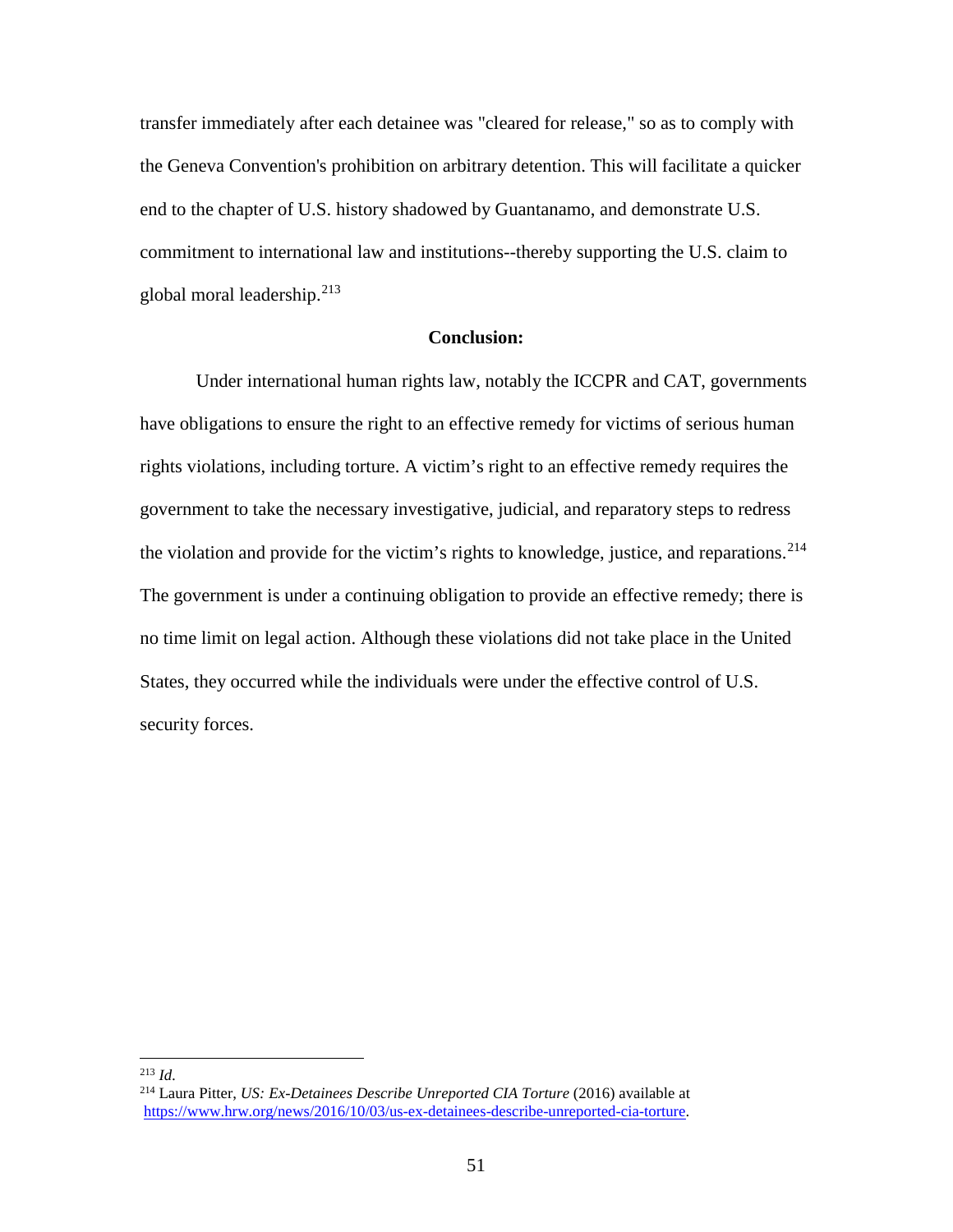#### **VIII. Relief for Torture Victims and its Barriers**

<span id="page-52-0"></span>Victims of torture, including those who were rendered and tortured through the United States CIA Extraordinary Rendition and Torture Program, deserve redress for the human rights violations committed against them. Redress is also mandated under international law treaties to which the United States is a party.<sup>[215](#page-52-1)</sup> Victims have historically accessed two main kinds of relief: legal remedies and apologies. Each is valuable in different ways, and each has its own barriers.

#### **Legal Remedies**

#### *Benefits and Successes*

Many victims have attempted to obtain legal remedies through court systems both in the United States and abroad. There have been select successful cases abroad that demonstrate the value of obtaining legal relief, and other cases that are still pending.

In the United States, as of this writing, one case on behalf of CIA Torture Program victims has been allowed to proceed.<sup>[216](#page-52-2)</sup> The American Civil Liberties Union (ACLU) filed suit against CIA-contracted psychologists James Mitchell and Bruce Jessen, on behalf of three men who were tortured using methods developed by the psychologists.[217](#page-52-3) Mitchell and Jessen developed a torture program based on so-called "learned helplessness" experiments from the 1960s with the goal of psychologically

<span id="page-52-1"></span><sup>215</sup> Convention Against Torture and Other Cruel, Inhuman or Degrading Treatment, or Punishment, art. 14, Dec. 10, 1984, 1465 U.N.T.S. 85 (requiring State Parties to ensure in their legal system "that a victim of an act of torture obtains redress and has an enforceable right to fair and adequate compensation"); International Covenant on Civil and Political Rights, art. 2, Dec. 16, 1966, 999 U.N.T.S. 171 (requiring that each State Party undertakes "to ensure that any person whose rights or freedoms . . . are violated shall have an effective remedy"); Universal Declaration of Human Rights, art. 8, Dec. 10, 1948, 217 A (III) (granting that "everyone has the right to an effective remedy").

<span id="page-52-3"></span><span id="page-52-2"></span><sup>216</sup> American Civil Liberties Union (ACLU), *Court Rules ACLU Lawsuit Against CIA Torture Psychologists Can Proceed* (April 22, 2016), https://www.aclu.org/news/court-rules-aclu-lawsuit-againstcia-torture-psychologists-can-proceed. <sup>217</sup> *Id.*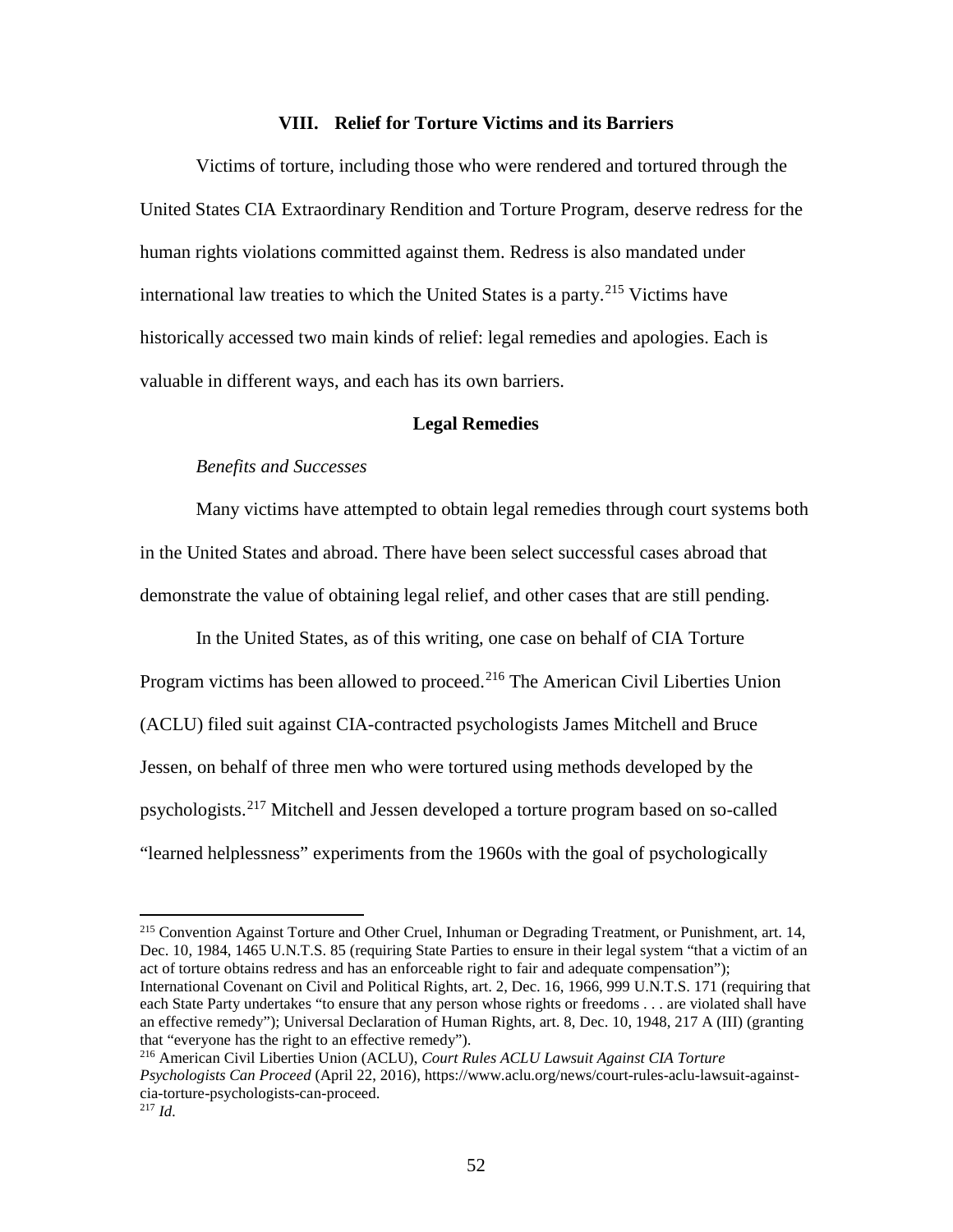destroying people in the hopes that they would be unable to resist interrogation.<sup>[218](#page-53-0)</sup> They also helped the CIA to adopt torture as an official policy, took part in torture sessions, and oversaw implementation of the program.<sup>[219](#page-53-1)</sup> They received millions of dollars for their assistance.<sup>[220](#page-53-2)</sup> In April 2016, U.S. District Court Senior Judge Justin Quackenbush rejected the psychologists' motion to dismiss, allowing the case to proceed.<sup>[221](#page-53-3)</sup> The ACLU has observed that "this is a historic win in the fight to hold the people responsible for torture accountable for their despicable and unlawful actions."<sup>[222](#page-53-4)</sup> Because of this ruling, "CIA victims will be able to call their torturers to account in court for the first time."[223](#page-53-5) As a result of the settlement in this case, victims received significant monetary damages and acknowledgement. [224](#page-53-6)

In addition to the case against Mitchell and Jessen, the Center for Constitutional Rights (CCR) obtained a positive resolution in a legal challenge to the United States for the torture in Abu Ghraib and other prisons in Iraq.<sup>[225](#page-53-7)</sup> In 2008, the CCR filed a federal action on behalf of 72 Iraqi civilians who were tortured in Iraq against U.S.-based private contractor L-3 Services, Inc., and Adel Nakhla, a former employee of the company.<sup>[226](#page-53-8)</sup> After several years of litigation, a confidential settlement was reached in October  $2012.<sup>227</sup>$  $2012.<sup>227</sup>$  $2012.<sup>227</sup>$  This has been described as "the first positive resolution to a U.S. civil case

<span id="page-53-0"></span><sup>218</sup> *Id.*

<span id="page-53-1"></span><sup>219</sup> *Id.*

<span id="page-53-2"></span><sup>220</sup> *Id.* <sup>221</sup> *Id.*

<span id="page-53-3"></span><sup>222</sup> *Id.*

<span id="page-53-5"></span><span id="page-53-4"></span><sup>223</sup> *Id.*

<span id="page-53-6"></span><sup>&</sup>lt;sup>224</sup> Rick Anderson, "Why a Judge Let a Suit Continue Against Psychologists Who Designed Torture Techniques," LA TIMES (Feb. 8, 2017), http://www.latimes.com/nation/la-na-cia-torture-20170120 story.html; *see infra* notes 20-23, 27-30 and accompanying text.

<span id="page-53-7"></span><sup>225</sup> Center for Constitutional Rights (CCR), *Al-Quraishi, et al. v. Nakhla and L-3 Services* (July 15, 2015), https://ccrjustice.org/home/what-we-do/our-cases/al-quraishi-et-al-v-nakhla-and-l-3-services.  $^{226}$ *Id.* 

<span id="page-53-9"></span><span id="page-53-8"></span> $\frac{1}{227}$  *Id.*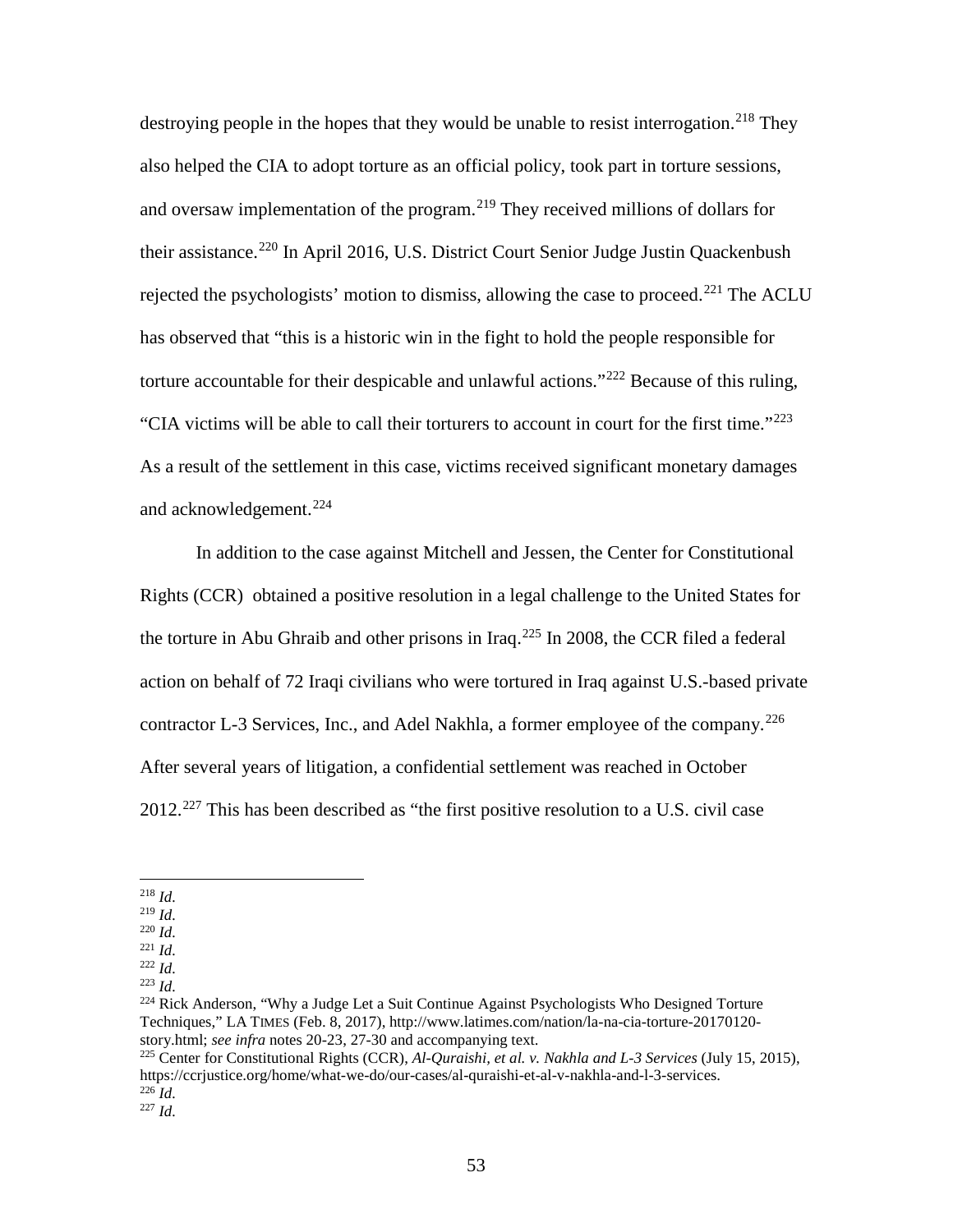challenging detainee treatment outside the United States in the larger 'war on terror' context."[228](#page-54-0)

Abroad, more cases have been allowed to proceed or were successfully resolved for torture victims. The following are only some examples. In 2012, the highest criminal court in Italy convicted 23 American citizens, 22 of whom were CIA agents, for the kidnapping and transfer of a Muslim cleric to torture.<sup>[229](#page-54-1)</sup> Italy initiated extradition proceedings against one of the CIA agents, Sabrina De Sousa, to serve a sentence of four years in prison.[230](#page-54-2) However, the President of Italy issued her a pardon in February  $2017<sup>231</sup>$  $2017<sup>231</sup>$  $2017<sup>231</sup>$  While De Sousa and the other convicted individuals are unlikely to serve prison time because Italy did not further seek their extradition, this serves as a sign that countries outside of the United States have condemned the CIA's actions.<sup>[232](#page-54-4)</sup> It is also the only successful prosecutions of Americans who were part of the CIA Torture Program.<sup>[233](#page-54-5)</sup>

Fatima Bouchar and Abdel Hakim Belhadj are a couple who were captured, rendered on planes that were operated by Aero Contractors out of Johnston County, North Carolina to Libya, and tortured there as part of the CIA Torture Program. They filed suit in the High Court of Justice of England and Wales against former foreign secretary of the UK Jack Straw and members of UK intelligence agencies.<sup>[234](#page-54-6)</sup> The UK

<span id="page-54-2"></span><span id="page-54-1"></span><sup>229</sup> Andrea Vogt, "Italy Upholds Rendition Convictions for 23 Americans," THE GUARDIAN (Sept. 19, 2012), http://www.theguardian.com/world/2012/sep/20/italy-rendition-convictions-americans/print. <sup>230</sup> Stephanie Kirchgaessner, "Ex-CIA officer faces extradition to Italy after final appeal rejected," THE GUARDIAN (June 8, 2016), https://www.theguardian.com/world/2016/jun/08/ex-cia-officer-sabrina-desousa-extradition-italy--appeal-rejected-rendition.

<span id="page-54-0"></span><sup>228</sup> *Id.*

<span id="page-54-3"></span><sup>&</sup>lt;sup>231</sup> Stephanie Kirchgaessner, "Ex-CIA officer pardoned for role in 2003 kidnapping of terrorism suspect," THE GUARDIAN (Feb. 28, 2017), https://www.theguardian.com/world/2017/feb/28/ex-cia-agent-sabrina-desousa-pardoned-abu-omar.

<span id="page-54-4"></span><sup>232</sup> *Id.*

<span id="page-54-5"></span><sup>233</sup> Judith Sunderland, "Dispatches: Italy Stands Alone on Justice for CIA Abuses," HUMAN RIGHTS WATCH DISPATCHES (March 12, 2014), https://www.hrw.org/news/2014/03/12/dispatches-italy-standsalone-justice-cia-abuses.

<span id="page-54-6"></span><sup>234</sup> Belhaj v. Straw [2014] EWCA (Civ) 1394 [8].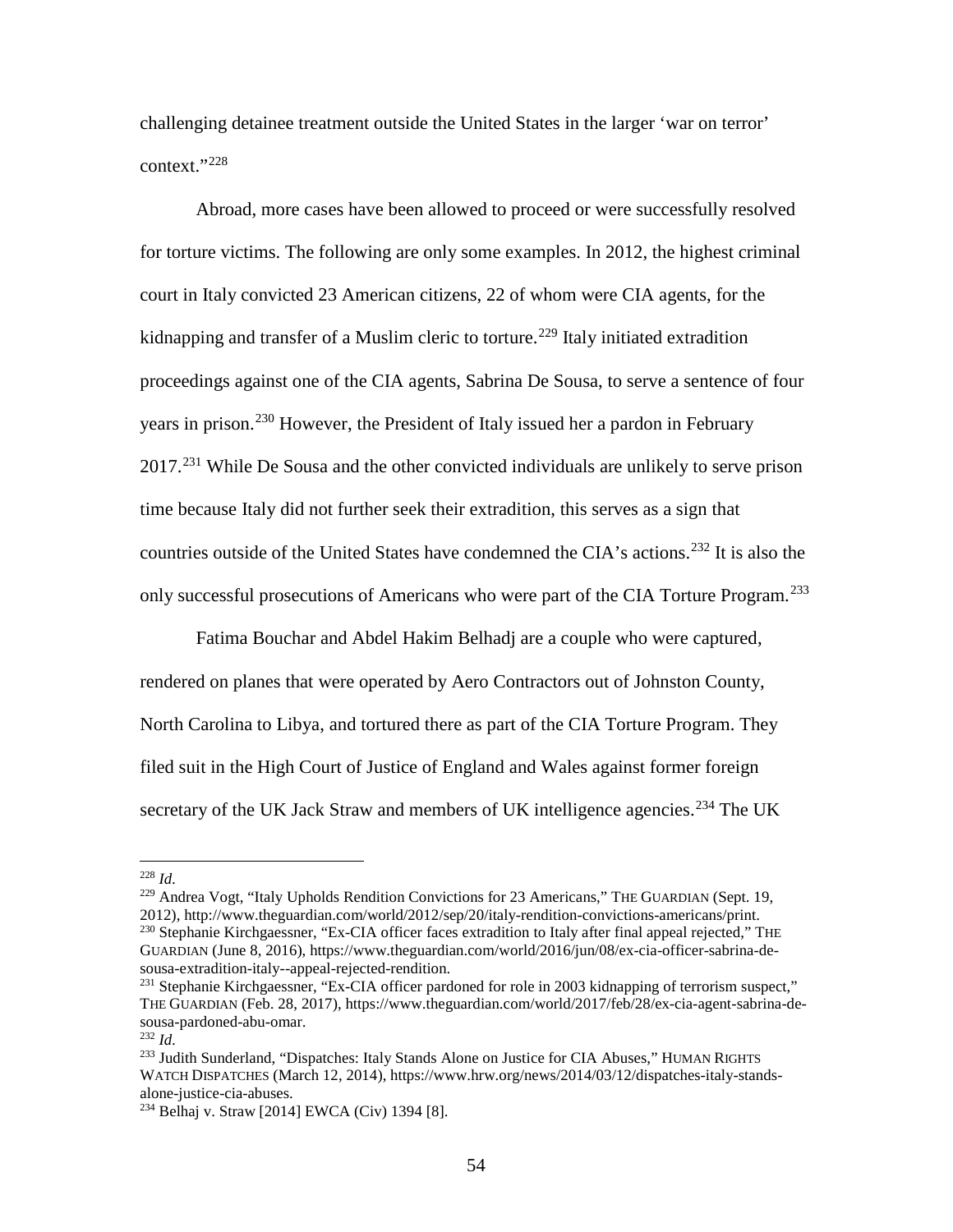<span id="page-55-10"></span>government attempted several times to thwart the proceedings, but the UK Supreme Court recently acknowledged that the case could proceed.<sup>[235](#page-55-0)</sup> The Court held that officials could not claim "state immunity" or avoid trial based on the "foreign acts of state" doctrine.[236](#page-55-1)

Khaled El-Masri, another victim of the CIA Torture Program who was rendered on planes operated by Aero Contractors, was also successful in his efforts to obtain relief from the European Court of Human Rights.<sup>[237](#page-55-2)</sup> In 2009, El-Masri filed an application to the Court against Macedonia for its role in his abduction and torture.<sup>[238](#page-55-3)</sup> In 2012, the Grand Chamber of the Court delivered its judgment, finding Macedonia responsible for several violations of the European Convention.<sup>[239](#page-55-4)</sup> It then ordered that Macedonia pay El-Masri  $\text{\textsterling}60,000$ .<sup>[240](#page-55-5)</sup>

<span id="page-55-9"></span>Cases against private contractors involved in the program can be successful as well. The CCR filed a suit in 2008 against U.S.-based government contractors CACI International, Inc. and CACI Premier Technology, Inc on behalf of Iraqi torture victims detained in Abu Ghraib.<sup>[241](#page-55-6)</sup> It was initially dismissed on "political question" grounds in 2015.[242](#page-55-7) On appeal, however, the Fourth Circuit Court of Appeals reinstated the case which is currently proceeding through depositions and briefing.<sup>[243](#page-55-8)</sup>

 $^{242}$  *Id.* 

<span id="page-55-0"></span><sup>&</sup>lt;sup>235</sup> Owen Bowcott & Ian Cobain, "Jack Straw and UK Government Must Face Kidnap and Torture Claims, Court Rules," The Guardian (Jan. 17, 2017), https://www.theguardian.com/world/2017/jan/17/libyandissident-abdel-hakim-belhaj-wins-right-to-sue-uk-government-over-rendition. <sup>236</sup> *Id.*

<span id="page-55-2"></span><span id="page-55-1"></span><sup>237</sup> Open Society Foundations, *El-Masri v. Macedonia* (Jan. 23, 2013),

https://www.opensocietyfoundations.org/litigation/el-masri-v-macedonia.

<span id="page-55-4"></span><span id="page-55-3"></span> $^{238}$ *Id.* <sup>239</sup> *Id.*

<span id="page-55-5"></span><sup>240</sup> *Id.*

<span id="page-55-6"></span><sup>&</sup>lt;sup>241</sup> Center for Constitutional Rights (CCR), *Al Shimari v. CACI et al.* (Mar. 9, 2017), https://ccrjustice.org/home/what-we-do/our-cases/al-shimari-v-caci-et-al.

<span id="page-55-8"></span><span id="page-55-7"></span> $^{143}$  *Id.*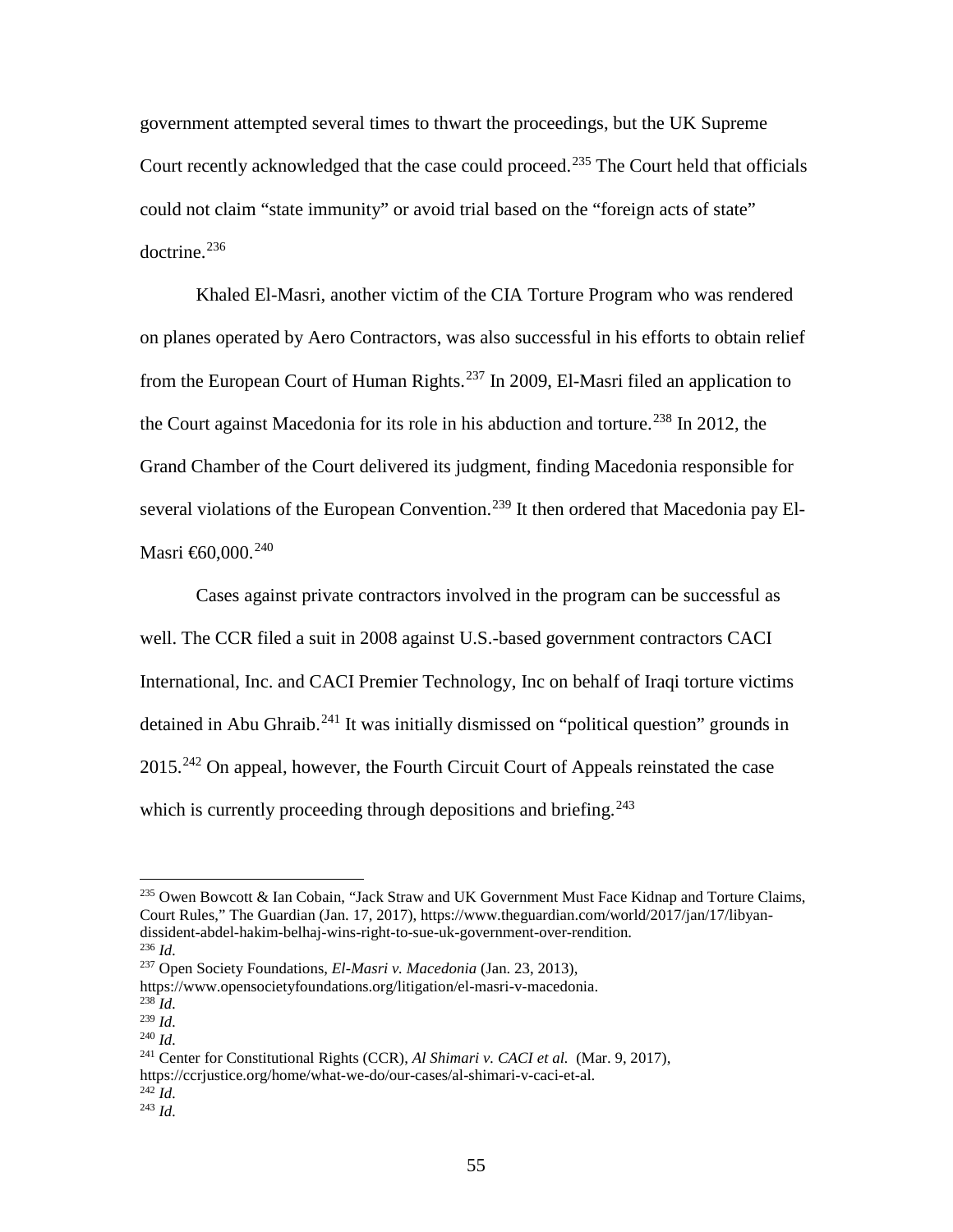This is not an exhaustive list of the successful cases that have been resolved for victims over the years. It is meant to illustrate the fact that there have been select positive resolutions, and to demonstrate the value of legal redress.

#### *Barriers to Relief*

There have been, however, many barriers to obtaining legal redress, particularly in U.S. courts. The United States has failed to investigate the CIA torture program, and no member of the CIA has ever been charged or prosecuted for the violations in the U.S. judicial system.<sup>[244](#page-56-0)</sup> Future prosecution of CIA officials may be challenging.<sup>[245](#page-56-1)</sup> The Military Commissions Act of 2006 may serve as an obstacle as it attempts to provide immunity to government officials who have authorized acts that violate the Convention Against Torture since 1997.<sup>[246](#page-56-2)</sup>

There have also been several cases brought against different groups of defendants that have been dismissed. For example, the ACLU brought a case on behalf of five victims of extraordinary rendition against Jeppesen Dataplan, Inc., a company that provided support for at least 70 flights for the CIA program that transported prisoners overseas to be tortured.<sup>[247](#page-56-3)</sup> In February 2008, the suit was dismissed at the trial court level; however, on a motion filed by the United States government as intervenors.<sup>[248](#page-56-4)</sup> The matter was dismissed in deference to the government's claim that the case would reveal

<span id="page-56-0"></span><sup>&</sup>lt;sup>244</sup> Petition Alleging Violations of the Human Rights of Khaled El-Masri by the United States of America to the Inter-American Commission on Human Rights, Organization of American States 26-27 (Apr. 9, 2008) (hereinafter "El-Masri Petition to the IACHR.")

<span id="page-56-1"></span><sup>245</sup> *Id.* at 27.

<span id="page-56-2"></span> $^{246}$  Military Commissions Act of 2006, Pub. L. No. 109-366, 120 Stat. 2600 (2006). The Act may immunize for degrading and humiliating treatment but not torture or cruel and inhumane treatment. *See*  Human Rights Watch, Q and A: Military Commissions Act of 2006, 10, at <https://www.hrw.org/legacy/backgrounder/usa/qna1006/usqna1006web.pdf>*.* 

<span id="page-56-4"></span><span id="page-56-3"></span><sup>&</sup>lt;sup>247</sup> *See* Mohamed v. Jeppesen Dataplan, Inc., 614 F.3d 1070 (9th Cir. 2010). <sup>248</sup> *Id.* at 1076.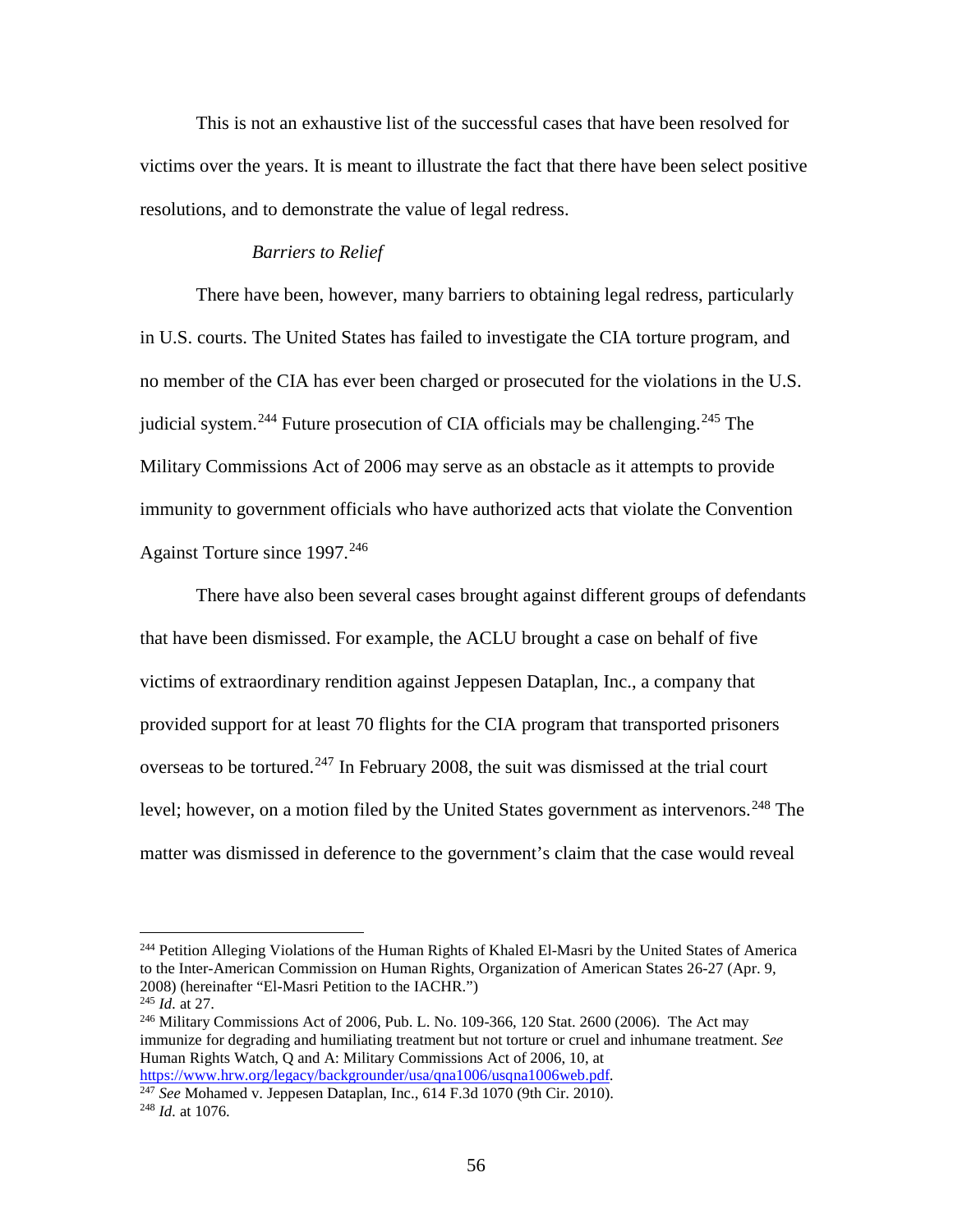state secrets and jeopardize relationships with other nations that had cooperated with the program.<sup>[249](#page-57-0)</sup> In September 2010, the United States Court of Appeals for the 9<sup>th</sup> Circuit affirmed the dismissal, and in May 2011 the Supreme Court denied certiorari.<sup>[250](#page-57-1)</sup>

Similarly, in 2006, El-Masri has filed suit in the United States against several United States public officials and private entities for his rendition and torture.<sup>[251](#page-57-2)</sup> The United States asserted the state secrets privilege, and the district court dismissed the claim.<sup>[252](#page-57-3)</sup> The Fourth Circuit affirmed the dismissal, deferring to the government's claim that there was a reasonable danger that the proceeding would lead to disclosure of military matters that should be not divulged. $253$ 

Some cases against private military contractors have been dismissed as well. As noted earlier, private contractors benefited financially by providing services in Iraq and Afghanistan that assisted with the torture that occurred in Abu Ghraib. The CCR filed a federal class action against private contractors CACI International, Inc. and Titan Corporation (later L-3 Services) in 2004.<sup>[254](#page-57-5)</sup> In 2011, a federal appeals court in Washington, D.C. dismissed the case based on a "battlefield preemption" to the Federal Tort Claims Act.<sup>[255](#page-57-6)</sup> The majority also dismissed the Alien Tort Statute claims of the case, including claims of torture, because the contractors were not "state actors."<sup>[256](#page-57-7)</sup>

This is not an exhaustive list of the cases that have been filed on behalf of torture victims over the years, nor of the reasons that cases have been dismissed. It is meant to

https://ccrjustice.org/home/what-we-do/our-cases/saleh-et-al-v-titan-et-al.

<span id="page-57-6"></span> $^{255}$  *Id.* 

<span id="page-57-1"></span><span id="page-57-0"></span><sup>249</sup> *Id.* at 1073.

 $250$  Mohamed v. Jeppesen Dataplan, Inc., 131 S. Ct. 2442 (2011) (cert denied).

<span id="page-57-2"></span><sup>251</sup> *See* El-Masri v. United States, 479 F.3d 296 (4th Cir. 2007).

<span id="page-57-3"></span><sup>252</sup> 28 U.S.C.A. § 517.

<span id="page-57-4"></span><sup>253</sup> El-Masri, 479 F.3d at 302.

<span id="page-57-5"></span><sup>254</sup> Center for Constitutional Rights (CCR), *Saleh, et al. v. Titan, et al.* (June 29, 2016),

<span id="page-57-7"></span><sup>256</sup> *Id; but see* Center for Constitutional Rights (CCR), *Al Shimari v. CACI et al., supra* note [241.](#page-55-9)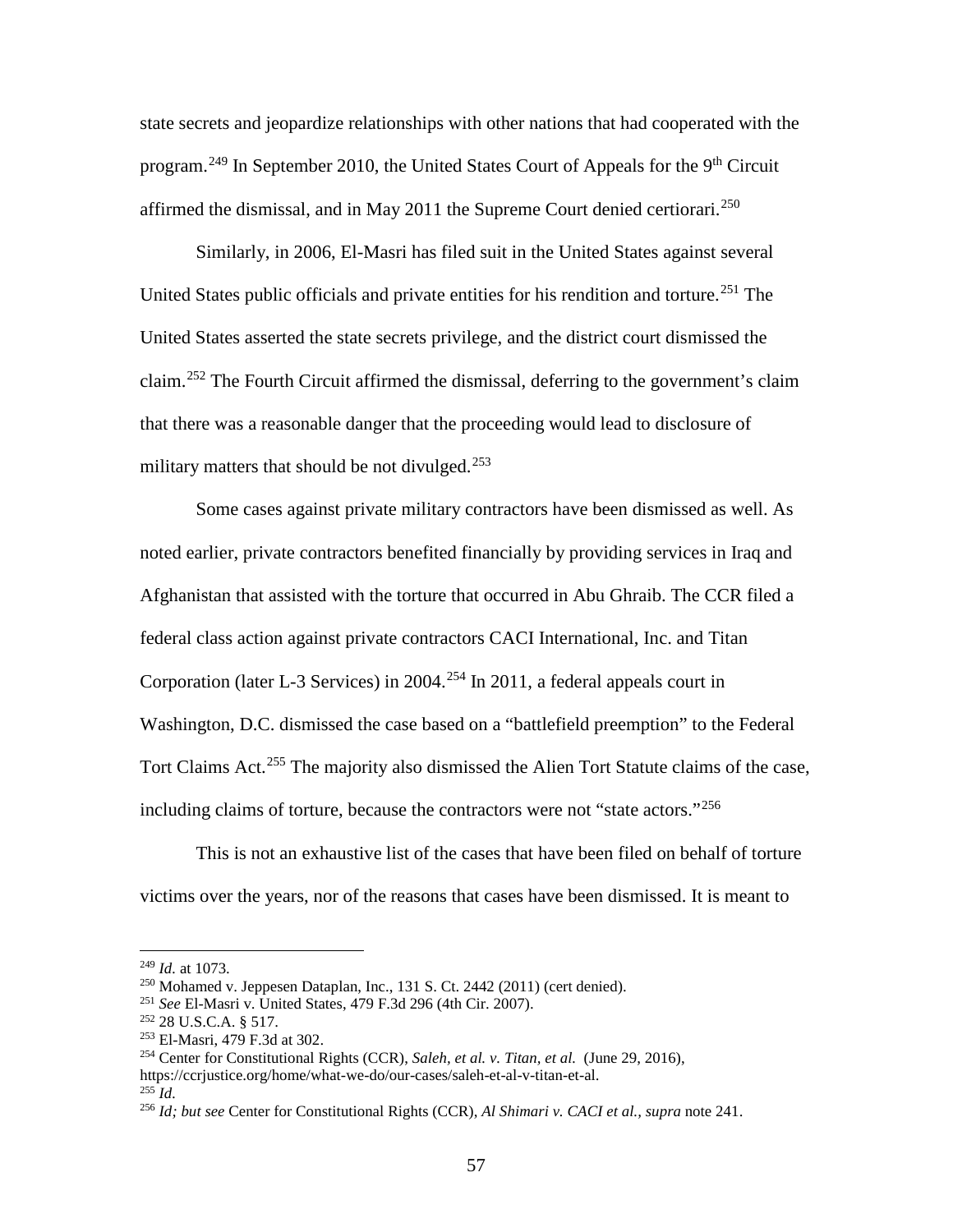serve as a representative sample of both, to illustrate the fact that there have been many different barriers to legal relief. However, although lawsuits have been dismissed, this does not foreclose "nonjudicial relief."<sup>[257](#page-58-0)</sup> This includes actions by the executive branch, legislative branch, or citizen commissions, each of which can assist victims in obtaining transparency, accountability, and relief.<sup>[258](#page-58-1)</sup>

#### **Apologies**

#### *Benefits and Successes*

When successful, legal challenges can provide monetary compensation. However, torture victims also often express that apologies from their perpetrators would be valuable as a form of relief—in fact it is often the most sought-after form of reparations. A Constitution Project report based on interviews with former detainees found that "the most common refrain among former (uncharged and released) detainees seems to be the request for an apology for their treatment."<sup>[259](#page-58-2)</sup> Abou Elkassim Britel, a victim of extraordinary rendition and torture through the CIA Torture Program, expressed this sentiment eloquently and said, "the wrong has been done, sadly. What I can ask now is for some form of reparation so that I can have a fresh start and try to forget, even if it won't be easy . . . I want an apology. It is only fair to say that someone who has done something wrong must apologize."<sup>[260](#page-58-3)</sup> Similarly, Bouchar and Belhadj explicitly refused

<span id="page-58-0"></span><sup>257</sup> Mohamed v. Jeppesen, 614 F.3d at 1091; *but see* Center for Constitutional Rights (CCR), *Al Shimari v. CACI et al., supra* note [241.](#page-55-9)

<span id="page-58-2"></span><span id="page-58-1"></span><sup>258</sup> *See infra* Part III.

<sup>259</sup> The Constitution Project, *The Report of the Constitution Project's Task Force on Detainee Treatment,*  280 (2013).

<span id="page-58-3"></span><sup>&</sup>lt;sup>260</sup> Brief in Support of Abou ElKassim Britel's Request for Reparations and an Official Apology for Extraordinary Rendition and Torture, Submitted to the Special Rapporteur of the Convention Against Torture by the UNC School of Law Human Rights Policy Seminar, 1 (June 2014) (hereinafter "Brief for Britel").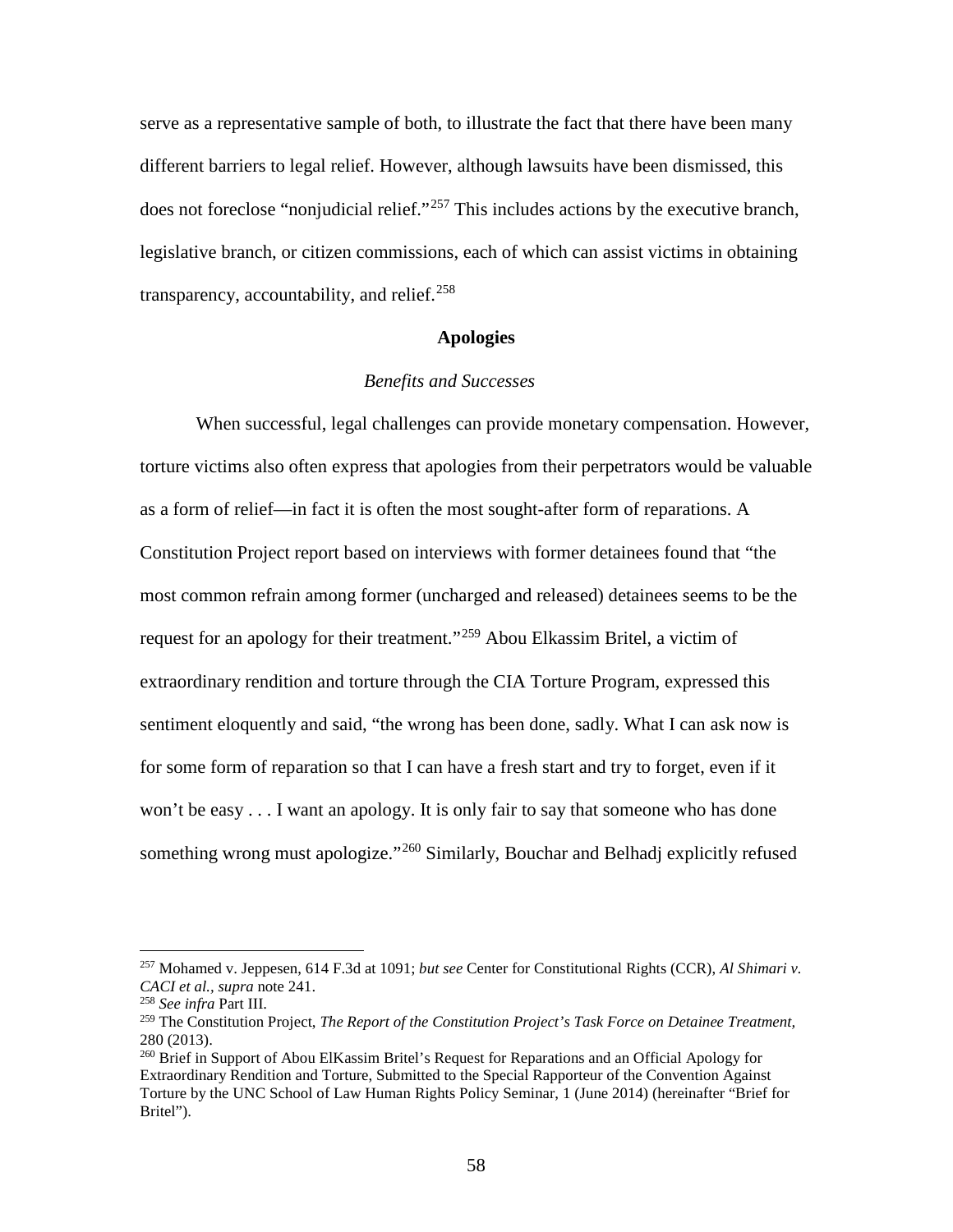to drop the case mentioned above unless the United Kingdom gave them an official apology. $261$ 

Studies on apologies have also found that they have beneficial healing effects on torture victims and their communities.<sup>[262](#page-59-1)</sup> They offer victims a sense of dignity and some restoration of power as a result of the acknowledgment that violations occurred, and further an acknowledgment that victims have a legitimate reason to feel violated.<sup>[263](#page-59-2)</sup> Generally, there are eight factors that make an authentic political apology: (1) a writing that is officially recorded; (2) a statement of the wrong in question; (3) an acceptance of responsibility; (4) an expression of regret; (5) a promise of nonrepetition; (6) an absence of any demand for forgiveness; (7) a nonappearance of any hypocrisy or arbitrariness; and (8) an undertaking -- through measures of publicity, ceremony, and concrete reparation.[264](#page-59-3)

The United States has apologized for other violations over its history, with varying degrees of success.<sup>[265](#page-59-4)</sup> This history indicates that a genuine political apology is feasible, and that apologies may have real benefits.[266](#page-59-5) For example, in 1997, President Clinton offered a formal apology for the Tuskegee Study that subjected 600 black men to medical experimentation regarding syphilis without informed consent.<sup>[267](#page-59-6)</sup> President

<span id="page-59-0"></span><sup>261</sup> Bowcott & Cobain, *supra* note [235.](#page-55-10)

<span id="page-59-1"></span><sup>262</sup> *See, e.g.,* Aaron Lazard, *How Apologies Heal,* FAITHSTREET (Nov. 16, 2007),

http://www.faithstreet.com/onfaith/2007/11/16/how-apologiesheal/7308.

<span id="page-59-2"></span> $263$  Brief for Britel, at 53-55.

<span id="page-59-3"></span><sup>264</sup> MATT JAMES, CHAPTER 9: WRESTLING WITH THE PAST: APOLOGIES, QUASI-APOLOGIES AND NON-APOLOGIES IN CANADA, THE AGE OF APOLOGY: FACING UP THE PAST 139 (2008).

<span id="page-59-4"></span><sup>&</sup>lt;sup>265</sup> Brief for Britel, at 75-81 (for example, apology for the internment of Japanese Americans, apology to Native Hawaiians for the overthrow of Queen Liliuokalani, apology to Native Americans, apology for slavery).<br> $^{266}$  *Id.* at 81.

<span id="page-59-5"></span>

<span id="page-59-6"></span><sup>&</sup>lt;sup>267</sup> *Id.* at 80.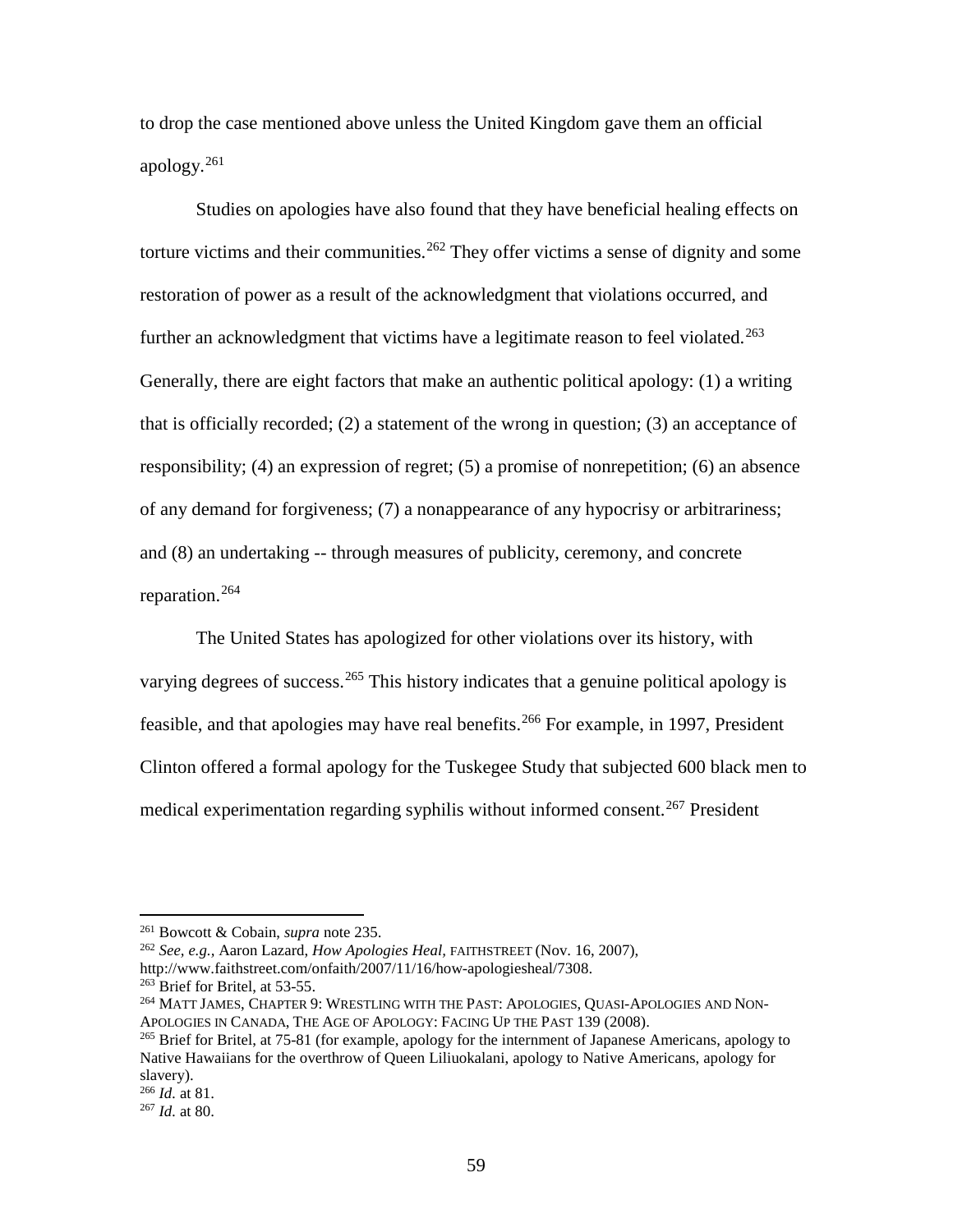Clinton's apology has been regarded as meaningful and empathetic.<sup>[268](#page-60-0)</sup> He held a formal ceremony that included surviving victims and family members, accepted blame, acknowledged that suffering of the victims, and promised to make changes.<sup>[269](#page-60-1)</sup> He also gave Tuskegee University a \$200,000 grant to establish a center for bioethics and research.[270](#page-60-2)

Other countries have apologized to victims of extraordinary rendition and torture as well. Canada, for example, issued an apology to Maher Arar, a victim of rendition and torture in Syria who was found later to be "completely innocent."<sup>[271](#page-60-3)</sup> Arar, while he was returning from the United States to his home in Canada, was extraordinarily rendered by the United States government to Syria.[272](#page-60-4) The U.S. government erroneously suspected him of being a terrorist.<sup>[273](#page-60-5)</sup> He was detained in Syria for almost a year, where he was tortured.<sup>[274](#page-60-6)</sup> Although the torture did not occur in Canada, the then Prime Minister of Canada, Stephen Harper, issued a formal apology to Arar in 2007 for the role Canada played in facilitating Arar's extraordinary rendition and torture  $.^{275}$  $.^{275}$  $.^{275}$  The apology was issued on behalf of the Canadian government, "for any role Canadian officials may have

.

<span id="page-60-0"></span><sup>268</sup> Donna Franklin, "Beyond the Tuskegee Apology," WASHINGTON POST (May 29, 1997), https://www.washingtonpost.com/archive/opinions/1997/05/29/beyond-the-tuskegee-apology/f753a195- 38e1-4c74-bbf9-1a75f0386c9e/?utm\_term=.15047b0dd976.

<span id="page-60-1"></span><sup>&</sup>lt;sup>269</sup> REMARKS BY THE PRESIDENT IN APOLOGY FOR STUDY DONE IN TUSKEGEE (May 16, 1997), https://clinton4.nara.gov/New/Remarks/Fri/19970516-898.html.

<span id="page-60-2"></span><sup>270</sup> Stephen Thomas, *Thomas: Tuskegee atonement begins with an apology,* EMORY REVIEW (Dec. 6, 1999), http://www.emory.edu/EMORY\_REPORT/erarchive/1999/December/erdecember.6/12\_6\_99tuskegee.html

<span id="page-60-3"></span><sup>&</sup>lt;sup>271</sup> Rebecca Leung, "His Year in Hell," CBS NEWS (Jan. 21, 2004), http://www.cbsnews.com/news/hisyear-in-hell-21-01-2004/.

<span id="page-60-4"></span> $^{272}$  Jane Mayer, "Outsourcing Torture," The New Yorker (Feb. 14, 2005),

http://www.newyorker.com/magazine/2005/02/14/outsourcing-torture.

<span id="page-60-5"></span> $273$  *Id.* 

<span id="page-60-6"></span><sup>274</sup> *Id.*

<span id="page-60-7"></span><sup>&</sup>lt;sup>275</sup> CBC News, "Harper's Apology 'Means the World': Arar," CBC NEWS (Jan. 26, 2007), http://www.cbc.ca/news/canada/harper-s-apology-means-the-world-arar-1.646481.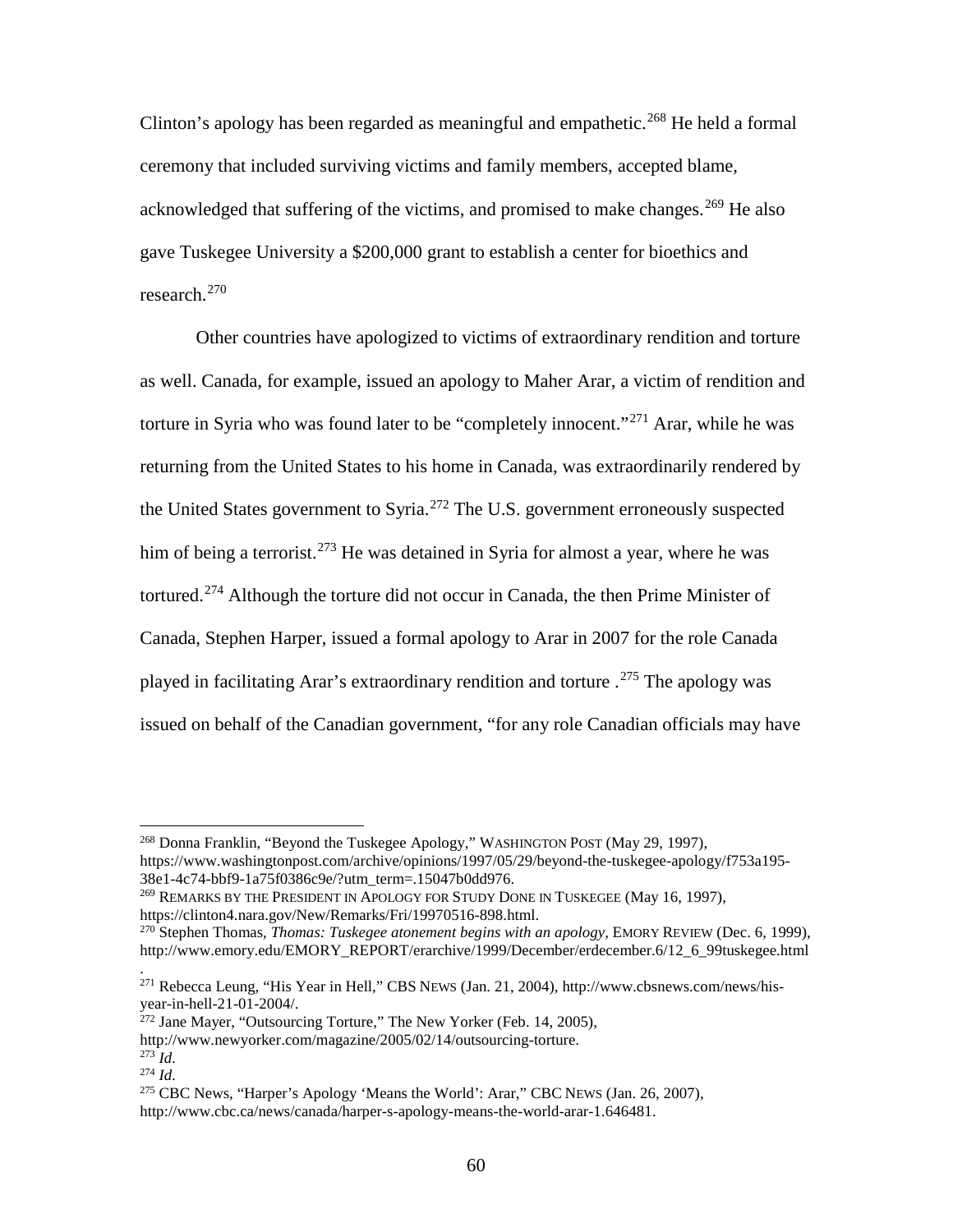played in what happened to Mr. Arar."<sup>[276](#page-61-1)</sup> Harper also provided Arar with a C\$10.5 million settlement for his suffering and a million for legal costs.<sup>[277](#page-61-2)</sup> Canada's apology was very meaningful to Arar because it confirmed his innocence.<sup>278</sup> It also serves as an example for other countries, particularly the United States.

#### <span id="page-61-0"></span>*Barriers to Apology Relief*

There are, unfortunately, barriers to obtaining apologies as well, particularly in the United States. The United States has been reluctant to acknowledge the human rights violations it has committed, let alone issue any apologies to the victims.<sup>[279](#page-61-4)</sup> The United States appears to be unwilling to admit that extraordinary rendition and torture occurred. It has successfully suppressed the full report on the CIA Rendition and Torture program issued by the Senate Select Intelligence Committee on Torture, and has made no use of the release of the Committee's redacted summary report, preferring instead to move on as though the torture that individuals have suffered could be forgotten without meaningful reparation and repair efforts. The failure of the United States to apologize further suggests that they hold to the belief that apologizing conveys weakness.<sup>[280](#page-61-5)</sup> Government officials may fear costly reparations or harming relationships with other countries that were involved in torture.<sup>[281](#page-61-6)</sup> These concerns are misplaced. Apologizing indicates strength and honesty through the admission of wrongdoing, and an empathy toward the victims as people.<sup>[282](#page-61-7)</sup> It also indicates that the United States stands by the values of human rights

<span id="page-61-1"></span><sup>276</sup> *Id.*

<span id="page-61-2"></span><sup>277</sup> *Id.*

<span id="page-61-3"></span><sup>278</sup> *Id.*

<span id="page-61-4"></span><sup>279</sup> El-Masri Petition to the IACHR, at 24-25.

<span id="page-61-5"></span><sup>280</sup> Aaron Lazare, *Go Ahead, Say You're Sorry,* Psychology Today (Jan. 1, 1995),

https://www.psychologytoday.com/articles/199501/go-ahead-say-youre-sorry.

<span id="page-61-6"></span><sup>281</sup> American Psychological Association, *Forgiveness: A Sampling of Research Results* (2008), *available at*  https://www.apa.org/international/resources/publications/forgiveness.pdf.

<span id="page-61-7"></span><sup>282</sup> Lazare, *supra* note [280.](#page-61-0)